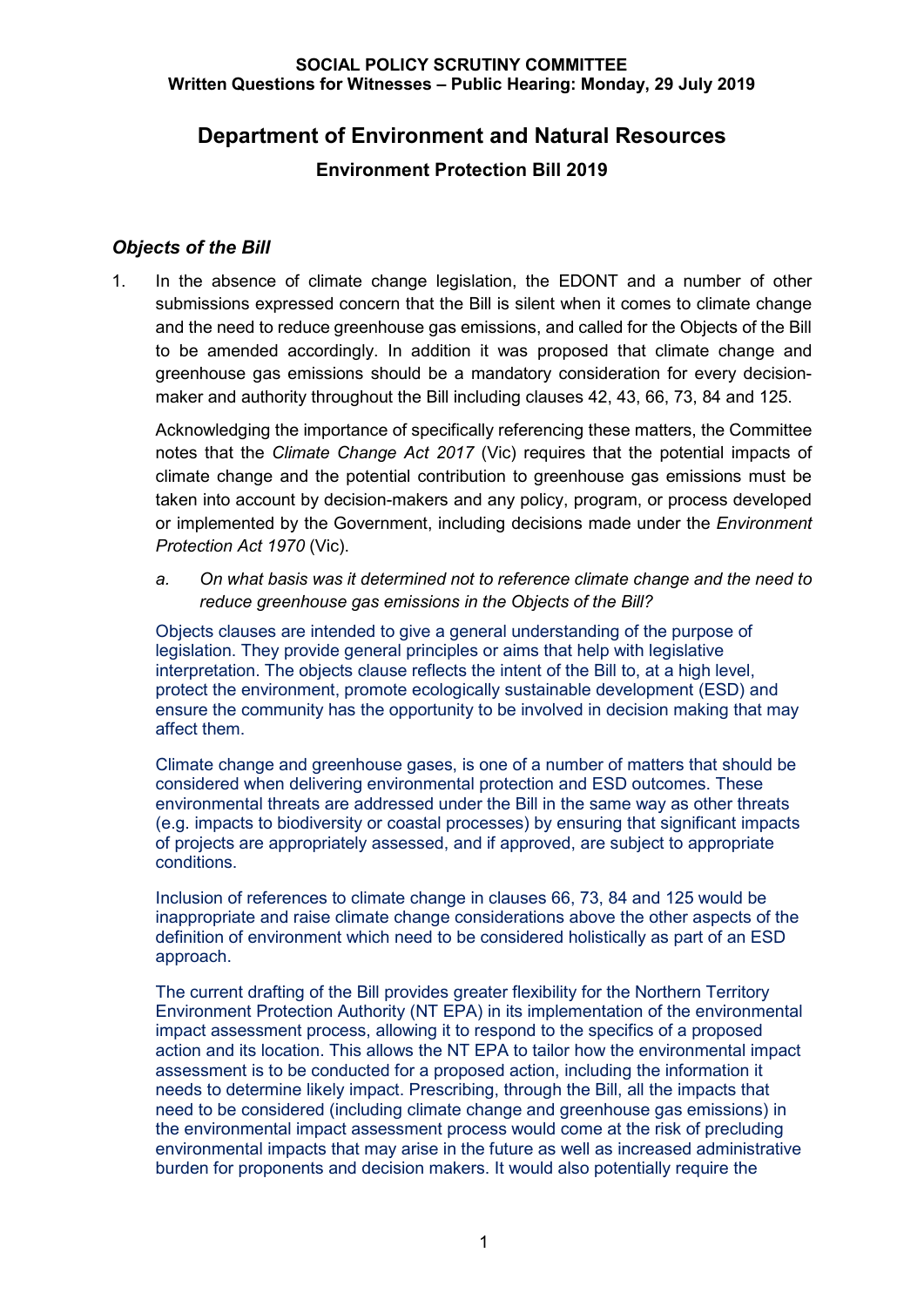NT EPA and Minister to consider climate change and greenhouse gas impacts in relation to all developments, irrespective of whether or not such matters are of significant impact. This would undermine the focus of the Bill on the assessment and approval of significant environmental impacts.

The Bill provides for the NT EPA to consider any applicable environmental objectives (cl 57(3)) developed under clause 28 of the Bill. It is through these clauses that objectives for managing climate change and other contemporary environmental issues are able to be identified for consideration in decision making.

Climate change is inherent in several of the ESD principles and decision makers are required to consider these principles when making a decision.

*b. How would it impact on the operation of the legislation if the Objects of the Bill were amended to include a specific reference to climate change such as that suggested by EDONT: "(f) to support decision-making that accounts for climate change, in particular recognising the need to reduce greenhouse gas emissions and to plan effectively for climate change impacts."?* 

It would be inappropriate to include a specific objective around climate change in the objects of the Bill as this would undermine the focus of the Bill on the assessment and approval of significant environmental impacts. Such a change would potentially require the NT EPA and Minister to consider climate change and greenhouse gas impacts in relation to all developments, irrespective of whether or not such matters are of significant impact, and therefore elevate climate change considerations above other matters of significant impact; e.g. impacts on species habitat or coastal processes.

The Department suggests that clause 42(b) of the Bill may be amended to reference "the impacts of a changing climate" as a matter to be taken into account in conducting the impact assessment process.

A broad reference to a changing climate will provide greater flexibility when considering potential impacts and is more appropriate than a specific reference to greenhouse gas emissions. The Bill is about ensuring ecologically sustainable development – it is not a forum for ensuring that Government and proponents adopt tools to adapt to a changing climate. A reference to 'planning for climate change impacts' would take the Bill beyond its intended scope and purpose.

- 2. AMEC noted that it considers that the term 'wellbeing' in clause 3(b) is ambiguous and subjective, and suggested that the words 'social, economic and cultural' be included as adjectives to better define the term and provide consistency with the definition of 'environment' in clause 6.
	- *a. Can you clarify for the Committee what the term 'wellbeing' is taken to mean in the context of clause 1(b)?*

Wellbeing is used in its ordinary context.

It is about ensuring that the health, happiness and prosperity of Territorians is supported through the ecologically sustainable development of the Territory.

The term wellbeing is inclusive of more than social, economic and cultural elements – it is the outcome being sought from applying a model of sustainability. It recognises that Territorians are entitled to a healthy and productive life in harmony with nature.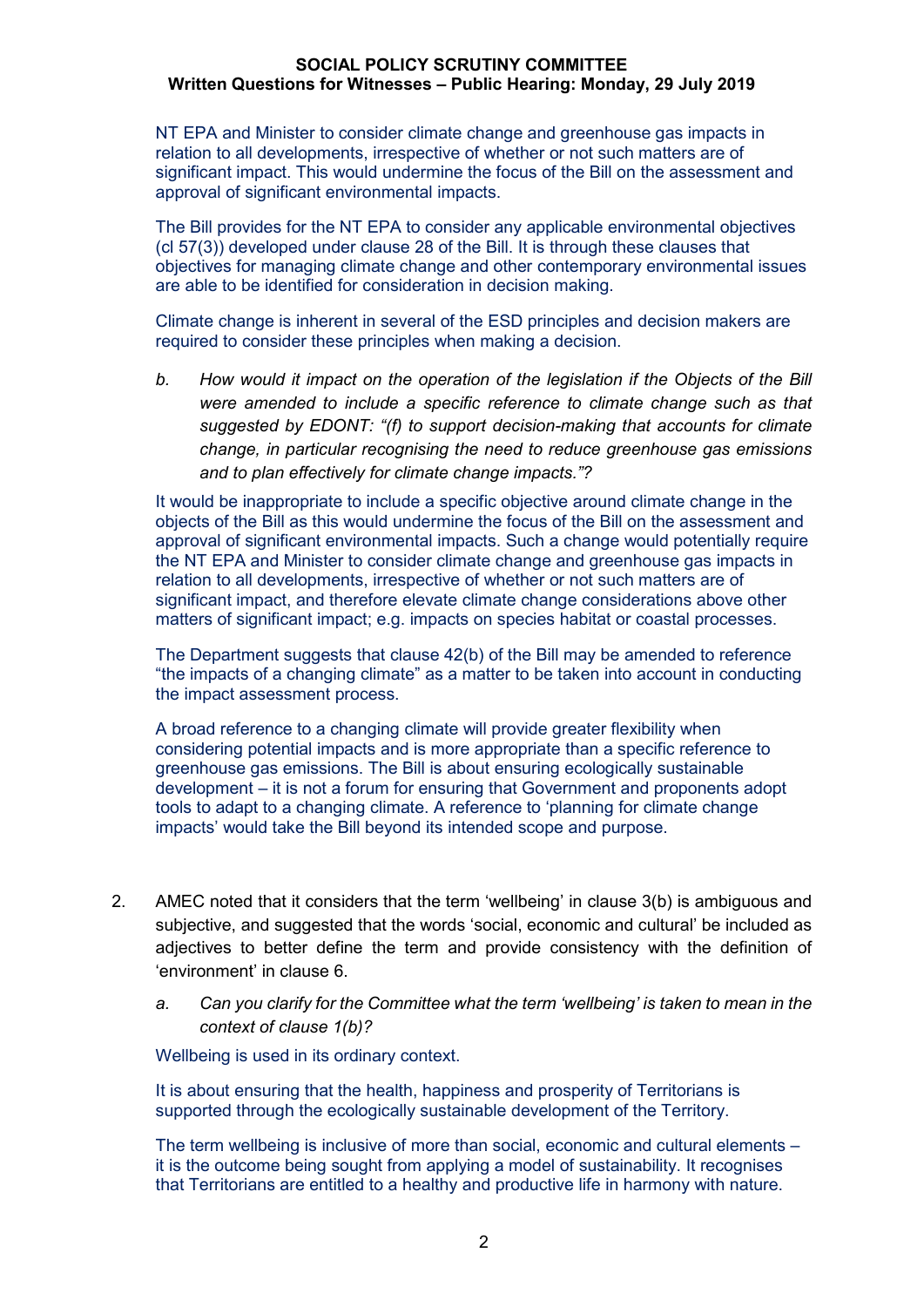'Social, economic and cultural' aspects contribute to 'wellbeing' but are not words that represent the entire intent of what is meant by its inclusion in clause 3(b).

*b. How would it impact on the operation of the legislation if clause 3(b) was amended as proposed by AMEC?*

The proposed wording does not capture the inclusivity of the term 'wellbeing'. It suggests that these elements are separate and the achievement of each be considered in light of the potential for impact on the natural environment. The risk of separating the elements as suggested by AMEC is that they can be placed in competition with each other. Aiming to achieve wellbeing ensures that every element of what contributes to wellbeing is considered equally.

### *Definition of Ecologically Sustainable Development*

- 3. It has been suggested to the Committee that the definition of Ecologically Sustainable Development (ESD) in clause 4 is human-centric and does not align with the definition set out in the *National Strategy for Ecologically Sustainable Development*.
	- *a. Given that the definition of ESD in section 3 of the Northern Territory Environment Protection Authority Act 2012 (NT EPA Act) is the same as that provided for in the National Strategy, can you clarify why it was considered necessary to provide a different definition in the Bill?*

The definition was revised and updated in consideration of modern drafting practices and expressions of the definition across jurisdictions.

*b. Is it a problem that the definition proposed in the Bill is different from that in the NT EPA Act?*

Clause 314 of the Bill identifies that section 3 of the NT EPA Act is to be amended by removing the definition of ESD and referencing the definition in this Bill. This will provide consistency between these two pieces of legislation.

### *Important Concepts*

- 4. A number of submissions expressed the view that the meaning of 'environment' in clause 6 is so broad as to potentially create difficulties in the administration of the legislation.
	- *a. Was any consideration given to modelling the meaning of environment on equivalent provisions in Queensland, the ACT and the Commonwealth which are far more specific and are the only other jurisdictions to include social, cultural and economic factors? If not, why not?*

Extensive consideration was given to the definition of environment. The definition in the Bill is consistent with the current definition in the Environmental Assessment Act 1982 and ensures that projects can be considered holistically rather than just focusing on the biophysical aspects.

Consideration was given to amending the definition to reflect some more modern approaches, such as by including a specific reference to health in the definition. The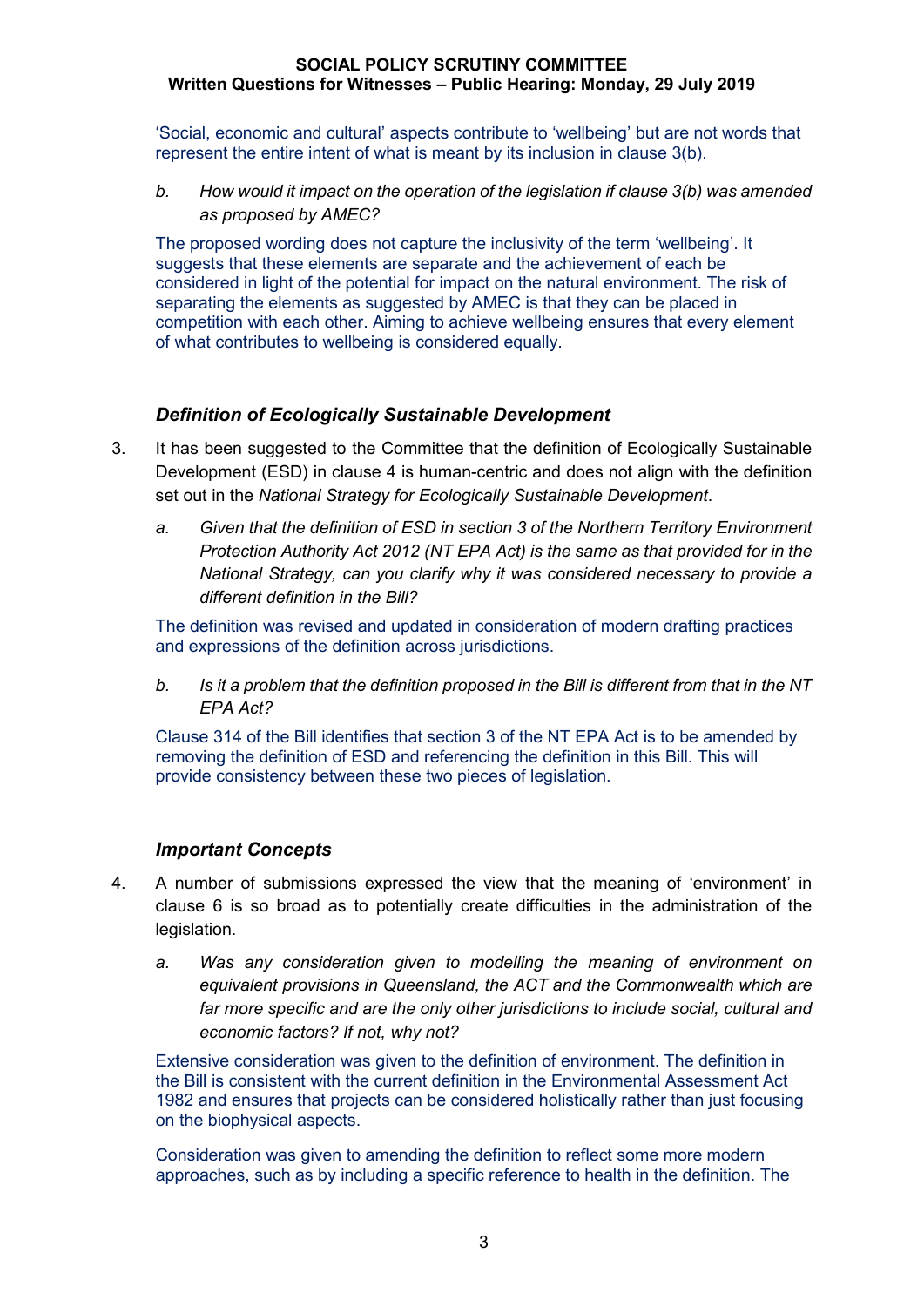existing definition has served the Territory and is well understood within the context of environmental impact assessment. There is no evidence from the Northern Territory experience that this definition has created difficulty in the administration of the legislation.

- 5. In relation to the inclusion of social, cultural and economic factors, concern was raised by AMEC and others that, apart from the meaning of 'environment', the Bill does not include any other guidance as to how the Northern Territory Environment Protection Authority (NT EPA) or the Minister should weigh these factors.
	- *a. What consideration is the NT EPA required to give to the social, cultural and economic advantages or disadvantages of a proposal?*

The NT EPA and other decision makers are required to weigh all factors in decision making. This is the core of decision making for ESD. It is also a requirement of the Bill (as identified in its objects). Appropriate agencies will provide information to the NT EPA on these matters.

The NT EPA has prepared the 'NT EPA Environmental Factors and Objectives'. These identify various factors of the environment that need to be protected, and the objective to be achieved in protecting the factor. Factors include biophysical matters as well as social and cultural matters.

The NT EPA prepares an assessment report at the completion of the assessment process. The report addresses whether objectives for protecting the biophysical environment, and social and cultural matters are likely to be achieved. The NT EPA's assessment considers each of these matters in an integrated way, but not necessarily equally. For example, a biophysical objective for managing a site may conflict with cultural objectives associated with the site. The NT EPA is required to use its expertise and judgement to reach a position on this conflict and what it believes is an acceptable outcome in the specific context. The NT EPA also ensures that its report identifies the potential economic benefits (or costs) associated with the proposed project in order to ensure that this is considered in the decision making process. For each decision, the NT EPA is required to prepare and publish its reasons for the decision.

The Northern Territory Environment Protection Authority Act 2012 contains skills and qualification requirements for members of the NT EPA. The breadth of these requirements reflects the breadth of the NT EPA's responsibilities in considering social, cultural and economic matters as well as the biophysical environment.

*b. What provisions in the Bill ensure that the Minister takes these factors into account when making the final decision in respect of environmental approvals?*

Clause 17(2) requires all decision makers to consider the principles of ESD in decision making.

The Minister is also required to consider the assessment report provided by the NT EPA which is based on an assessment on the impacts of the environment and consideration of the principles of ESD – refer clauses 73 and 76.

The Minister is required to prepare and publish reasons for each decision made under the Act which will provide further information on how these matters have been taken into account.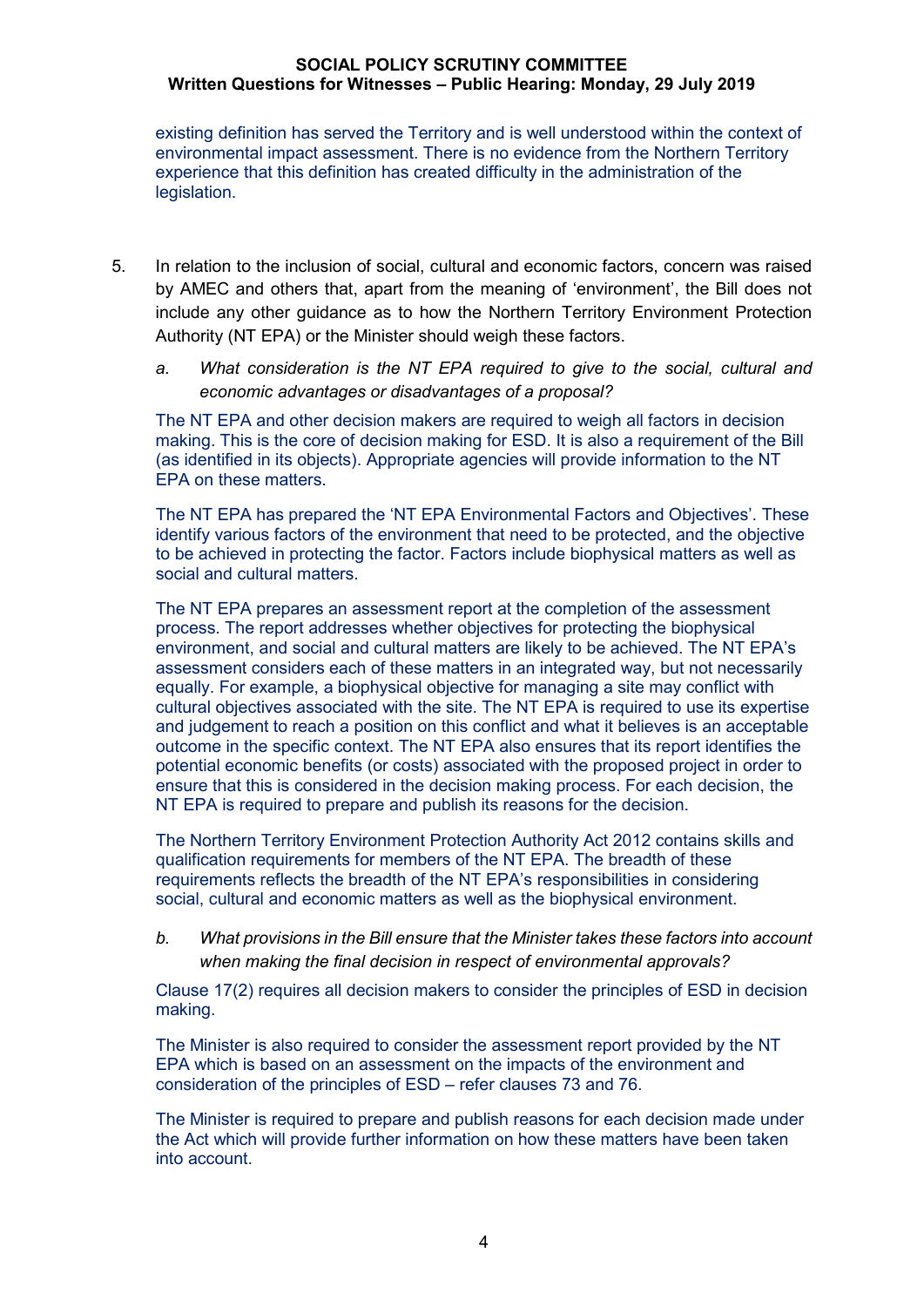- 6. Given their importance in the Environmental Impact Assessment (EIA) and Environmental Approval process (EA), concern was raised by a number of submitters that the meanings of 'material environmental harm', 'significant environmental harm' and 'significant impact' are too vague, in particular use of the adjective 'major'.
	- *a. In relation to the meaning of material environmental harm, was any consideration given to definitions such as those in the Environment Protection Act 1997 (ACT), Environmental Protection Act 1994 (Qld) or the Environmental Protection Act 1986 (WA), which are far more detailed and specific? If not, why not?*

Environmental harm definitions across all jurisdictions were reviewed as part of the policy development process. The drafting of the definitions follows modern drafting approaches while considering the specific needs of the Bill in establishing offences and obligations.

*b. Similarly, with regards to the definition of significant environmental harm, was any consideration given to ACT, QLD and WA definitions where significant environment harm is described as 'irreversible, of a high impact or on a wide scale' which has a far more precise meaning than 'of major consequence'? If not, why not?*

Environmental harm definitions across all jurisdictions were reviewed as part of the policy development process. The drafting of the definitions follows modern drafting approaches while considering the specific needs of the Bill. It was particularly important to link the definition of significant harm with the concept of significant impact to provide internal consistency in the Bill and to ensure that these matters operate effectively together.

*c. AMEC noted that lack of clarity around thresholds is a pivotal concern to industry. What consideration was given to the inclusion of explicit threshold amounts for material and significant environmental harm such as those applying in the ACT, QLD and WA?*

The definition of significant environmental harm includes capacity to specify an explicit threshold amount consistent with other jurisdictions and the Waste Management and Pollution Control Act 1998. Given the approach to the definition of material harm, which is harm that is not trivial or negligible, and less serious than significant environmental harm, it is not necessary to establish a specific threshold for that type of harm. Any threshold would simply be identified as "would, or is likely to, cost less to remediate than the monetary amount prescribed by regulation". The monetary amount would equate to the amount prescribed for significant environmental harm.

*d. In relation to the meaning of 'significant impact' it was suggested that the Bill should align with the definition used by the Commonwealth (see Matters of National Environmental Significance – Significant Impact Guidelines). Was any consideration given to this definition? If not, why not?*

Consideration was given to approaches taken across various jurisdictions in developing concepts and definitions.

The proposed definition is substantially aligned with the approach taken in the referenced guidelines, with the primary difference being that the approach in the Bill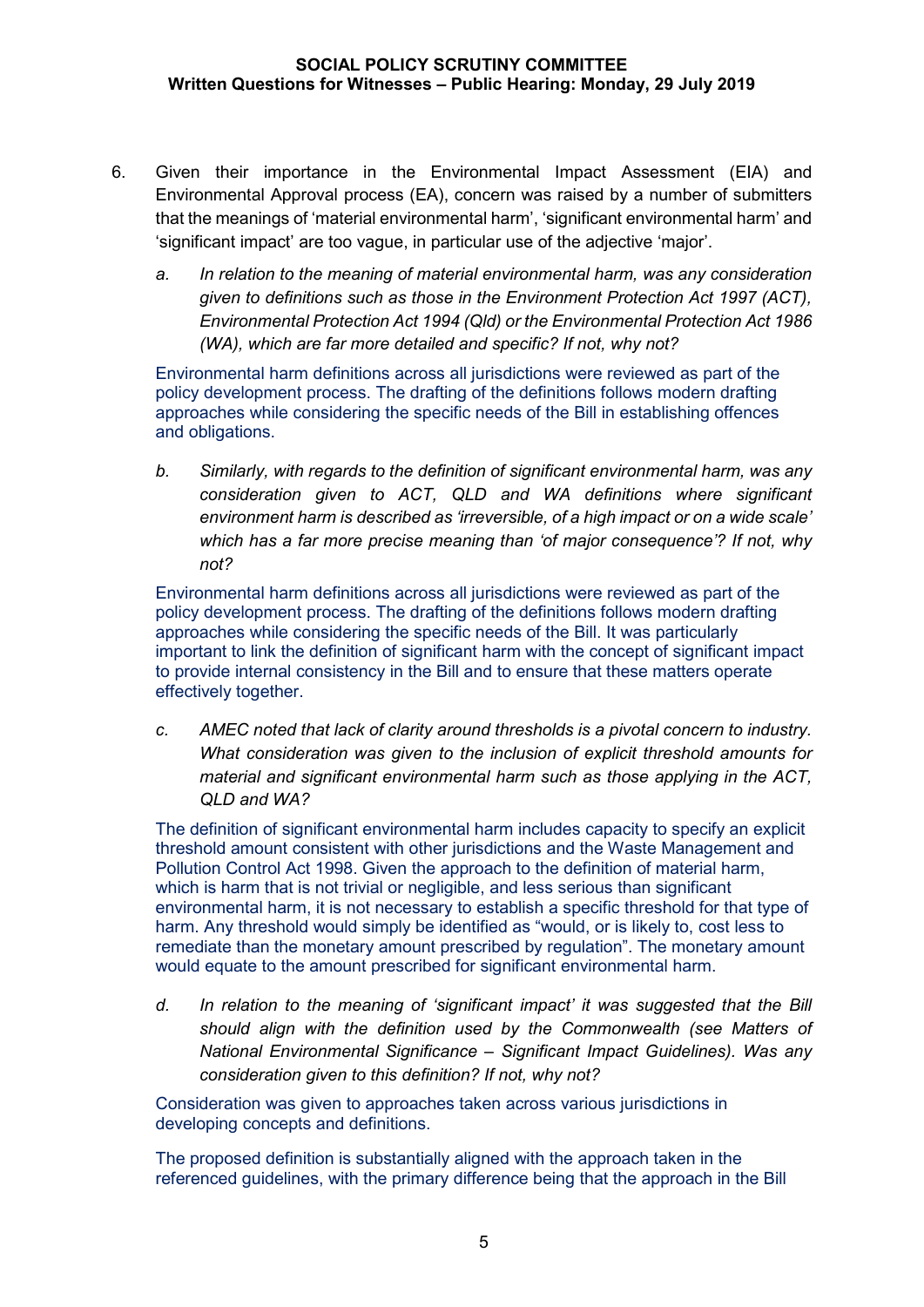uses the term "major consequence" which is of a higher bar than "important, notable or of consequence". Additionally, to further assist in the administration of the legislation, similar guidance material covering a range of matters referenced in the Bill will be developed for the Territory's specific circumstances once the Act is in place.

## *Principles of Ecologically Sustainable Development*

- 7. Clause 17(2) provides that decision-makers 'must' consider and apply the principles of ecologically sustainable development when making decisions under the Act. However, subclause (3) then provides that in making a decision and stating the reasons for such, a decision-maker is not required to specify how they considered or applied these principles. Concern was raised by a number of submitters that this provision undermines transparency and accountability, defeats the purpose of the 'must' principle in subclause (2), and is internally inconsistent.
	- *a. Can you explain why there is no requirement for decision-makers to specify how the decision maker has considered or applied these principles?*

It was determined not to require decision makers to articulate how they have applied each of the principles of ESD in their decision making on the basis that ESD decision making is a holistic process.

Not all principles are relevant to all decisions.

Transparency and accountability is not undermined because the NT EPA will be required to provide and publish reasons for its decision, however requiring decision makers to articulate reasons against specified criteria does not account for the interdependence of the principles or how the principles in their entirety have informed decision making. It will become an onerous process that has the adverse effect of becoming an administrative checklist rather than providing a clear articulation of why a particular decision was made. It potentially establishes grounds for judicial review that can be exploited in order to delay projects without providing tangible environmental benefit.

The approach taken by the Bill is to facilitate the development of holistic statements of reasons that are focussed towards an explanation of the decision and how it was reached addressing the relevant matters, over a checklist approach.

*b. What is the purpose of requiring that a decision-maker 'must' take ESD principles into consideration if there is no subsequent means of ensuring that they have complied with this obligation?*

It is as it is stated. The decision maker must consider the ESD principles and account for them in their statement of reasons, but is not limited to 'checklisting' each ESD principle. This ensures that the principles are taken into consideration and decisions are made in a holistic manner. Statements of reasons are still required and will focus on the reasons for decision making rather than a checklist of items to be considered.

8. AMEC and MCA suggested that to be consistent with the definition of 'environment', clause 18(1) should be amended to include economic and social considerations as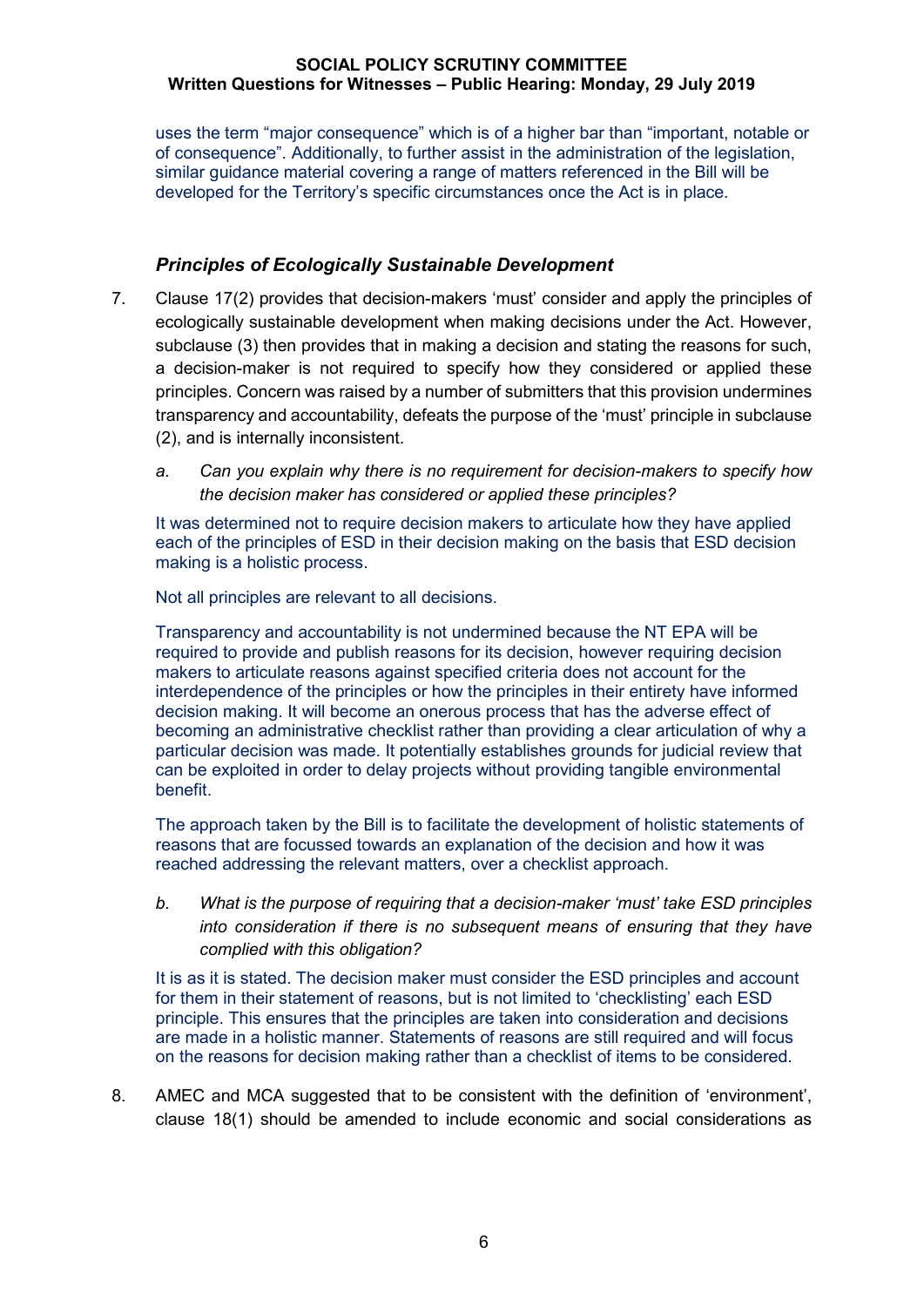currently provided for in section 25AA(2)(c) of the *NT EPA Act* and section 3A of the *Environment Protection and Biodiversity Conservation Act 199 (Cth)* (EPBC Act)*.*

*a. Can you explain why economic and social considerations have been omitted from the Decision-making principle?*

Economic and social considerations are inherent within the definition of environment. Including a separate reference to economic and social considerations within this principle introduces ambiguity in the interpretation of the principle.

*b. Given that the meaning of 'environment' also includes cultural factors, why doesn't the decision-making principle require that they also be taken into consideration?*

As noted, cultural considerations are inherent within the definition of environment. Including a separate reference to culture within this principle introduces ambiguity in the interpretation of the principle.

- 9. MCA and AMEC noted that, as drafted, the 'Precautionary Principle' set out in clause 19 omits the term 'cost-effective' in relation to measures to prevent environmental degradation as provided for in Principle 15 of the Rio Declaration.
	- *a. Given that the Department's consultation report undertook to "ensure the wording of the principles is more consistent with wording in the Rio Declaration", can you explain why the Precautionary Principle has not been amended accordingly?*

As well as the Rio Declaration itself, consideration was given to approaches taken across various jurisdictions in the articulation of the ESD principles, including the Intergovernmental Agreement on the Environment (1992) and the National Strategy for Ecologically Sustainable Development (1992).

Australian jurisdictions do not include 'cost-effective' in the articulation of the principle. The principle used is consistent with the Environment Protection and Biodiversity Conservation Act 1999, section 3A(b).

- 10. MCA, AMEC and NTCA also noted that the 'Principle of Intergenerational and intragenerational' equity fails to incorporate Principle 3 of the Rio Declaration which provides that "the right to development must be fulfilled so as to equitably meet developmental and environmental needs of present and future generations."
	- *a. Has any consideration been given to amending this Principle to more accurately reflect the wording in the Rio Declaration? If not, why not?*

As well as the Rio Declaration itself, consideration was given to approaches taken across various jurisdictions in the articulation of the ESD principles, including the Intergovernmental Agreement on the Environment (1992) and the National Strategy for Ecologically Sustainable Development (1992).

Australian jurisdictions do not reflect the principle as contained in the Rio Declaration. The principle used is consistent with the Environment Protection and Biodiversity Conservation Act 1999, section 3A(c).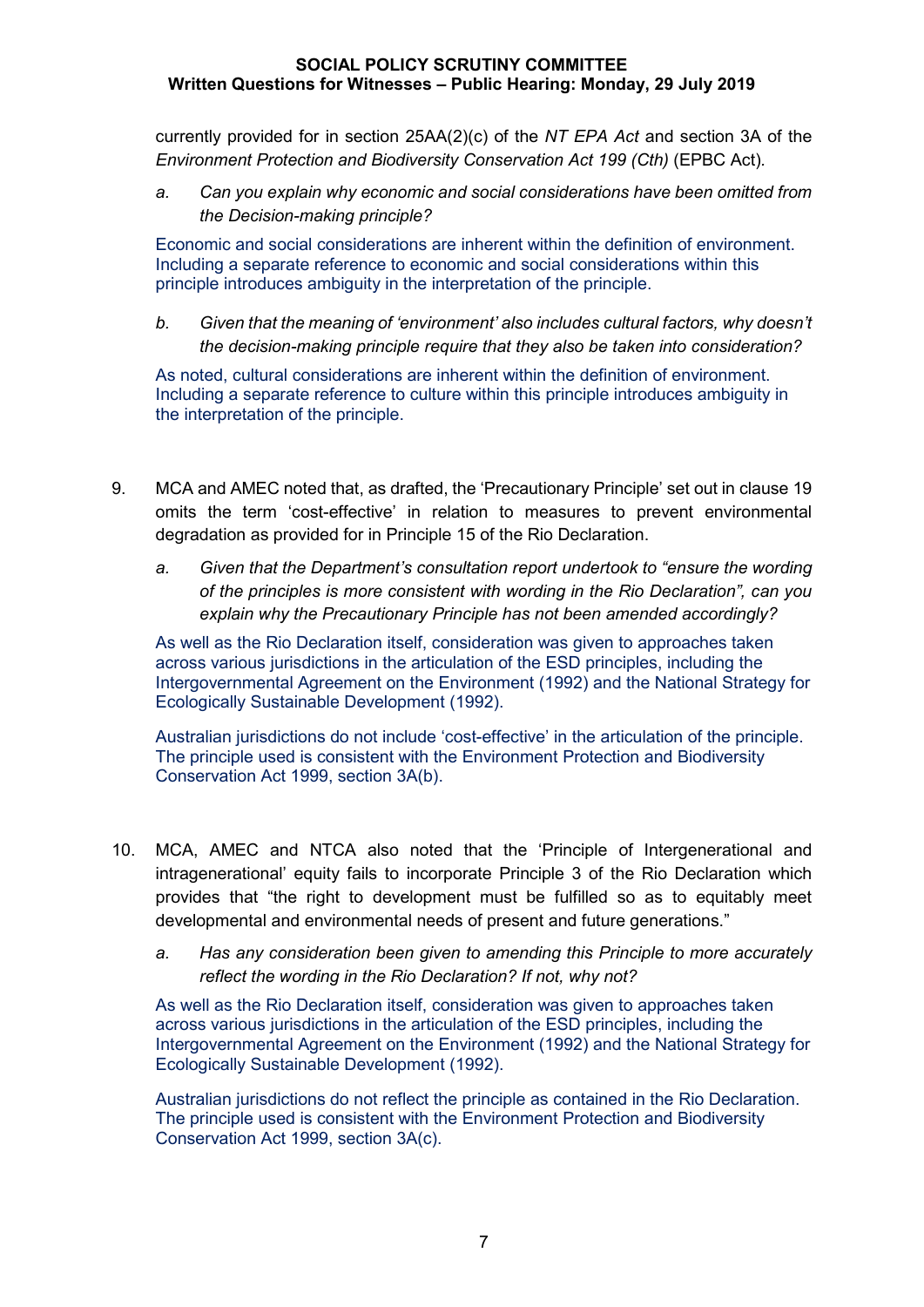- 11. Submitters suggested that the 'Principle of conservation of biological diversity and ecological integrity', as drafted, effectively diminishes its importance in the decisionmaking process.
	- *a. Can you clarify why the Principle does not align with the EPBC Act, as is currently the case in section 25AA(2)(b) of the NT EPA Act, and acknowledge that 'the conservation of biological diversity and ecological integrity should be a fundamental consideration in decision-making'?*

The Bill requires decision makers to consider all the principles of ESD. It is for decision makers to determine the appropriate weighting to be given to various principles within the context of the decision that is being made.

*b. How would it impact on the operation of the proposed legislation if the Principle was amended to align with the EPBC Act?*

Redrafting of the principle to align with the EPBC Act has the potential to create ambiguity in the interpretation of the Act and the application of the Principles by imposing an additional weighting on a single ESD Principle.

- 12. AMEC suggested that the Bill should incorporate a clearly articulated principle which stipulates that the NT EPA must enumerate the estimated costs, jobs, potential royalties, taxes and comparative advantage developments will create in the Territory.
	- *a. Why was the principle of economic competitiveness at clause 21 of the exposure draft not included in the Bill as introduced?*

The clause was removed following the consultation process with many submitters identifying that this was not a principle consistent with the Rio Declaration. Clause 21 of the exposure draft reflected wording of the National Strategy for ESD, however it is not incorporated as a principle within the EPBC Act or across other jurisdictions.

Submissions on the draft Bill, including those from industry and the NT EPA, reflected concerns about how the draft Principle could be enacted and demonstrated.

The current wording of clause 24 reflects the principle of improved valuation, pricing and incentive mechanisms contained in the Intergovernmental Agreement on the Environment and is consistent with other jurisdictions.

### *Management Hierarchies*

- 13. For consistency with requirements under clause 73 'Matters to be consider by Minister in deciding on environmental approval', EDONT suggested that the language in clause 26 'Environmental decision-making hierarchy' should be mandatory.
	- *a. How would it impact on the operation of the legislation if clauses 26(1) and (2) were amended by replacing the word 'should' with the word 'must'?*

There would be little to no impact on the operation of the legislation if this amendment was adopted.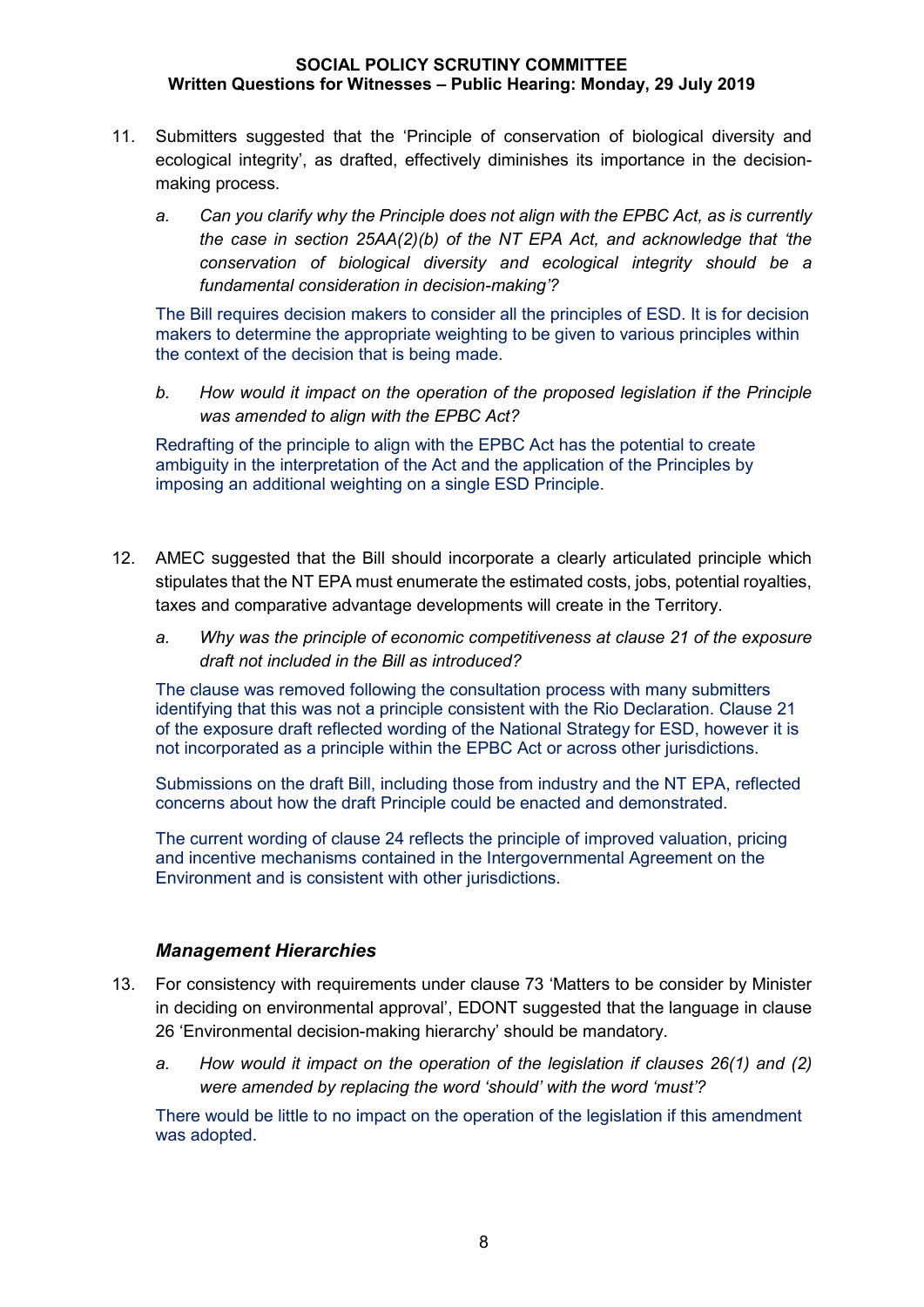- 14. As issues relating to waste management and pollution are to be included in the next stage of reforms, WK questioned the inclusion of clause 27 'waste management hierarchy'.
	- *a. How does this provision interact with existing provisions under the Waste Management and Pollution Control Act 1998* (NT)?

Waste management considerations are relevant at all stages of the development process. It is appropriate for the hierarchy to be applied at the project development phase and when subject to environmental impact assessment.

The provision is separate to the WMPC Act but supports the objectives of that Act, including objectives relating to reuse and recycling.

#### *Declaration of environmental objectives and referral triggers*

- 15. A range of concerns were raised by NTCA, EDONT, MCA, ALEC, NLC/CLC and ECNT in relation to this division.
	- *a. Why doesn't the Bill include a definition of environmental objectives?*

The Bill does not require a definition of environmental objectives. Clause 28(2) identifies what the objectives must contain.

#### *b. What is the purpose of environmental objectives?*

The Minister may declare environmental objectives to assist with the implementation of the Bill and the achievement of its objects. The objectives provide further guidance on the decision-making process.

The inclusion of clause 28 enables the identification and communication of matters that must be considered in the environmental impact assessment process, providing the potential for greater specificity of what is considered a significant environmental matter than is provided by the Bill (such as a climate change objective).

Environmental objectives will assist proponents in gauging significant impact and a decision on whether or not to refer their project to the NT EPA. The NT EPA would also be required to use environmental objectives when determining the significance of impact of a proposed action.

A similar approach is currently being applied by the NT EPA who has published the 'NT EPA Environmental Factors and Objectives'. These objectives identify those matters to be considered when determining whether an action may have a potentially significant impact on the environment.

*c. While Fact sheet 25 notes that the Minister will consult with the NT EPA and the public on proposed environmental objectives and referral triggers prior to their gazettal, it is noted that neither the Bill nor the Explanatory Statement provides any requirement for consultation. Why have the public consultation requirements provided for in clause 39 of the exposure draft not been included in the Bill as introduced?*

The identification of specific public consultation requirements are a procedural matter which are more appropriately contained in Regulations.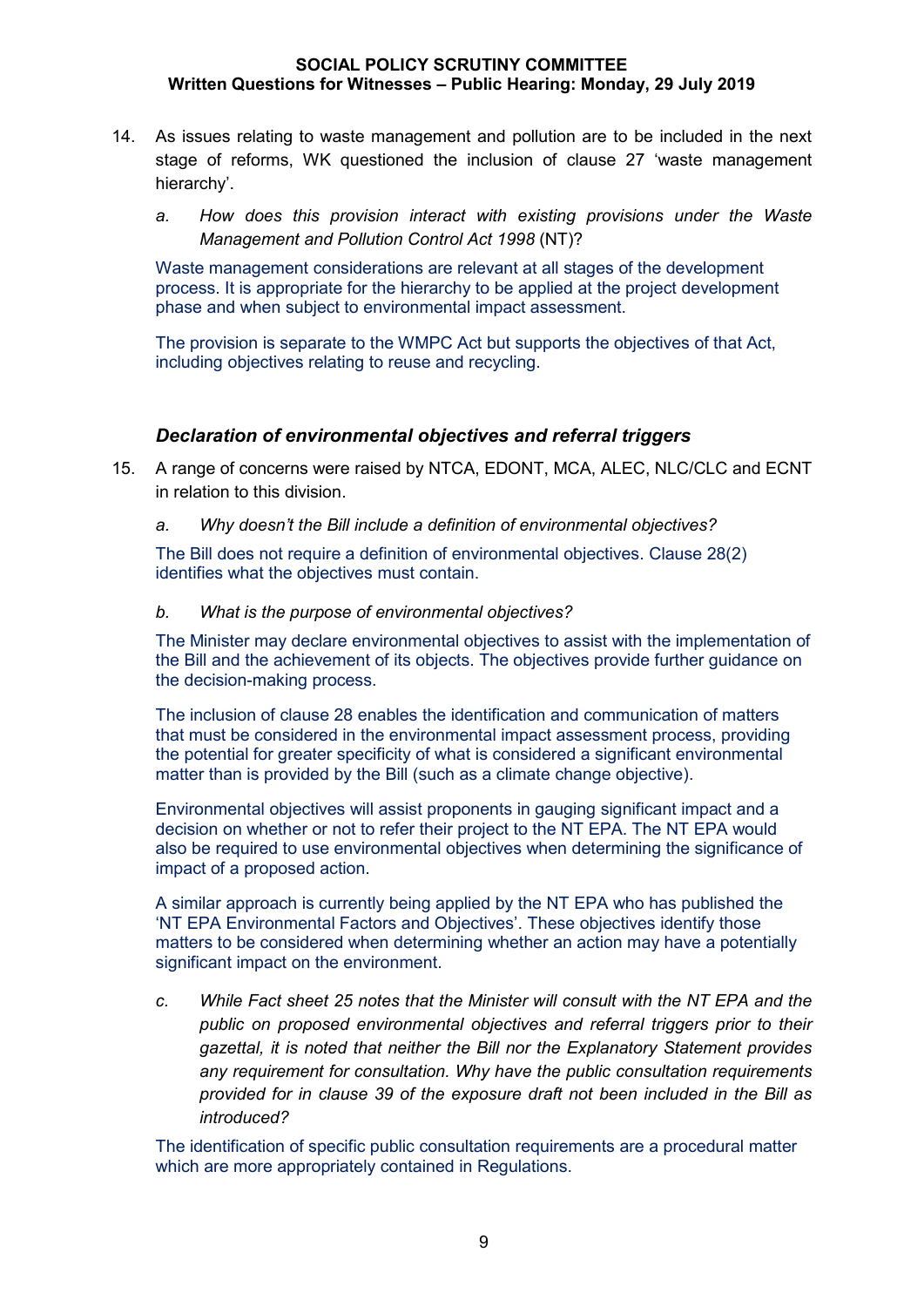The Regulations will specify public consultation processes for these declarations.

There was internal inconsistency within the consultation draft Bill and Regulations. Under the draft Bill some policy development activities specified consultation requirements of a procedural nature, while other matters of a procedural nature occurred in the draft Regulations. To ensure internal consistency within the legislation, all matters of a more procedural nature have been moved to the Regulations.

*d. Given that the declaration of environmental objectives and referral triggers will have legal effect and have the potential to have a significant impact on the operation of the legislation, why is there no requirement for the Minister to table such, including a statement of reasons, in the Parliament?*

The environmental objectives and referral triggers are policy instruments which give the community, proponents and NT EPA guidance about when a proposed project is to be referred to the NT EPA. The objectives also provide guidance to the NT EPA in its assessment of significant impacts. The documents do not establish rights or obligations and are not determinative in themselves.

It is therefore unnecessary for the Minister to table such policy instruments in the Legislative Assembly and this would introduce an additional administrative burden on the department and Assembly.

The environmental objectives and referral triggers will be subject to public consultation during their development (as will be established in Regulations) and will be publicly available once established.

*e. While the Bill requires the Minister to publish a statement of reasons for making a declaration, why doesn't the Bill provide a timeframe within which this must occur?*

It is anticipated that the Minister would publish the statement of reasons in conjunction with the declaration.

For certainty, the Bill could be amended to require the statement to be published "as soon as practicable after making the declaration".

*f. Will declarations of environmental objectives and referral triggers be subject to disallowance provisions under the Interpretation Act 1978 (NT)? If not, why not?*

The objectives and referral triggers are policy documents. The effect of the documents is to provide guidance. The documents do not establish rights or obligations.

It is understood that the disallowance provisions of the Interpretation Act 1978 apply only to Regulations unless an Act explicitly provides that an instrument that is of a legislative or administrative character is a disallowable instrument.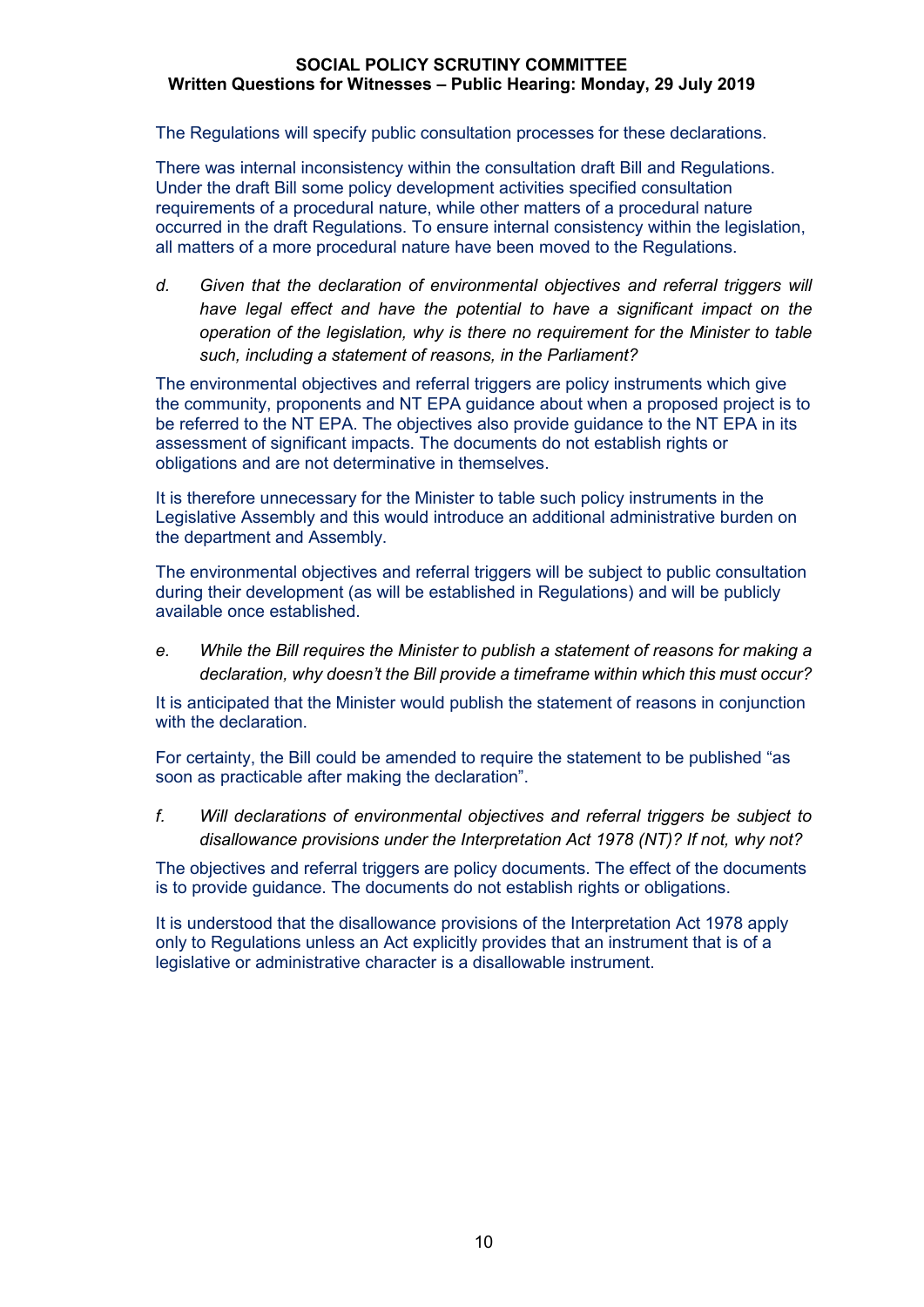## *Protected environmental areas and prohibited actions*

- 16. A number of submissions raised concern that the consultation requirements regarding declarations of protected environmental areas that existed in the exposure draft have been removed from the Bill as introduced and should be reinstated.
	- *a. Can you clarify why the consultation provisions have not been included in the Bill as introduced?*

Declaration of a temporary protected environmental area is an urgent response to an immediate risk, making consultation inappropriate for this action. Such declarations are short term.

Permanent protected environmental area declarations are subject to consultative processes as are declarations of prohibited actions.

There was internal inconsistency within the consultation draft Bill and Regulations. Under the draft Bill some policy development activities specified consultation requirements of a procedural nature, while other matters of a procedural nature occurred in the draft Regulations. To ensure internal consistency within the legislation, all matters of a more procedural nature have been moved to the Regulations.

The Regulations will specify public consultation processes for the permanent protected environmental area and prohibited action declarations.

*b. How would it impact on the operation of the legislation if they were to be reinstated?*

Reinstatement of the public consultation requirements matters within the Bill would reestablish inconsistency in the approach to such procedural matters. Declaration of a temporary protected environmental area may be ineffective if it is delayed by a required consultation period.

- 17. WK considered that 12 months was too long for temporary declarations and suggested that clause 35 be amended to provide for a 90 day period with the possibility of one, 90 day extension which it was suggested would be sufficient to address more permanently whatever the underlying issue is that prompted the declaration.
	- *a. What considerations were taken into account when determining the 12 month period?*

Consideration was given to similar declarations under existing Territory legislation, including interim development control order provisions under the Planning Act 1999 (valid for 2 years); the proposed consultation requirements for making permanent declarations; and administrative matters associated with government procedures.

*b. How would it impact on the operation of the legislation if this timeframe was reduced as proposed by WK?*

A reduction of the timeframe as proposed by Ward Keller would, in effect, make the provisions inoperable.

The timeframes would be too limited to provide sufficient time to gather the evidence to provide an evidence-based view of whether a declaration can be lifted or is required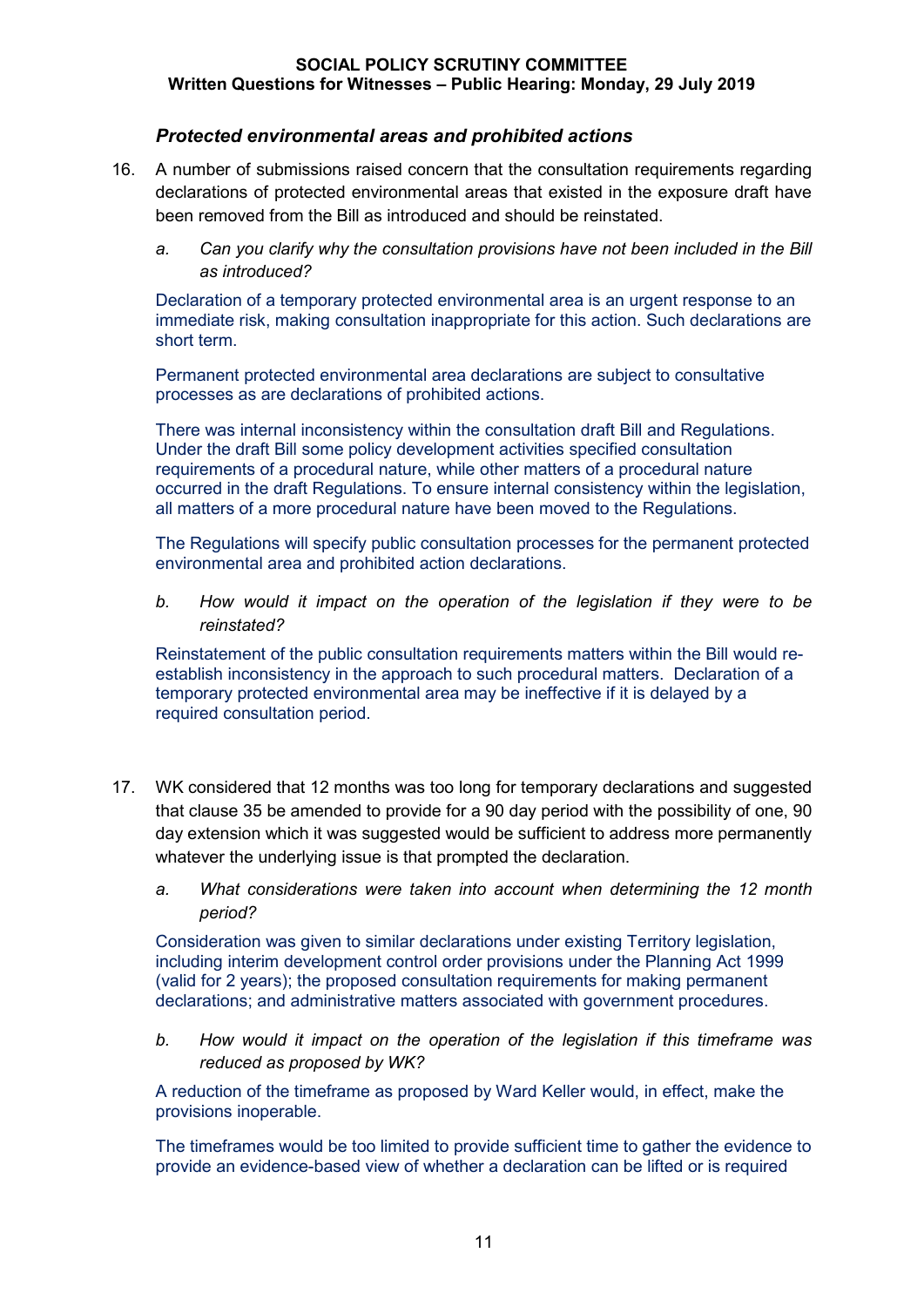over a longer period, particularly taking into consideration the requirement to collect evidence across the marked seasonal variation present in most areas of the Territory.

- 18. AMEC queried the requirement for this division noting that existing legislation appears to be achieving the desired outcome of creating conservation estate and considered it to be duplicative and unnecessary.
	- *a. Can you clarify how this division interacts with provisions under the Heritage Act 2011 (NT) or other relevant legislation, in relation to declaring sites of conservation significance and protected environmental areas?*

The Heritage Act 2011 provides for the conservation of cultural and natural heritage by allowing the declaration of objects and places with heritage significance. This does not extend to areas of significance of the natural (or biophysical) environment.

The Territory Parks and Wildlife Conservation Act 1976 (TPWC Act) allows for the declaration of parks, reserves, wilderness zones and sanctuaries. Each of these types of declarations are associated with specific requirements for management and public access. The declaration of areas under the TPWC Act does not generally preclude development occurring within them, and does not serve the same purpose as the proposed protected environmental areas.

Sites of conservation significance do not have a legislative foundation.

The provisions of the Bill support the provisions of other Territory legislation in ensuring the appropriate protection of elements of the environment.

- 19. The decision-making power the Bill confers on the Administrator in clauses 36, 38 and 39 is of concern to the Committee. As noted by EDONT, legislation does not generally confer decision-making powers of this nature on the Administrator. That these clauses require the Administrator 'to be satisfied' suggests that the Administrator is required to form a view on the matter.
	- *a. Given that this decision-making power rested with the Minister in the exposure draft, can you explain why it is now proposed to give it to the Administrator?*

The Bill was amended in consideration of submissions that raised concerns about providing powers of this nature to the Minister. Elevation of these responsibilities to the Administrator was considered to provide evidence of a more complete, whole of Government consideration of the matter.

The Territory Parks and Wildlife Conservation Act 1976 contains similar requirements for the Administrator to be satisfied that certain actions have been taken before approving certain declarations.

*b. Given that s32(3) of the Northern Territory (Self Government) Act 1978 (Cth) requires the Administrator exercise powers in accordance with instructions from the Minister, and s34(1) of the Interpretation Act 1978 prohibits a provision conferring a function on the Administrator being read as enabling the Administrator to perform that function except with the advice of Executive Council, what does it*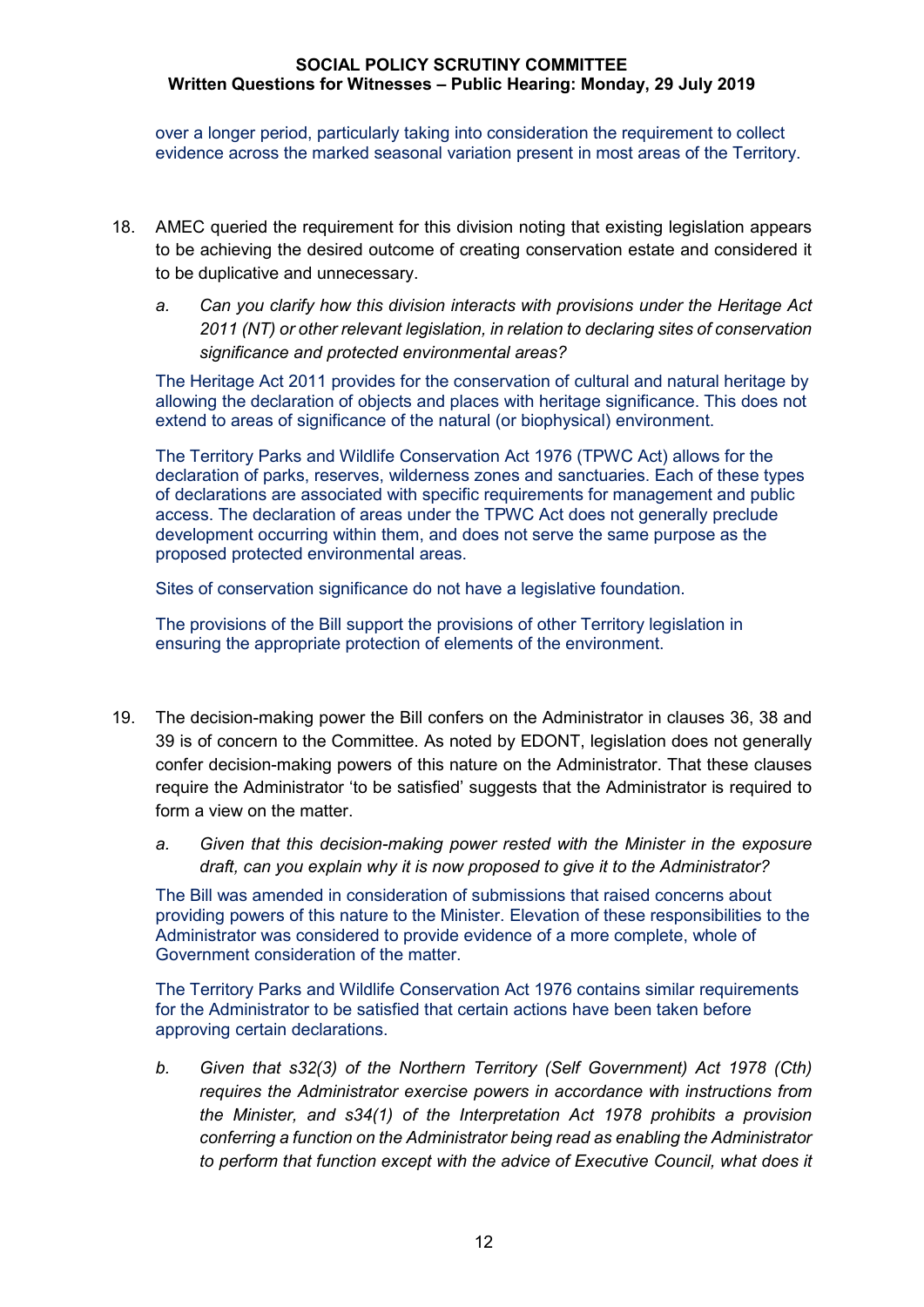*mean for the Administrator 'to be satisfied'? If it is not the Administrator who is to be satisfied of the relevant matters, why is the Bill drafted in those terms?*

The Bill was amended in consideration of submissions that raised concerns about providing powers of this nature to the Minister. Elevation of these responsibilities to the Administrator was considered to provide evidence of a more complete, whole of Government consideration of the matter.

The Territory Parks and Wildlife Conservation Act 1976 contains similar requirements for the Administrator to be satisfied that certain actions have been taken before approving certain declarations.

*c. How would it impact on the operation of the legislation if this decision-making power was transferred back to the Minister?*

Elevation of these responsibilities by the Minister was in response to concern from some stakeholders that they should not be held by the Minister. The operation of the Bill would be improved if this power was placed with the Minister.

Placing these responsibilities with the Minister is consistent with more modern approaches to declarations of this nature, e.g. Mineral Titles Act 2010 and Planning Act 1999.

*d. As with environmental objectives and referral triggers, why is there no requirement for temporary and permanent declarations, including statements of reasons, to be tabled in the Parliament?*

These declarations are gazetted which is consistent with requirements for similar instruments under other legislation; e.g. reserved land declarations under the Mineral Titles Act. It would be inconsistent to require the Minister to table such instruments when similar instruments under other legislation are not required to be tabled. Further the tabling of these policy instruments in the Legislative Assembly would introduce an additional administrative burden on the department and Assembly.

However, the Department acknowledges that tabling of these declarations would provide an additional level of oversight, scrutiny and accountability to the declaration process.

*e. While the Bill requires the Minister/Administrator to publish a statement of reasons for making a declaration, why doesn't the Bill provide a timeframe within which this must occur?*

It is anticipated that the Minister and Administrator would publish the statement of reasons in conjunction with the declaration.

For certainty, the Bill could be amended to require the statement to be published "as soon as practicable after making the declaration".

*f. Will temporary and permanent declarations of protected environmental areas be subject to disallowance provisions under the Interpretation Act 1978? If not, why not?*

It is understood that the disallowance provisions of the Interpretation Act 1978 apply only to Regulations unless an Act explicitly provides that an instrument that is of a legislative or administrative character is a disallowable instrument.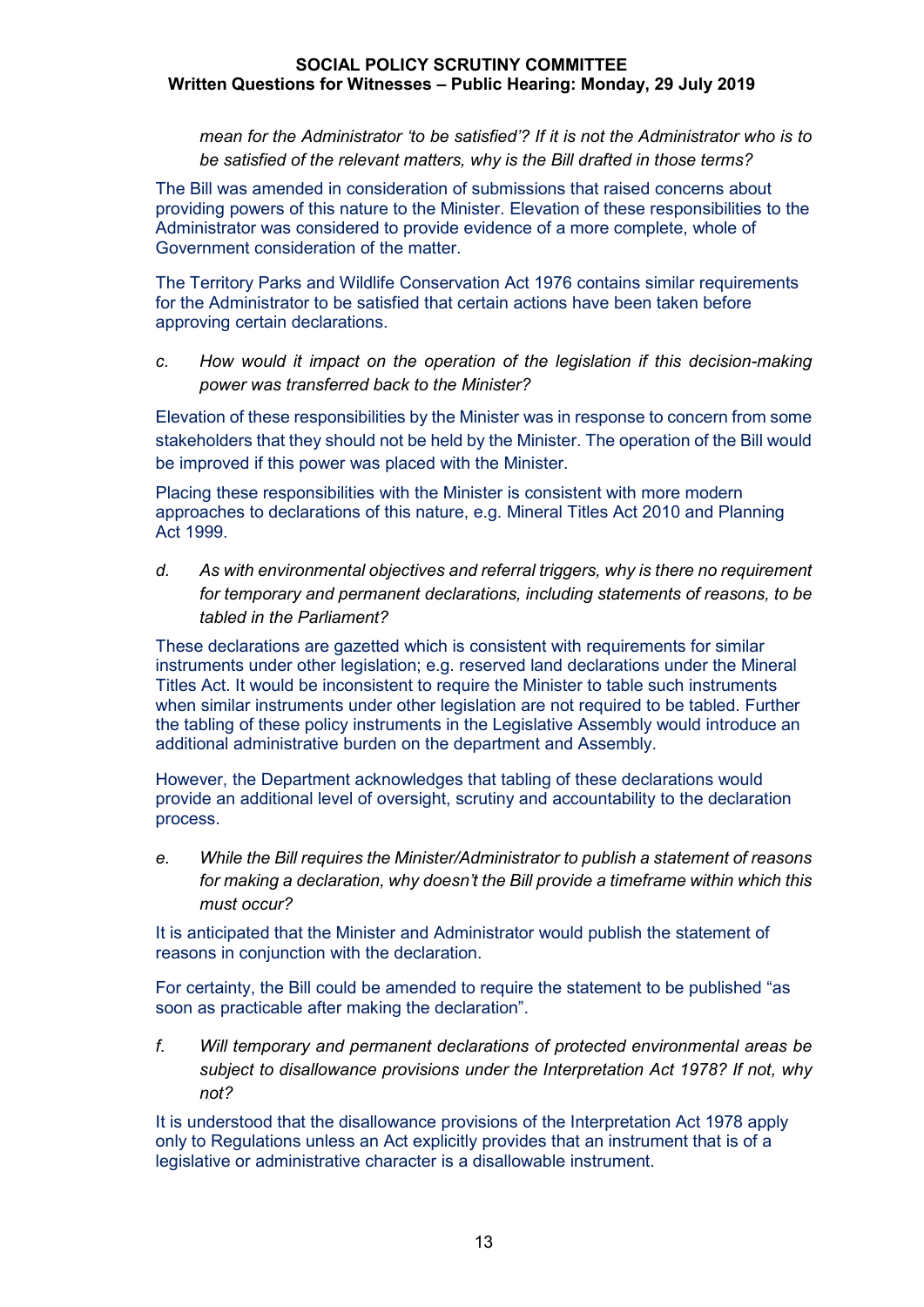## *Purpose of environmental impact assessment process*

- 20. In relation to clause 42(a), it has been suggested that the term 'unacceptable' is vague and open to interpretation. Similarly, the phrase 'in the future' is not defined and there is a lack of guidance as to what test the decision-maker should apply to these matters.
	- *a. To avoid ambiguity, has any consideration been given to more closely aligning clause 42(a) with the Objects of the Bill? If not, why not?*

Clause 42 and clause 3 (objects) serve different purposes. Clause 3 provides a holistic view of the intention of the Act, while clause 42 is specifically related to the impact assessment process.

To avoid any potential ambiguity in interpretation, the assessment process will be defined further in Regulations and any necessary administrative procedures and guidance material. This will include advice to proponents and the community about the interpretation of unacceptable.

*b. Alternatively, given that the concept of 'unacceptable impact' also arises in Part 5 of the Bill, has any consideration been given to defining the term in Part 1 or Part 2 of the Bill? If not, why not?*

Unacceptable impact is a judgement that is made in consideration of the proposed action and matters identified during an assessment process. There are many factors that would contribute to an action having unacceptable impacts, such as locality or competition for natural resources, etc. It is not a matter that is suitable or open to specific definition.

- 21. While supporting the intent behind clause 43 'General duty of proponents' EDONT suggested that these provisions could be strengthened.
	- *a. Noting that clause 10(2) provides that an impact may be cumulative, what effect would it have on the operation of clause 43(a) if it was amended to read '…. and its potential impacts, including cumulative impacts, and benefits'*?

The inclusion of the words "cumulative impacts" in clause 43 was considered. It was noted that single proponents are not necessarily in the position to identify the cumulative impact of their specific project in the context of other projects within an area or region. Nevertheless, a proponent may be specifically required to consider cumulative impacts during the environmental assessment process, if the NT EPA considers this to be necessary.

*b. Was any consideration given to requiring that proponents also have a general duty under any EIA process to demonstrate compliance with each of the duties articulated in clause 43? If not, why not?*

The duties contained in this clause are of a policy nature.

The impact assessment process requires consideration of information provided by a proponent and community views in relation to the proposed project. This provides the NT EPA with the capacity to assess the effectiveness of the proponent's actions in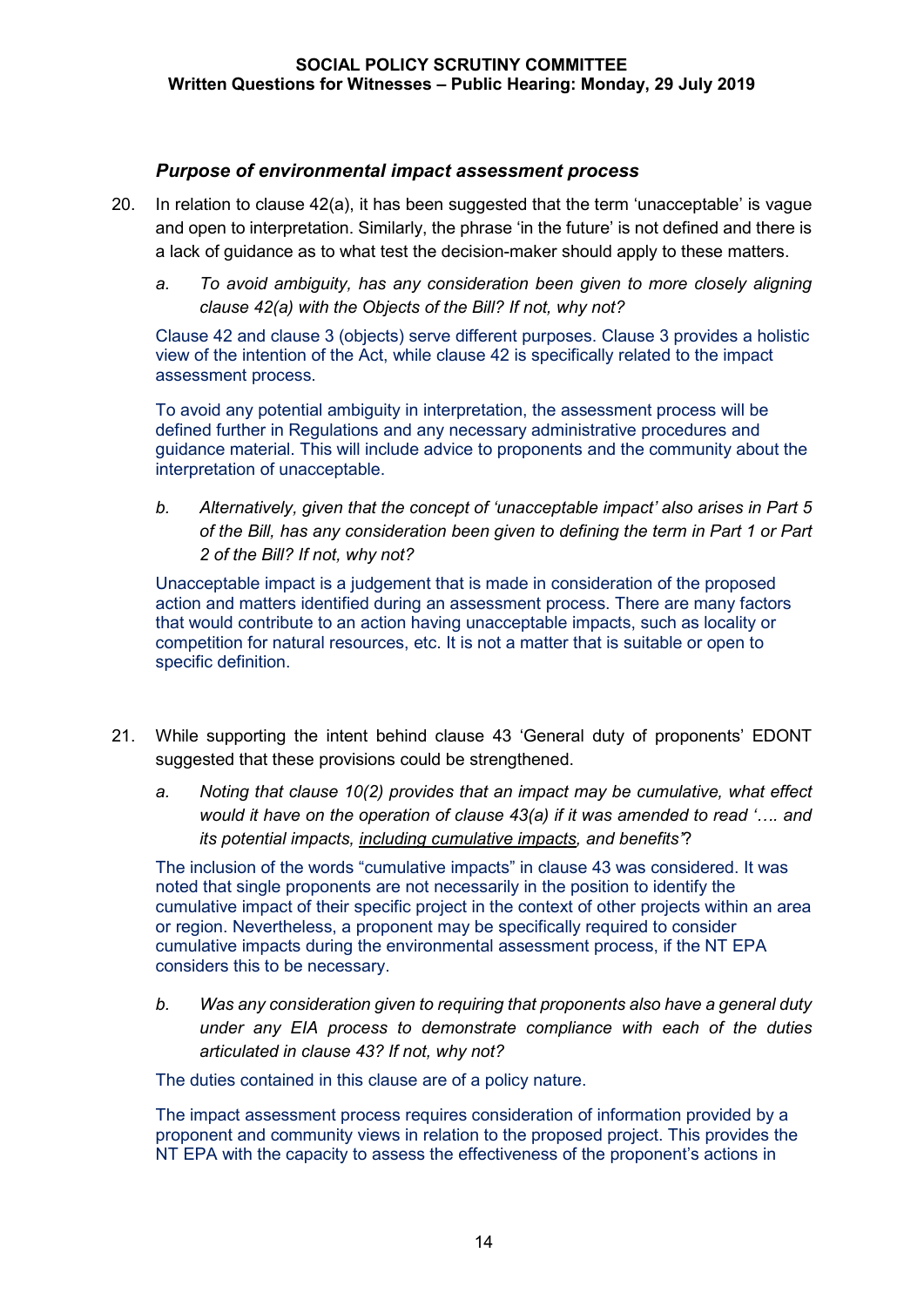relation to meeting each of these duties. However the duties are not of a nature that it is appropriate that they be the subject of formal compliance or enforcement action.

The impact assessment process is designed to ensure that the NT EPA is provided with the information that it requires to assess and make recommendations to the Minister about the environmental impacts of specific projects. The Regulations will specify impact assessment processes and powers of the NT EPA to obtain information, for example by issuing further information requests when the information supplied is insufficient in some way, and engaging additional expertise to advise it in relation to specific matters (e.g. the design and likely effectiveness of a water storage system in preventing discharges of contaminated water).

- 22. AMEC noted concern from industry that the Government will not be expected to adhere to the legislation.
	- *a. To what extent will the EIA and EA processes, and the provisions of the Bill more generally, apply to Government projects including roads and infrastructure?*

Clause 14 identifies that the Act binds the Crown. There are no exclusions from the Act for Government projects.

The Act applies to Government projects equally with any private proponent, and will depend on objective consideration of whether the proposal has the potential to have a significant impact on the environment.

### *Referrals*

23. In the absence of a definition of 'strategic assessment' can you clarify how this differs from a 'standard assessment', other than it being an assessment of a strategic proposal?

A strategic assessment is simply an assessment of a strategic proposal. A strategic proposal may be the development of a large industrial estate catering for heavy industry, or a multi-user port facility, or a collection of extractive industries (for example). The assessment of a strategic proposal can be undertaken using any of the identified assessment processes.

The primary difference between the assessment of an action (i.e. individual proposal) and a strategic proposal is the breadth of the assessment in terms of area and types of actions. Assessment and approval of a strategic proposal allows future proponents to work within the assessed area under pre-determined conditions (subject to the grant of the approval notice).

Assessments of strategic proposals streamlines the assessment process compared to consideration of multiple individual actions, reduce administrative burden on individual proponents and the Department / NT EPA to conduct individual assessments, and provides better environmental outcomes through a more comprehensive assessment of the potential cumulative impacts associated with grouped developments.

24. Clause 48 provides that a proponent 'must' refer a proposed action to the NT EPA for assessment where it has the potential to have a significant impact on the environment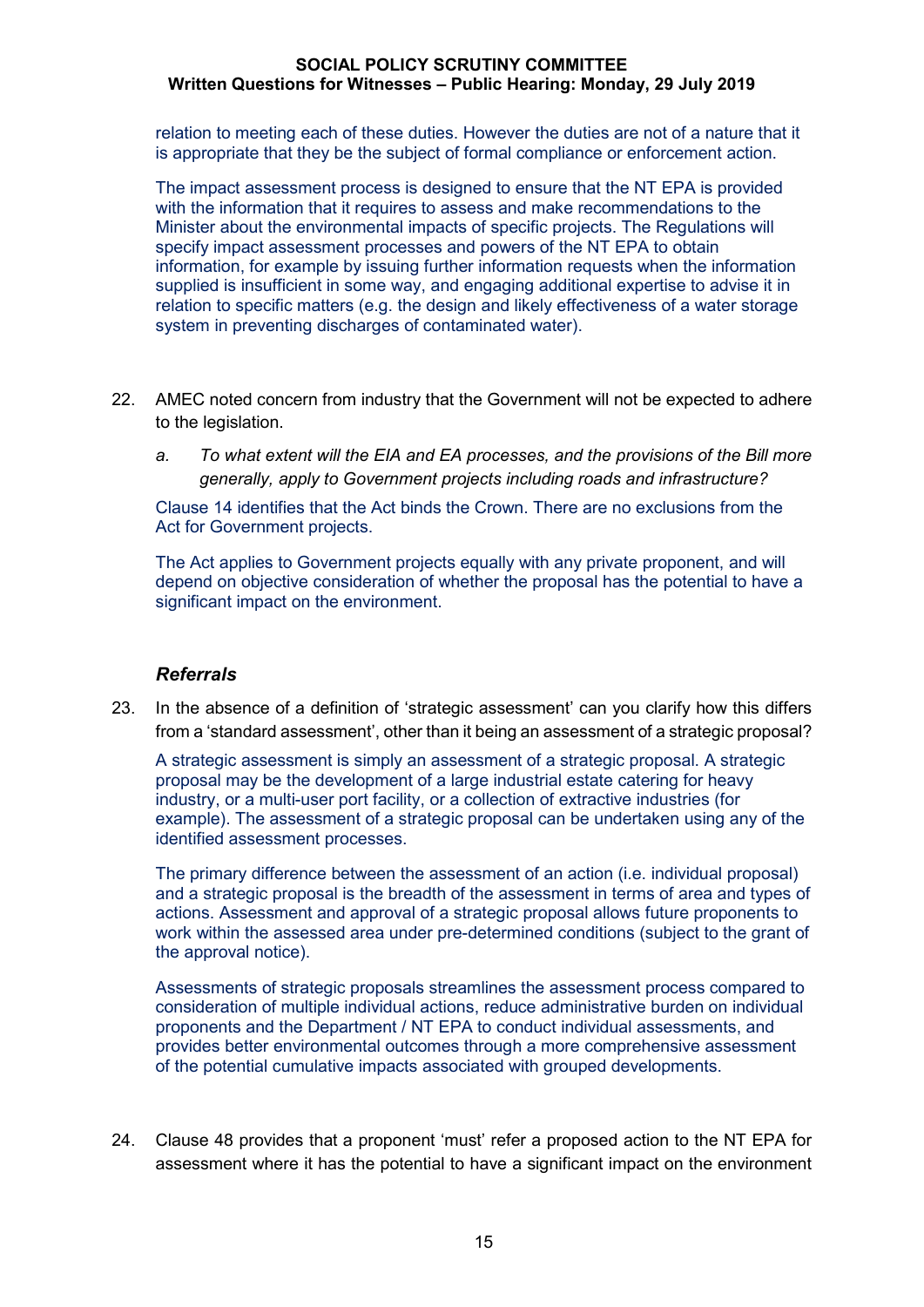or meets a referral trigger. However, EDONT noted that the Bill does not appear to include a corresponding offence provision for failing to comply with this obligation.

*a. Can you clarify whether the Bill includes an offence provision where a proponent fails to meet their obligations to refer a proposed action to the NT EPA for assessment? If there is no offence provision, can you explain why this is the case?*

There is no offence for failing to refer a project for assessment.

Consideration was given to including an offence of the nature proposed by the EDONT. This was not pursued following discussions with the Department of the Attorney-General and Justice which advised on all offence provisions and penalties.

The development of referral information and referral of a project merely identifies a proponent's intent. It was not considered appropriate to impose penalty provisions associated with a proponent's intent to investigate and propose a project where that intent may never be followed through. An offence arises when the proponent commences work on the project without an approval.

There are offences associated with failing to comply with a call-in notice that the NT EPA can issue if it considers that the proponent is taking actions that represent a proposal that should be considered for assessment and approval.

- 25. WK suggested that the concept of a strategic proposal in clause 49 should be expanded to include location based plans, irrespective of whether or not a specific action or actions have been formally proposed. It has also been suggested to the Committee that, in addition to proponents, third parties, such as adjacent or downstream landowners, environmental organisations, Aboriginal Land Councils, native title representative bodies, registered native title claimants and pastoralists should have an opportunity to refer actions for strategic assessment.
	- *a. Was any consideration given to the inclusion of location based plans in the concept of a strategic proposal?*

The concept of a strategic proposal at clause 13 includes "a plan". This can include a location based plan.

*b. What opportunity do third parties, such as those noted above, have when it comes to ensuring that proposed actions which have the potential to have a significant impact on the environment are referred to the NT EPA for assessment?*

Third parties may raise any concerns about proposals with the NT EPA at any time through administrative processes. The NT EPA may issue a call-in notice where it receives information from third parties about proposals that it considers may require referral.

Consideration was given to including a formal pathway for third parties to refer projects, as is the case in Western Australia. Consultation with the Western Australian authorities identified that this creates a significant administrative burden for the Environment Protection Authority and supporting department, and transfers responsibility from proponents back to the agency.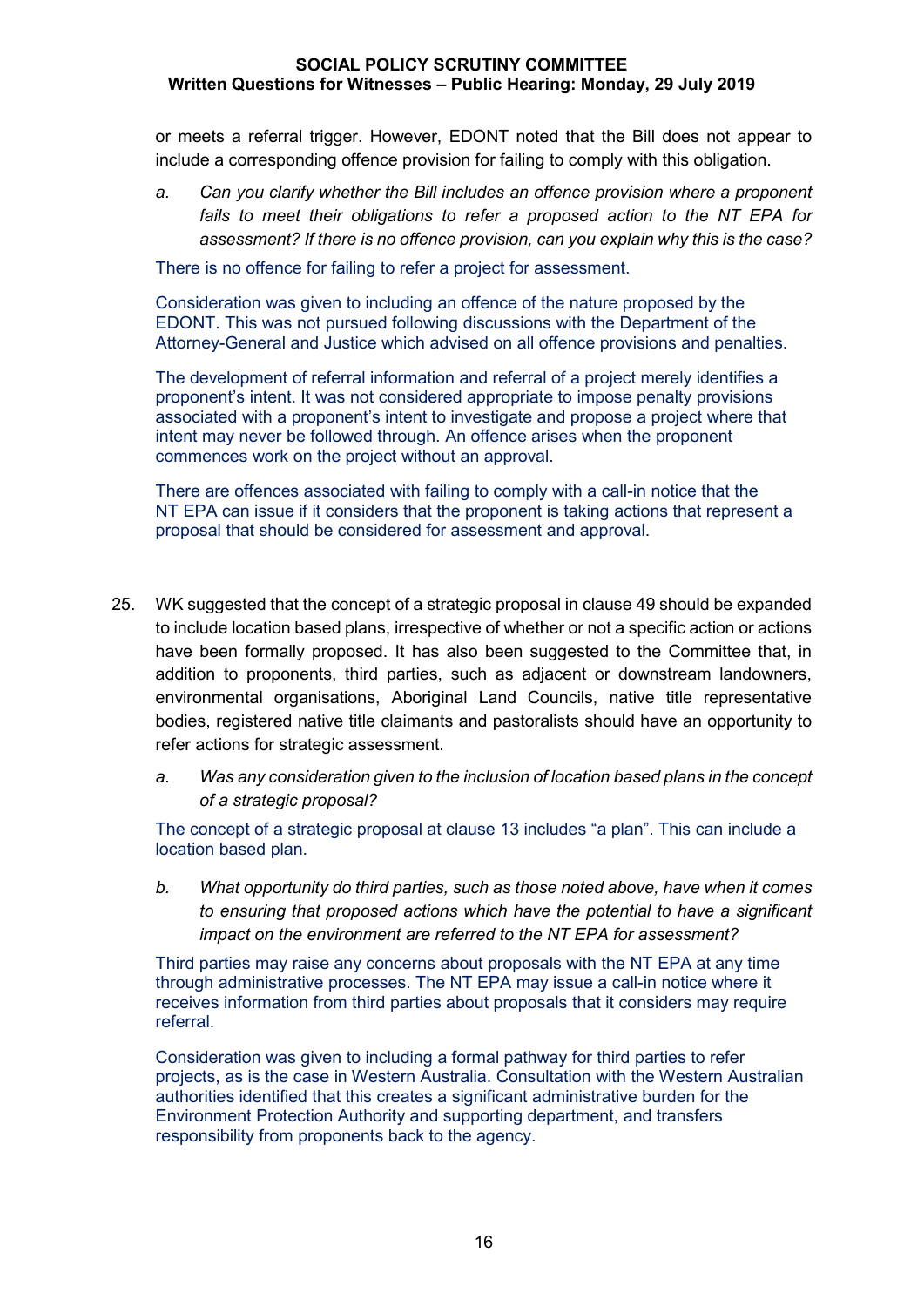## *Consideration by NT EPA and Environmental Assessment by NT EPA*

- 26. EDONT suggested that there does not appear to be any direct link in the Bill that connects the requirement to conduct an EIA in Part 4 with the subsequent mandatory requirement for an EA in Part 5.
	- *a. Was any consideration given to including an explanation under clause 61, or as a stand-alone clause 61A, to clarify the operation of the legislation in relation to the requirements to conduct an EIA in Part 4 and the mandatory requirement for an EA in Part 5? If not, why not?*

The link is provided in Division 2 of Part 5 of the Bill. This Division states that at the completion of the environmental impact assessment of an action, the NT EPA must provide the Minister with an assessment report in addition to other documents which the Minister is to use to inform the decision on whether to grant an environmental approval (or not).

The Bill also contains various offences for undertaking a project to which the Act applies without authorisation.

It is implicit in the requirements of the Act that a person hold an approval if the project is assessed by the NT EPA as having the potential to have a significant impact on the environment.

## *Fit and proper person to hold environmental approval*

- 27. Clause 62 provides a number of factors the Minister 'may' have regard to in determining whether a person is, or is not, a fit and proper person to hold an environmental approval. EDONT and NLC/CLC suggested that this clause could be strengthened.
	- *a. Why doesn't clause 62(a) require that the Minister 'must' have regard to the factors listed in subclauses (i) to (iv)?*

Replacing the word "may" with "must" substantially changes the operation of this clause and makes it an onerous responsibility for the Minister to conduct specific investigations into the past behaviour and practices of proponents, including directors and other associated entities.

The current approach to this clause provides the Minister with appropriate powers to refuse to grant an environmental approval without obliging the Minister to conduct extensive investigations into the past behaviours and practices of applicants across a broad range of issues.

*b. In addition to considering contraventions relating to work health and safety legislation or offences committed that involve an element of fraud or dishonesty, was any consideration given to also including contraventions of a law of the Territory or another jurisdiction that relate to Aboriginal Sacred Sites? If not, why not?*

It is agreed that clause  $62(a)(1)$  could be extended to include matters relating to heritage and culture, including Aboriginal sacred sites.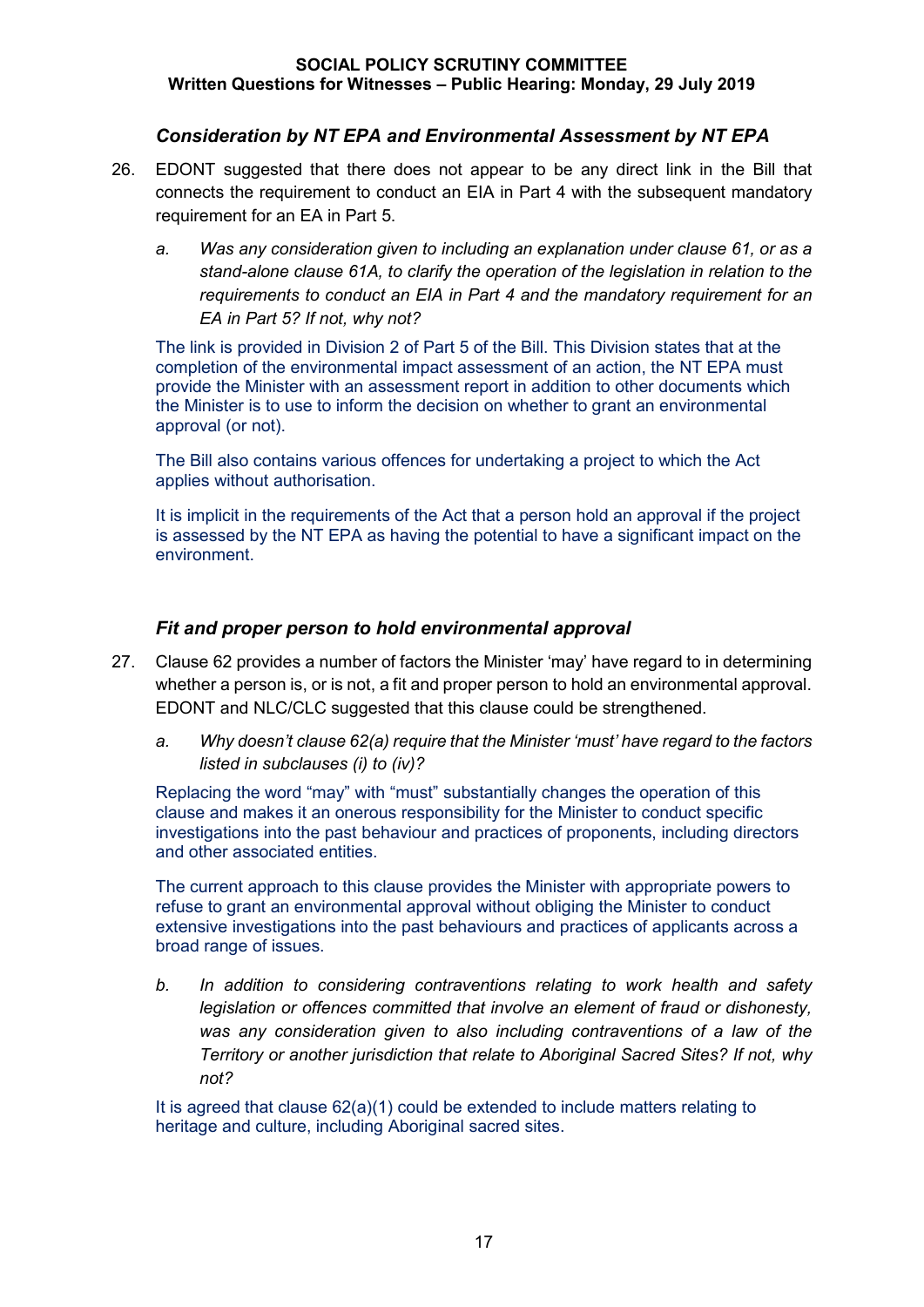*c. Clause 62(b) provides that the Minister 'must' have regard to the matters prescribed by regulation. Given the importance of ensuring that a person is a fit and proper person to hold an environmental approval, can you explain why the Bill does not incorporate such matters in the primary legislation in a similar manner to that provided for in section 15A of the Petroleum Act 1984 (NT)?*

The Regulations will specify a number of additional matters that should be considered by the Minister. It was determined to include these matters in Regulations to provide additional flexibility in the identification of matters that should be considered.

- 28. WK questioned the inclusion of clause 62 given that the concept of a fit and proper person test is generally associated with a licence or operational permit. Furthermore, since provisions under clause 93 provide that an environmental approval is not personal property for the purposes of the *Personal Property Securities Act 2009* (Cth) WK considered this clause to be inappropriate.
	- *a. Do similar provisions and requirements regarding whether a person is a fit and proper person to hold an environmental approval exist in equivalent legislation elsewhere in Australia?*

It is a modern approach to the development of environmental legislation to include a fit and proper person test. The Bill includes an environmental approval which is in effect a permit to authorise and manage appropriate levels of environmental harm required to conduct development activities. It is considered appropriate therefore to include a fit and proper person test as part of the considerations of whether an approval should be granted.

The Environment Protection and Biodiversity Conservation Act 1999 (Cth), Environment Protection Act 1970 (Victoria) and Protection of the Environment Operations Act 1997 (NSW) are all examples of Acts that contain fit and proper person tests. Many jurisdictions also include such tests in their mining and petroleum project approval legislation.

The Petroleum (Environment) Regulations 2016 (NT) also contains this test and inclusion of this test was a recommendation from the Scientific Inquiry into Hydraulic Fracturing in the Northern Territory.

### *NT EPA to provide assessment report and other documents to Minister*

29. Fact sheet 5 states that 'the assessment report will be accompanied by a draft environmental approval if the NT EPA considers the environmental impacts and risks are manageable, or a statement of unacceptable impact if it does not.' However, clause 65 provides that the NT EPA 'must' provide a draft environmental approval with the assessment report where it considers the environmental impacts and risks are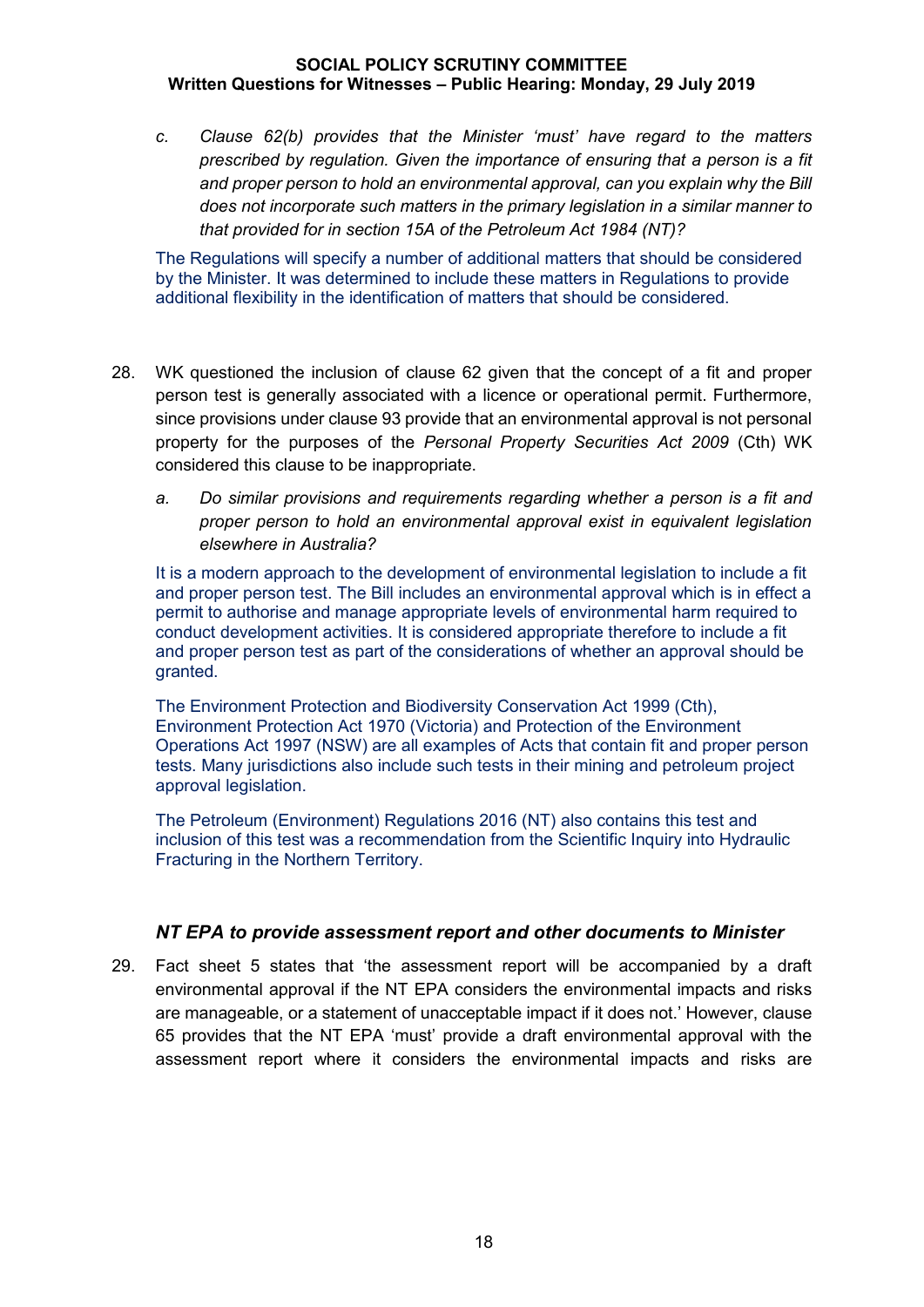manageable, clause 66 provides that the NT EPA 'may' provide a statement of 'unacceptable impact' where it considers it does not.

*a. Can you explain this different use of 'may' and 'must' in these clauses, and how this is consistent with the statement in Fact sheet 5?*

Clause 65 obliges the NT EPA to provide an environmental approval with the assessment report where the NT EPA's assessment identifies that the significant impacts of the project can be avoided, mitigated and managed, and if appropriate, offset. The clause is written in a mandatory manner to ensure the NT EPA prepares the draft approval.

Clause 66 is discretionary and provides an alternative for the NT EPA to provide a statement of unacceptable impact rather than an approval. The clause is written in this manner as it is left to the discretion of the NT EPA to prepare such a statement or to provide more stringent conditions on the draft approval.

## *Decision of Minister on environmental approval and statement of unacceptable impact*

- 30. AMEC, MCA, and NTCA raised concerns that the provisions under Part 5 Divisions 3 and 4 give the Minister power of veto over all proposed significant development projects where the NT EPA recommends that approval not be granted.
	- *a. Was any consideration given to the inclusion of a dispute resolution mechanism if a conflict arises between an environmental and development approval, similar to that provided for under s48J of the Environmental Protection Act 1986 (WA)?*

Section 48J of the Environmental Protection Act 1986 is an unusual provision that is not replicated in other jurisdictions. An equivalent of s.48J would be inconsistent with the role and actions of the Administrator under the Interpretation Act 1978.

There are administrative processes that can be utilised in order for Ministers to raise and discuss concerns about approval processes. In addition, the Bill contains a number of obligations for the Minister to consult with other statutory decision makers before making a decision.

The supposed "power of veto" associated with the Minister's decision is equivalent to that under the Commonwealth's EPBC Act.

31. Clause 70 'Consultation on proposal to grant an amended approval' requires the Minister to consult with the NT EPA and the proponent. In addition, where the amendment relates to a potential health impact of an action the Minister must make 'reasonable efforts' to obtain the views of the Chief Health Officer and where an amendment relates to a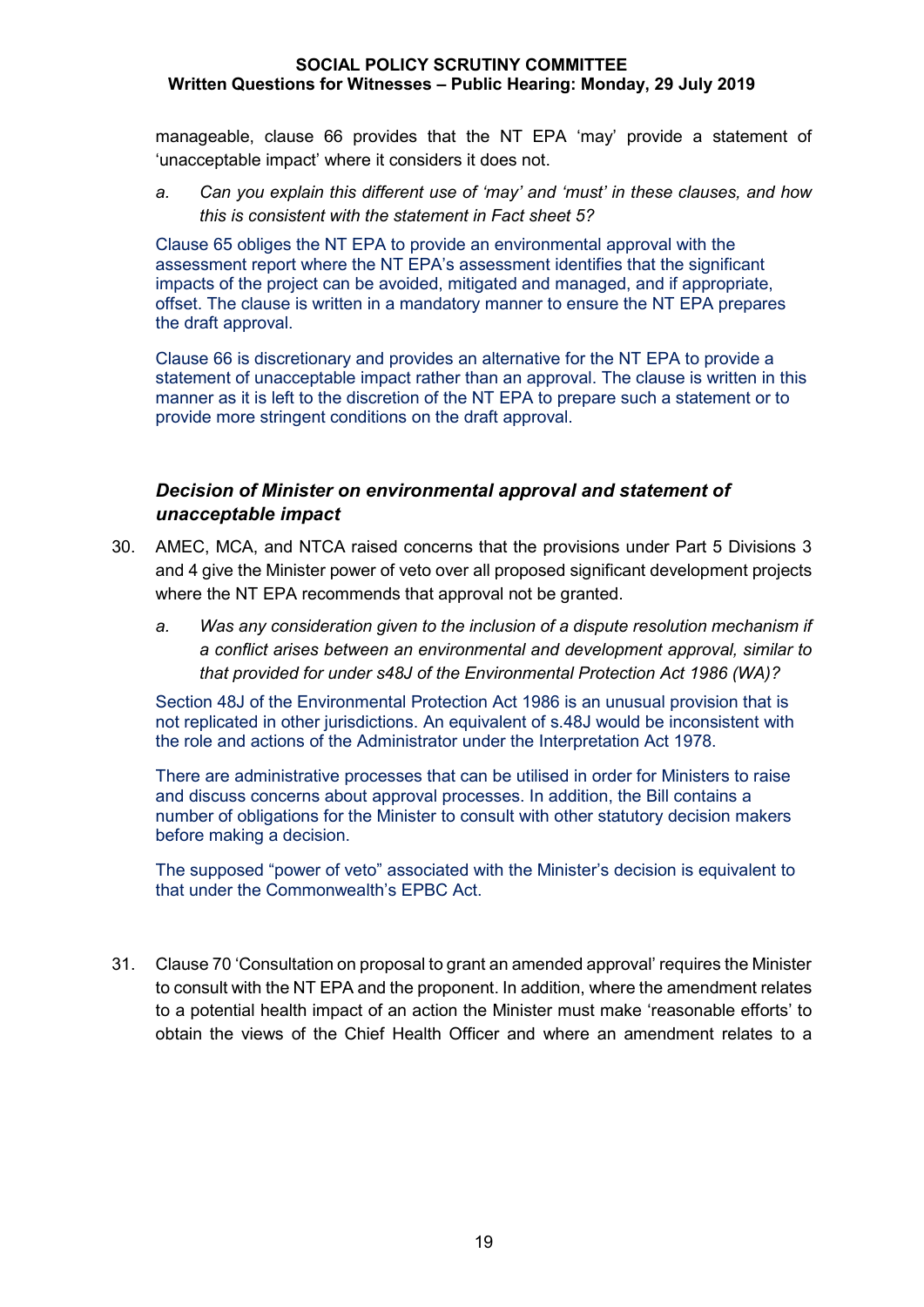potential impact on a social or cultural matter that is within the responsibility of a Minister – that Minister.

*a. Why is there not a requirement for the Minister to consult with or seek submissions from the affected community in such circumstances?*

The community's views have been considered during the impact assessment process and in the development of the draft conditions of the approval. These views would still be of relevance when considering amendments to conditions.

The potential benefit of further consultation was weighed against the potential for this to cause additional delays and costs to proponents.

The consultation requirements that were included are with advisory and regulatory bodies that are experienced in the development of conditions and which are able to provide advice on the practicality and workability of conditions to manage the potential environmental impacts.

In addition the Act requires projects that have been significantly varied to be referred to the NT EPA. The NT EPA will consider significant variation referrals and determine whether or not further impact assessment is required. By requiring the Minister to consult with the NT EPA on proposed amendments of approvals, the Bill ensures that the NT EPA has the capacity to consider whether the requested amendments to approval demonstrate a significant variation to the project. This provides the NT EPA with an opportunity to seek a significant variation referral and to issue a call-in notice if required.

The Minister is required to consider the NT EPA's written comments in relation to any amendment. The NT EPA would be mindful of any community concerns raised during the assessment process in preparing its comments.

- 32. NLC/CLC and AMEC suggested that clause 73 'Matters to be considered by Minister in deciding on environmental approval' be amended to more adequately reflect the Objects of the Bill and the definition of environment.
	- *a. With regards to clause 3(e), was any consideration given to the inclusion of a specific reference to Aboriginal communities and the need for free, prior and informed consent?*

The Northern Territory Government determined not to include a reference to 'free, prior and informed consent' within the Bill.

Government acknowledges the importance of consent by Aboriginal people to projects on their land, however this is addressed through existing legislation that covers title, land and access and where matters of free, prior and informed consent are more appropriately addressed.

*b. Consistent with the definition of 'environment', why isn't the Minister required to be satisfied that the economic, social and cultural aspects of the project have been taken into account?*

The Minister is not explicitly required to consider social, cultural and economic aspects because these matters form part of the definition of 'environment'. The Minister is required to consider the objects of the Act and the assessment report which will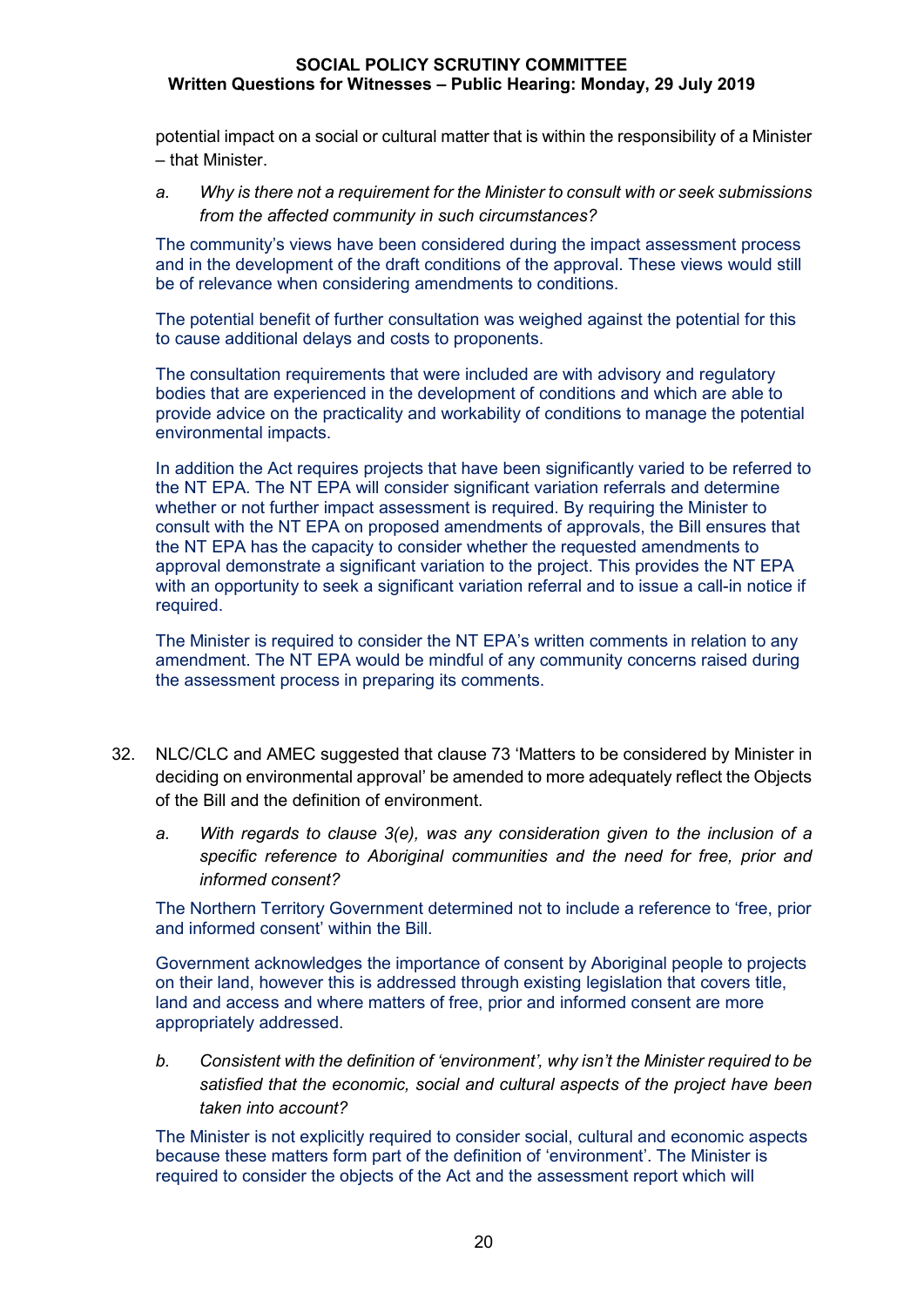contain an assessment of those matters. The Minister also has capacity to consider other matters that are considered relevant.

- 33. Clause 74 'Time for decision on environmental approval' provides that the Minister must make a decision to grant or refuse an environmental approval within 30 days after receipt of the assessment report and draft environmental approval. Where the Minister fails to do so, the Minister is taken to have accepted the NT EPA's recommendations for the action.
	- *a. Given the potential for unintended consequences of default provisions where actions are not undertaken within the prescribed timeframe, can you clarify why the Ministerial discretion to extend the decision-making timeframe beyond the 30 business days as provided for in clause 88(2) of the exposure draft has not been included in the Bill as introduced?*

The NT EPA is providing expert advice to the Minister regarding whether or not the project should be approved and the conditions contained in that advice.

Providing the Minister with the discretion to extend this timeframe was identified by some stakeholders during the consultation process as introducing additional uncertainty into the approval process.

The risks of unintended and damaging environmental consequences associated with inclusion of a default provision were weighed against the benefits of providing a clear conclusion to the approval process. The risks were considered low when considering the role of the NT EPA in providing expert advice.

- 34. Where the Minister does not accept the statement of unacceptable impact and proposes to grant an environmental approval, clause 80 sets out who the Minister must consult with prior to finalising the approval.
	- *a. Given that an approval may include conditions that relate to a potential health impact or a potential impact on a social or cultural matter, why does the Bill not require that the Minister consult with or seek submissions from the affected community?*

The community's views have been considered during the impact assessment process and in the development of the statement of unacceptable impact. These views would still be of relevance when considering the grant of an approval.

The potential benefit of further consultation was weighed against the potential for this to cause additional delays and costs to proponents, particularly in circumstances where it would be unlikely that the community's views had altered significantly.

The consultation requirements that were included are with advisory and regulatory bodies that are experienced in the development of conditions and which are able to provide advice on the practicality and workability of the conditions to manage the potential environmental impacts.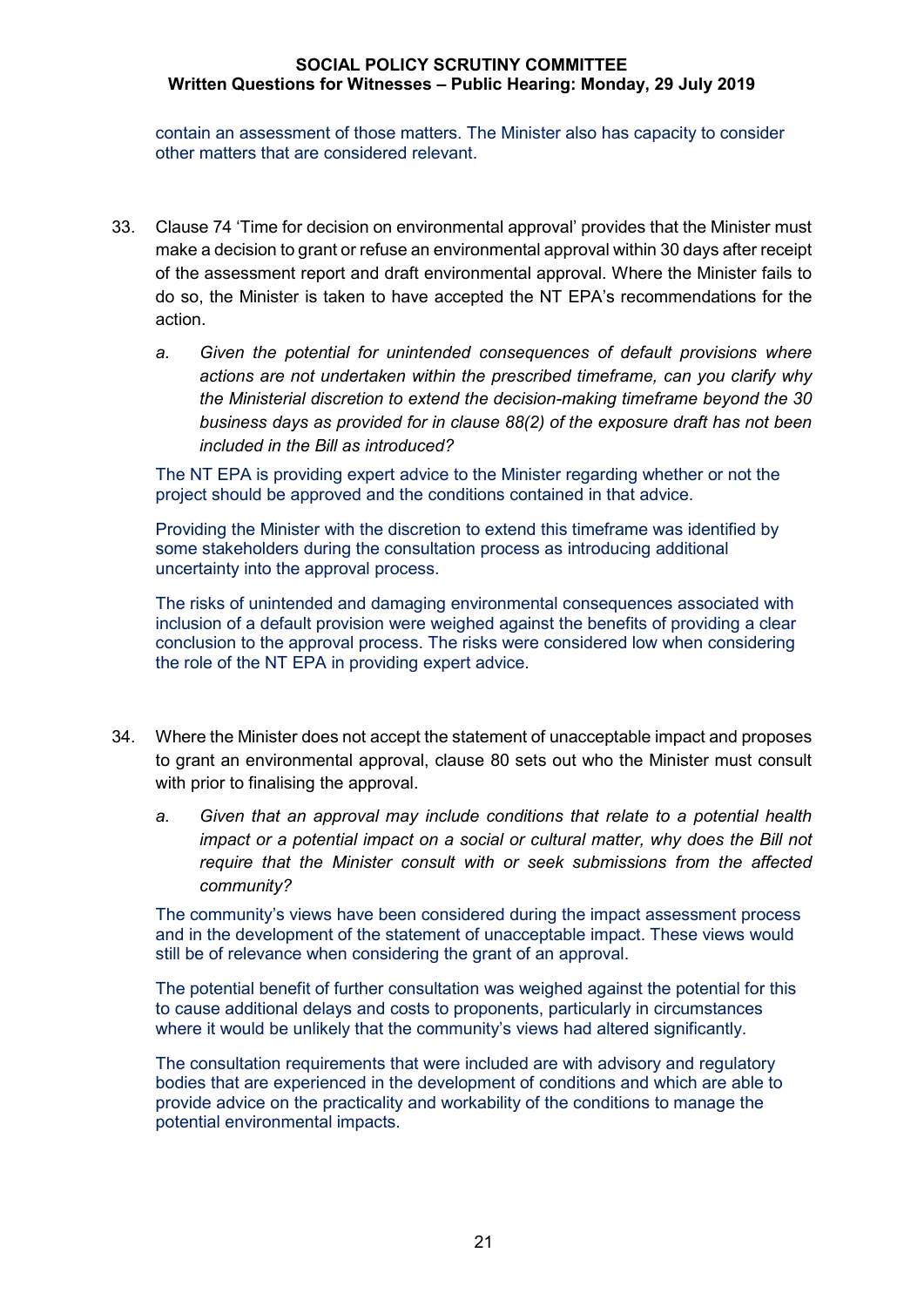## *Conditions of Environmental approval*

- 35. EDONT and ALEC suggested that where an environmental approval is subject to conditions it should be a requirement that the proponent report on compliance with such. That is, extend the application of clause 87 to all approval conditions.
	- *a. What types of conditions does clause 87 apply to and how do they differ from conditions that are not subject to clause 87?*

Clause 87 applies to any condition with a reporting requirement included on the environmental approval and extends to any other requirements imposed under the Act. The clause provides the legislative basis to include compliance reporting as a valid condition on an environmental approval to require the approval holder to report on their compliance with the environmental approval.

The clause has been included to explicitly recognise that conditions under the approval can require the approval holder to provide information about its level of compliance with the various conditions imposed under the approval. For example, if the approval contains a condition that the approval holder provide quarterly reports of their emissions, this clause identifies that the approval holder can also be required to provide a report of whether or not they complied with the condition and provided those quarterly reports.

*b. What effect would it have on the operation of the legislation if clause 87 was applicable to all conditions that the Minister considers necessary in relation to the potential environmental impacts of an action and subsequently imposes on an environmental approval?*

Clause 87 applies to all conditions imposed on an approval.

Each of the clauses relating to the types of matters that can be included as conditions on the approval are drafted in a discretionary manner which reflects that not all approvals would necessarily require a condition of that nature.

It would be possible, although somewhat inconsistent with the drafting of the Bill, to include that the approval must include a condition requiring the approval holder report on compliance with the approval.

## *Amendment of environmental approval*

- 36. Clause 106(1)(a) provides that the Minister may amend an environmental approval at the request of the approval holder. Clause 107 then details the consultation the Minister must undertake before amending the approval.
	- *a. Why doesn't the Bill provide any guidance as to the circumstances under which a proponent may seek an amendment?*

Imposing limitations on when an approval holder can seek an amendment to an approval reduces flexibility and may result in unintended and adverse consequences if, for example, an approval holder is held to a condition that in practice is identified to not be operating as anticipated or which prevents the approval holder from introducing new technologies or approaches to limit environmental impacts.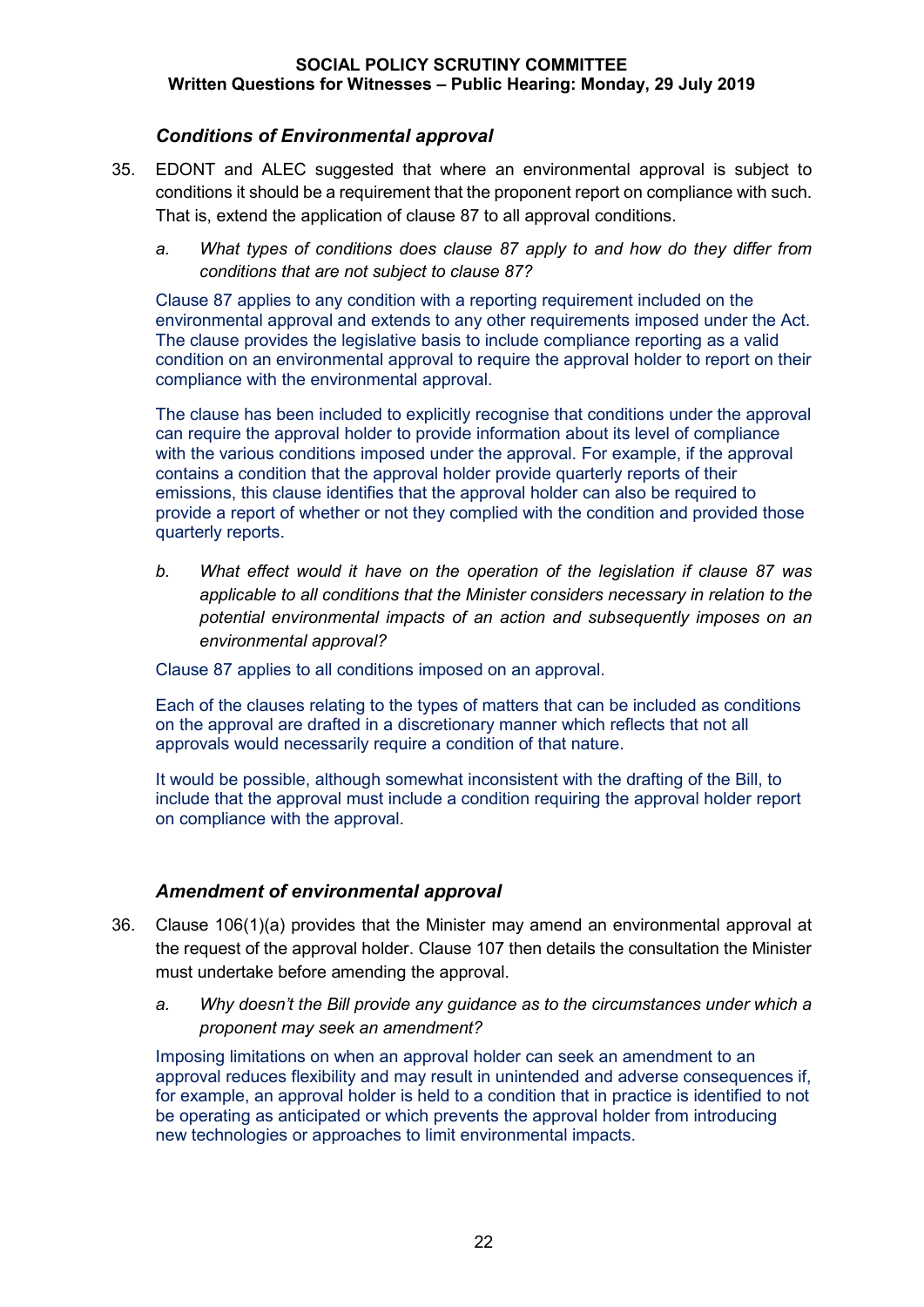It is more usual to impose requirements on the decision maker in determining whether or not to amend an approval than on proponents in seeking amendments; see for example s.38 Waste Management and Pollution Control Act, s.38 Mining Management Act.

The Bill could be amended to require, in addition to the proposed consultation requirements, that the Minister consider the assessment report and objects of the Act, and that the Minister be satisfied that the proposed amendment will not prevent the significant impacts of the action from being appropriately avoided or mitigated or managed. This would be consistent with the Minister's considerations under clause 73 of the Bill, taking into account necessary changes given the clause refers to amendments of existing approvals.

*b. Given that the amendment may include conditions that relate to a potential health impact or a potential impact on a social or cultural matter, why doesn't the Bill require that the Minister consult the affected community?*

The community's views have been considered during the impact assessment process and in the development of the draft conditions of the approval. These views would still be of relevance when considering amendments to conditions.

The potential benefit of further consultation was weighed against the potential for this to cause additional delays and costs to proponents.

The consultation requirements that were included are with advisory and regulatory bodies that are experienced in the development of conditions and which are able to provide advice on the practicality and workability of the conditions to manage the potential environmental impacts.

### *Revocation or suspension of environmental approval*

- 37. WK raised concerns that, as drafted, clause 109(c) allows revocation of an environmental approval even if the initial approval recognised that all environmental impacts on the action in question could not be fully avoided, mitigated or managed.
	- *a. In light of this concern, how would it impact on the operation of the legislation if clauses 109(a) and 109(c) were written as conjunctive rather than alternative?*

These clauses address separate types of matters and are not appropriate to be conjunctive.

Clause (c) would operate in circumstances where the Minister has reasonable grounds to believe that the operator is unable to fulfil the obligations of the approval to avoid, mitigate and manage the impacts, or a proposed offset is not appropriate. It is likely that this would be as a result of monitoring and compliance activity.

It would be more appropriate to amend clause (c) to provide a link to monitoring and enforcement activity.

38. ALEC raised concerns that clauses 113(3) and (4) provide that a proponent may apply for, and the Minister may grant, a waiver from compliance with any obligations under an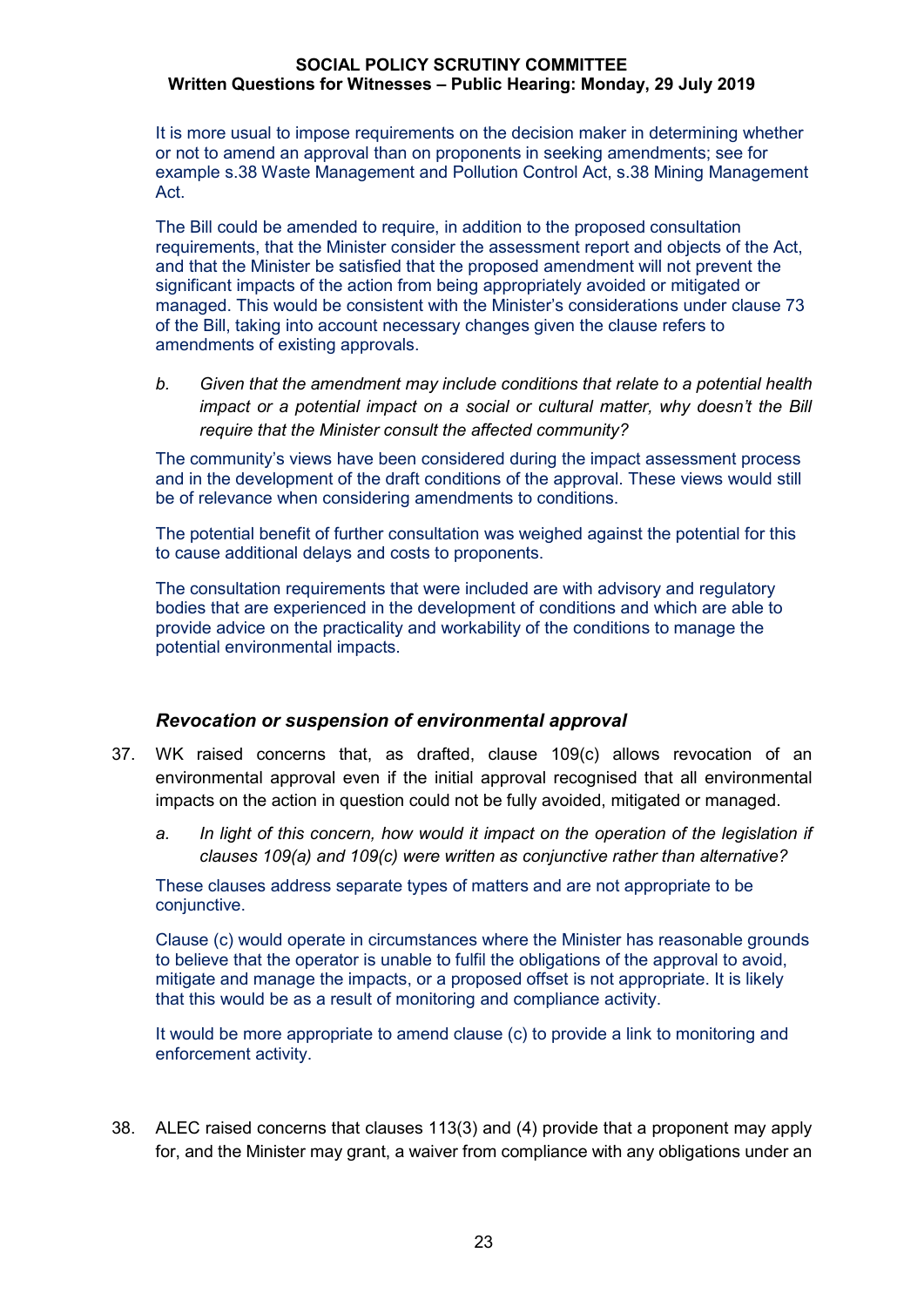environmental approval relating to the management or rehabilitation of a site where an environmental approval has been revoked.

*a. Given concerns regarding the ongoing burden of legacy contamination, why doesn't the Bill provide any criteria or guidance as to the circumstances under which a proponent may apply for a waiver?*

It is considered that use of a waiver power of this nature would require consideration of the unique circumstances of the proponent.

Guidance as to the circumstances under which a proponent may apply for a waiver can be provided through the development of specific policy and guidance material.

*b. Similarly, why doesn't the Bill provide any criteria or guidance as to matters the Minister must take into consideration when determining whether or not to waive compliance?*

Guidance as to the matters that the Minister must take into consideration when determining whether or not to waive compliance can be provided through the development of specific policy and guidance material.

The general obligation for the Minister to consider the principles of ESD under clause 17(2) also provide guidance for decision making.

## *Transfer of environmental approval*

- 39. Where the Minister approves the transfer of an environmental approval, clause 123 provides that the Minister may amend the environmental approval following consultation as specified in clause 122.
	- *a. Given that the Minister may propose to amend a condition that relates to a potential health impact or a potential impact on a social or cultural matter, why doesn't the Bill there require that the Minister consult the affected community?*

The community will have been consulted during the impact assessment process. Conditions will have been developed in consideration of the outcomes of that process and the proponents proposed activity.

It was determined that requiring additional consultation for the amendment of conditions would place an unfair impost on the approval holder for little community benefit, particularly where the changes to conditions are likely to be of a fairly minor nature to improve their functionality or respond to minor changes in the proposed operations of an activity.

In addition the Act requires projects that have been significantly varied to be referred to the NT EPA. The NT EPA will consider significant variation referrals and determine whether or not further impact assessment is required. By requiring the Minister to consult with the NT EPA on proposed amendments of approvals, the Bill ensures that the NT EPA has the capacity to consider whether the requested amendments to approval demonstrate a significant variation to the project. This provides the NT EPA with an opportunity to seek a significant variation referral and to issue a call-in notice if required.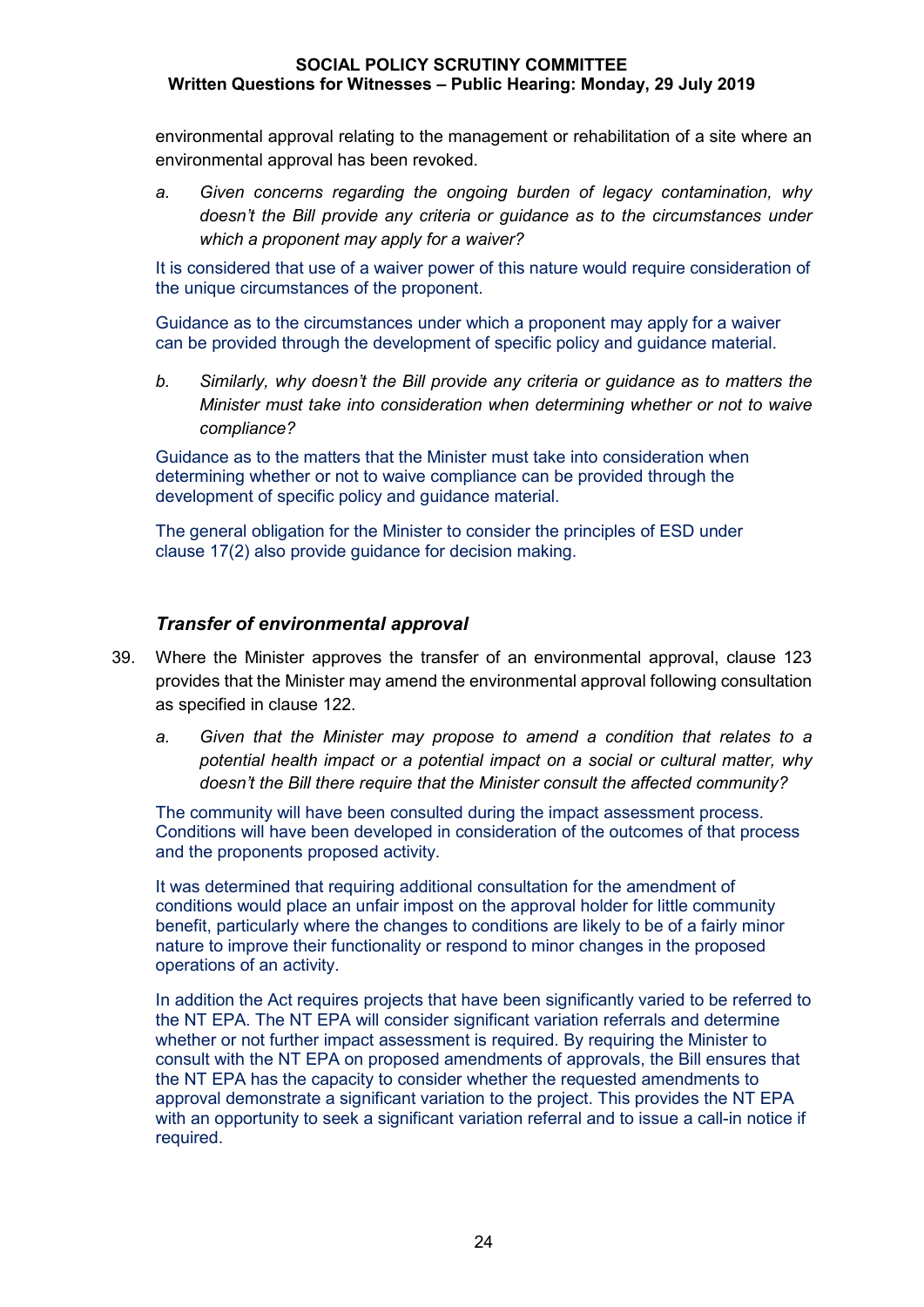The Minister is required to consider the NT EPA's written comments in relation to any amendment. The NT EPA would be mindful of any community concerns raised during the assessment process in preparing its comments.

### *Part 6 Environmental offsets*

40. Given the importance of environmental offsets in the protection, management and conservation of the environment, why doesn't the Bill provide that the Minister 'must' rather than 'may' establish an environmental offsets framework?

The offset clauses have been drafted to provide flexibility in the development of the offsets framework.

It was considered appropriate to give the Minister the discretion to develop the framework, consistent with the other elements of the Bill that provide discretionary powers in relation to policy matters; e.g. environmental objectives and triggers.

- 41. ICIN and ALFA noted that clauses 125 and 126 do not appear to cater for carbon offsets. Since a carbon offset is measured and regulated by the Clean Energy Regulator through the sale of Australian Carbon Credit Units under the *Carbon Credits (Carbon Faming Initiative) Act 2011*(Cth), it was suggested that it needs to be defined separately from other types of environmental offsets.
	- *a. Is it anticipated that the Environmental Offsets Framework will extend to carbon offsets?*

The offset clauses have been drafted to provide flexibility in the development of the offsets framework. It is not considered necessary to separately define carbon offsets in the Bill for the purpose of the offsets framework.

It is anticipated that the offset framework will consider biodiversity and carbon offsets in the first instance. The drafting of these clauses allows the framework to be extended to social offsets at an appropriate time.

*b. In the absence of any provisions requiring the Minister to consult with or seek submissions from the wider community, how will the framework be developed?*

The intent of the offset provisions in the Bill is to provide a statutory power that can mandate an offset in circumstances where it is considered appropriate to use an offset. The environmental offset framework will be used to provide guidance and certainty to the community and proponents on how the offset statutory power in the Territory will be applied.

As there is currently no statutory power in the Territory to mandate an offset, the proposed framework is being developed through a consultative process that is commonly applied in the development of government policies. Inclusion of specific provisions detailing how the offset framework would be developed is considered to be unnecessary and onerous.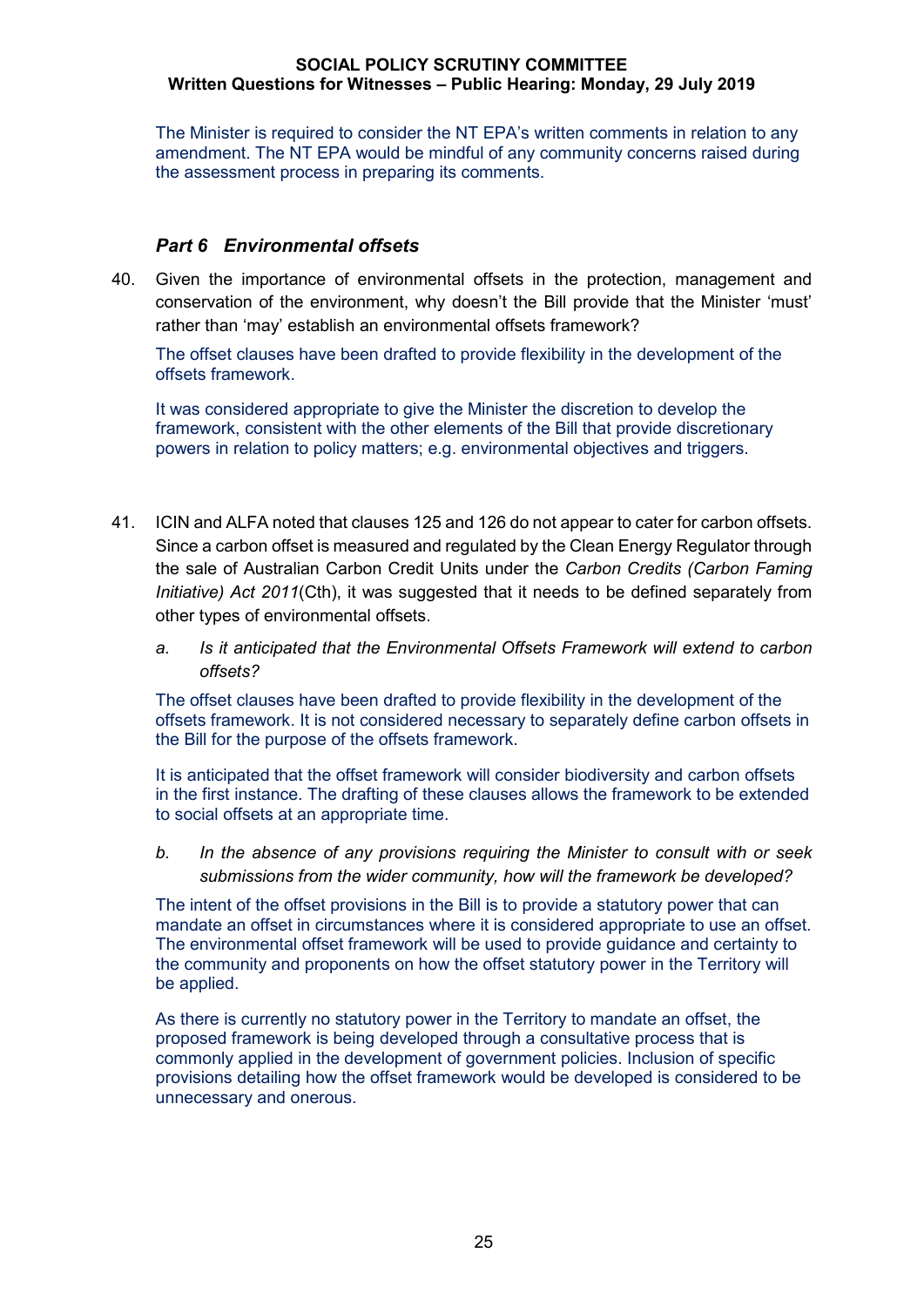## *Environment protection bonds*

- 42. Clause 128(e) provides that a purpose of the environment protection bond is to secure the payment of any amount payable to the CEO by the approval holder for anything done by the CEO under the Act in relation to the approval holder's obligations. AMEC raised concern that this was very open-ended and effectively allows Government to use environmental protection bonds for whatever it chooses.
	- *a. Can you explain how this clause is intended to operate and why there is no requirement for the CEO to notify the approval holder as to the use of the bond, or any provision for the approval holder to appeal the use of their bond?*

Clause 128 merely provides broad direction as to the purpose of environmental bonds.

Clause 131 identifies that the process for making a claim on the bond is to be specified in the Regulations. This will include requirements to advise the approval holder of the intention to make a claim on the bond.

It is anticipated that this process will be modelled on s.44 of the Mining Management Act 2001 and s.103 of the Waste Management and Pollution Control Act 1998.

*b. Can you also clarify whether interest accrued from environment protection bonds is retained in the Environment protection bond account?*

The NT Government's usual practice is for interest from these types of accounts to accrue to the central holding account.

## *Part 7 Division 2 Environment protection levy*

- 43. AMEC and WK suggested that the environment protection levy was duplicative of the bond provision and noted that the exemption provided in clause 134(2) fails to provide assurance to businesses that may be subject to a levy under other legislation that they will not be double-taxed for the purposes spelled out in clause 133(2).
	- *a. Can you explain how an environment protection bond differs from an environment protection levy?*

An environment protection bond is used to protect the government (and therefore the taxpayer) from financial costs associated with undertaking environmental management activities in circumstances where the legally responsible person is not able to (e.g. because they are bankrupt). Bonds provide a mechanism that ensures environmental impacts caused by an activity are paid for by the person who caused the impacts.

Environment protection bonds are refundable to the person who paid the bond at the completion of all remediation, rehabilitation and closure requirements specified for the activity.

An environment protection levy is a non-refundable payment made to government by industry participants to provide a revenue stream to support the industry to operate in a sustainable and environmentally responsible manner. The levy is designed to address a particular environmental issue, therefore the revenue government collects from levies is isolated from other government revenue streams and is only permitted to be used for specific matters related to the industry responsible for paying the levy (e.g. to rehabilitate a historical landfill site). Levies are not refundable.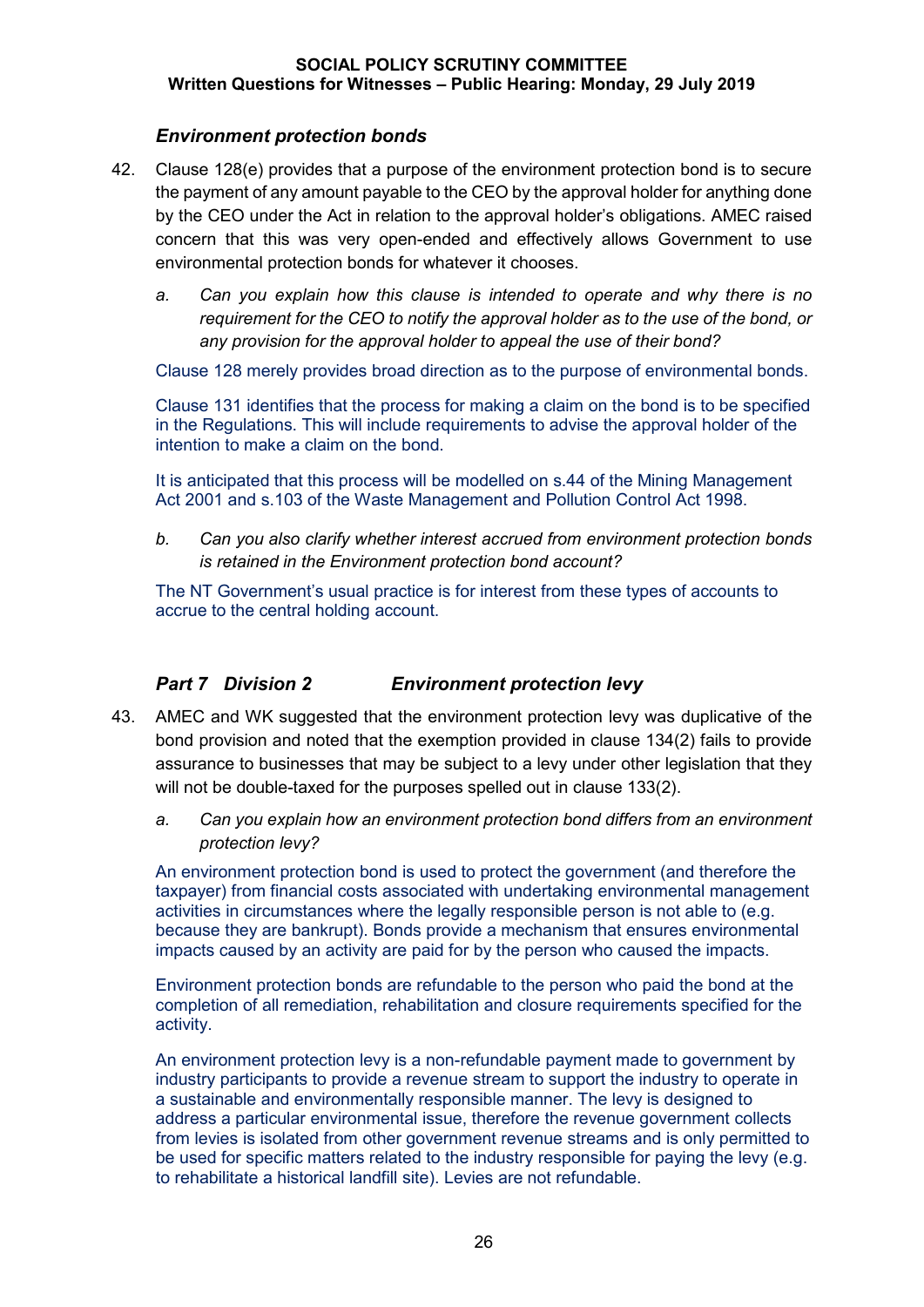An equivalent bond and levy system currently operates under the Mining Management Act in the form of a refundable 'security', and a non-refundable levy for the Mining Remediation Fund. The Bill clearly provides provisions to ensure that a person must not be required to pay a levy or a bond for the same, or substantially the same, environmental impacts, if they are required to pay it under another Act.

*b. In respect of the mining industry it is noted that, pursuant to section 44A of the Mining Management Act 2001 (NT), an operator must pay an 'annual levy' in accordance with the condition of their authorisation for the purpose of providing revenue for the Mining Remediation Fund and for the effective administration of the Act in relation to minimising or rectifying environmental harm caused by mining activities. As such, can you clarify whether an environment protection levy would be imposed on a mining operator under the proposed legislation?*

Clause 134(2) clearly states that a levy must not be imposed if a levy has been or is required to be paid for the same or substantially the same impacts.

This clause has specifically been drafted to ensure that the mining industry is not required to pay a mining levy and a levy under the Bill (for as long as an equivalent system operates under the MMA). This wording "or is required to be paid" ensures that where there is a known liability for a levy, even if that levy has not been charged, the Minister cannot impose a levy for the same or substantially the same environmental impacts.

## *Part 7 Division 3 Environment protection funds*

- 44. Clauses 136 138 provide for the establishment of, payments to, and expenditure from Environment protection funds by the Minister.
	- *a. Given that the funds may be used for research into environmental impacts and management of environmental impacts of particular industries, was any consideration given to the inclusion of a requirement for the Minister to consult with industry regarding the purposes for which the money in an environment protection fund may be expended? If not, why not?*

The Department is working with the Department of Treasury and Finance to develop governance frameworks for the environment protection funds. As part of this process, consideration has been given to similar funds operating in the Northern Territory.

Improvements to existing models that have been identified include: broadening stakeholder input in the process of identifying expenditure priorities and subsequent expenditure decisions; identifying and reporting expenditure priorities; and providing greater detail regarding expenditures, and alignment with priorities.

The Minister will approve the governance framework.

*b. Was any consideration given to including a provision stipulating that funds cannot be transferred into general revenue? If not, why not?*

The Bill identifies the purposes for which funds can be used.

The Bill does not place a limit on the proportion of payments that are required to be placed into the fund (compare this with s.46C of the Mining Management Act which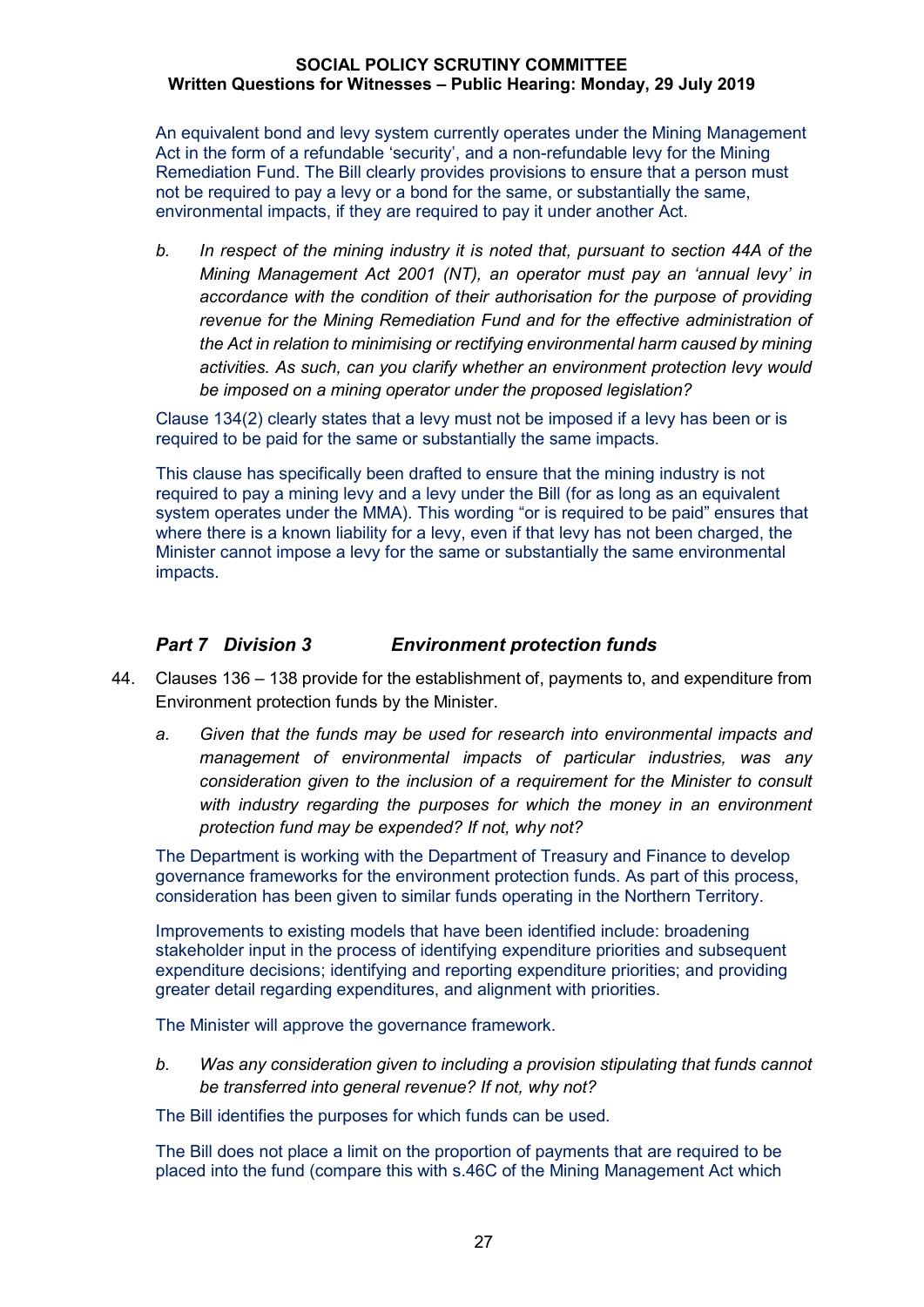specifies that at least 33% of levy monies paid by an operator are to be paid into the mining remediation fund). Consequently, all monies collected through these payments are required to be paid into the fund.

*c. Why doesn't the Bill include a requirement for the Minister to prepare and table in the Assembly an annual acquittal report detailing how the funds were used and what outcomes were achieved?*

Reporting requirements are expected to be included as part of the governance frameworks for funds approved by the Minister.

Expenditure from the fund would also be detailed in the Department's annual report.

The inclusion of a specific requirement for the Minister to report to the Legislative Assembly is considered to place an additional administrative burden when the matters would be captured through alternative, and existing, reporting obligations.

## *Environmental audits*

- 45. Clause 142 provides that the CEO may direct an approval holder to cause an environmental audit to be carried out by a qualified person if the CEO believes or suspects on reasonable grounds that an approval holder has contravened, or is likely to contravene, a condition of an environmental approval.
	- *a. Given the purposes of an environmental audit set out in clause 141, was any consideration given to extending clause 142 to also include circumstances where the environmental impacts of the action are significantly greater than was indicated in the information available to the Minister when the approval was granted, as provided for in section 458 of the EPBC Act? If not, why not?*

The circumstances under which the CEO could require an environmental audit to be carried out were amended in consideration of submissions received on the draft Bill.

The operation of the Act would be improved by including an additional circumstance reflective of s.458 of the EPBC Act.

## *Environmental officers*

- 46. The NTCA, raised concerns about the lack of a requirement of qualifications or training for Environmental Officers despite their significant powers under the Bill.
	- *a. Similar to provisions in s15 of the Animal Protection Act 2018 and s23 of the Hemp Industry Bill 2019, why doesn't the Bill provide that the CEO must not appoint or authorise a person as an environmental officer unless satisfied that the person has the skills, qualifications, training and experience to properly perform the functions of an environmental officer?*

The provisions for appointment of an environmental officer reflect the standard drafting approach taken in Territory legislation.

Environmental officers are public servants and subject to the Public Sector Employment and Management Act 1993 and the Code of Conduct.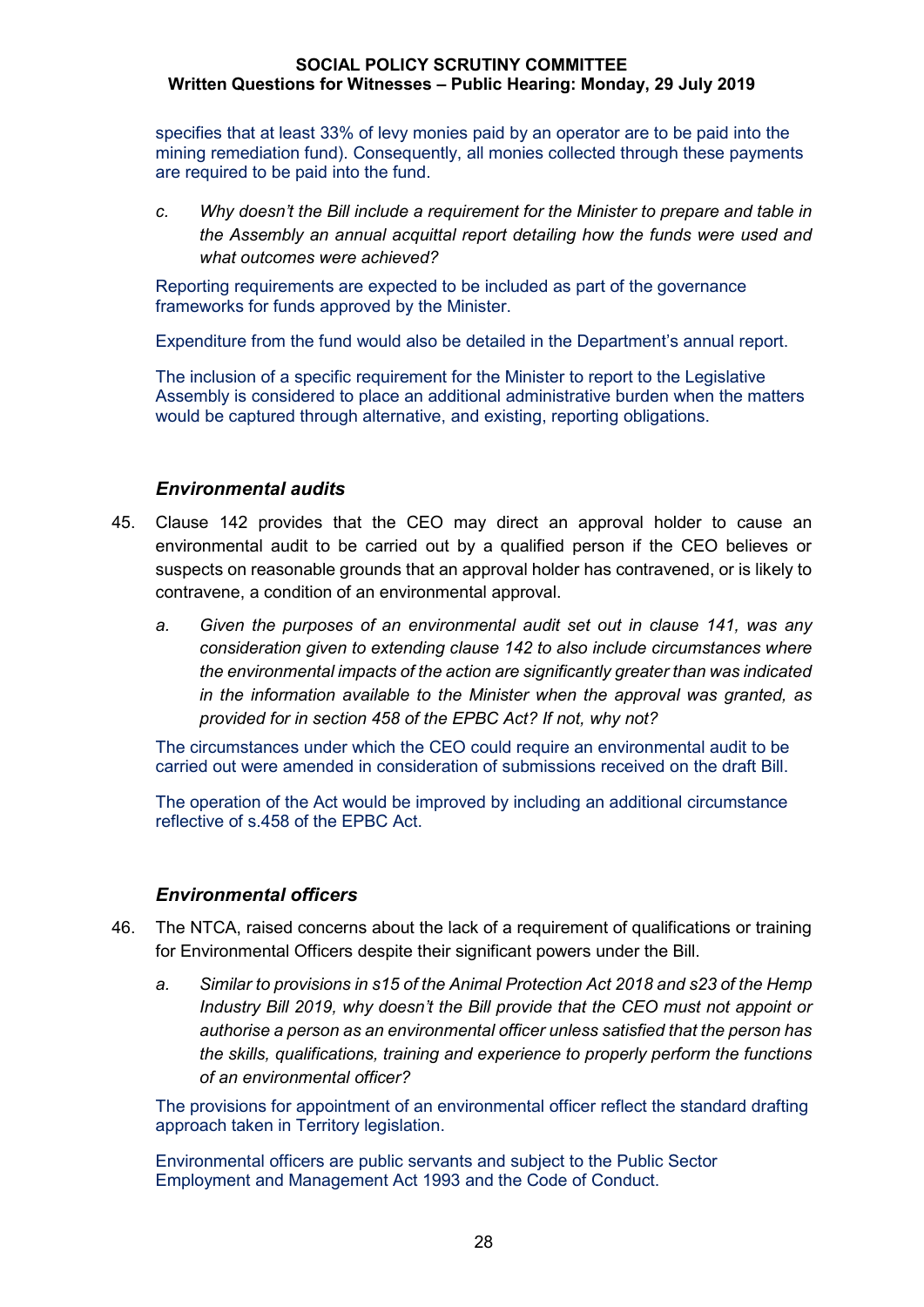It is implicit in the role of the Chief Executive Officer in ensuring the appropriate administration of the Act that the CEO is confident in the skills, qualifications and experience of appointed officers. Inclusion of a specific requirement for the CEO to document the reasons for being satisfied about these matters (which is an inherent requirement when such clauses exist) places an unnecessary administrative burden on the process.

While it is acknowledged that there are some examples in the Territory's statute book where the person making the appointment must be satisfied that the appointee has relevant skills or qualifications (e.g. s.59 Mining Management Act; s.131 Independent Commissioner Against Corruption Act), these are specific examples and inconsistent with the general approach taken in Territory laws.

- 47. Clause 162 'Powers of environmental officers purpose', enables an Environment Officer to 'do anything or cause anything to be done' for the purposes of exercising a power under the Act. Compare for example, s18 of the *Animal Protection Act 2018* which is far more prescriptive and specific.
	- *a. Given the provisions of 162(2) and 163, why is the broad power under clause 162(1) required?*

Clause 162(2) builds on subclause (1) and was incorporated on the advice of the Department of the Attorney-General and Justice.

Clause 163 provides some specific powers of officers however these do not necessarily ensure that the officer can fulfil all of their responsibilities under the Act.

It is noted that while the Animal Protection Bill 2018 contains limited functions for authorised officers, s.18(2) nevertheless contains a broad power that enables those officers to undertake their functions under the Act.

The Department suggests that the Work Health and Safety (National Uniform Legislation) Act 2011 (Division 3 Subdivision 1) and s.152 of the Liquor Bill 2019 provide a more appropriate comparison for powers of inspectors given the nature of the Act in providing approvals and the role of officers in ensuring compliance and the appropriate enforcement of significant and large scale projects.

*b. How would it impact on the operation of the legislation if clause 162(1) was removed?*

Subsection (1) ensures that officers have the necessary breadth of powers to investigate and enforce compliance with the Act. Clause 163 provides some specific powers of officers but these do not necessarily ensure that the officer can fulfil all of their responsibilities under the Act.

Removal of the clause would limit the operation of the Act and undermine its compliance and enforcement capacity.

48. The Bill does not express any limitations on the intrusive and coercive powers of environmental officers other than to provide that the power to enter premises given by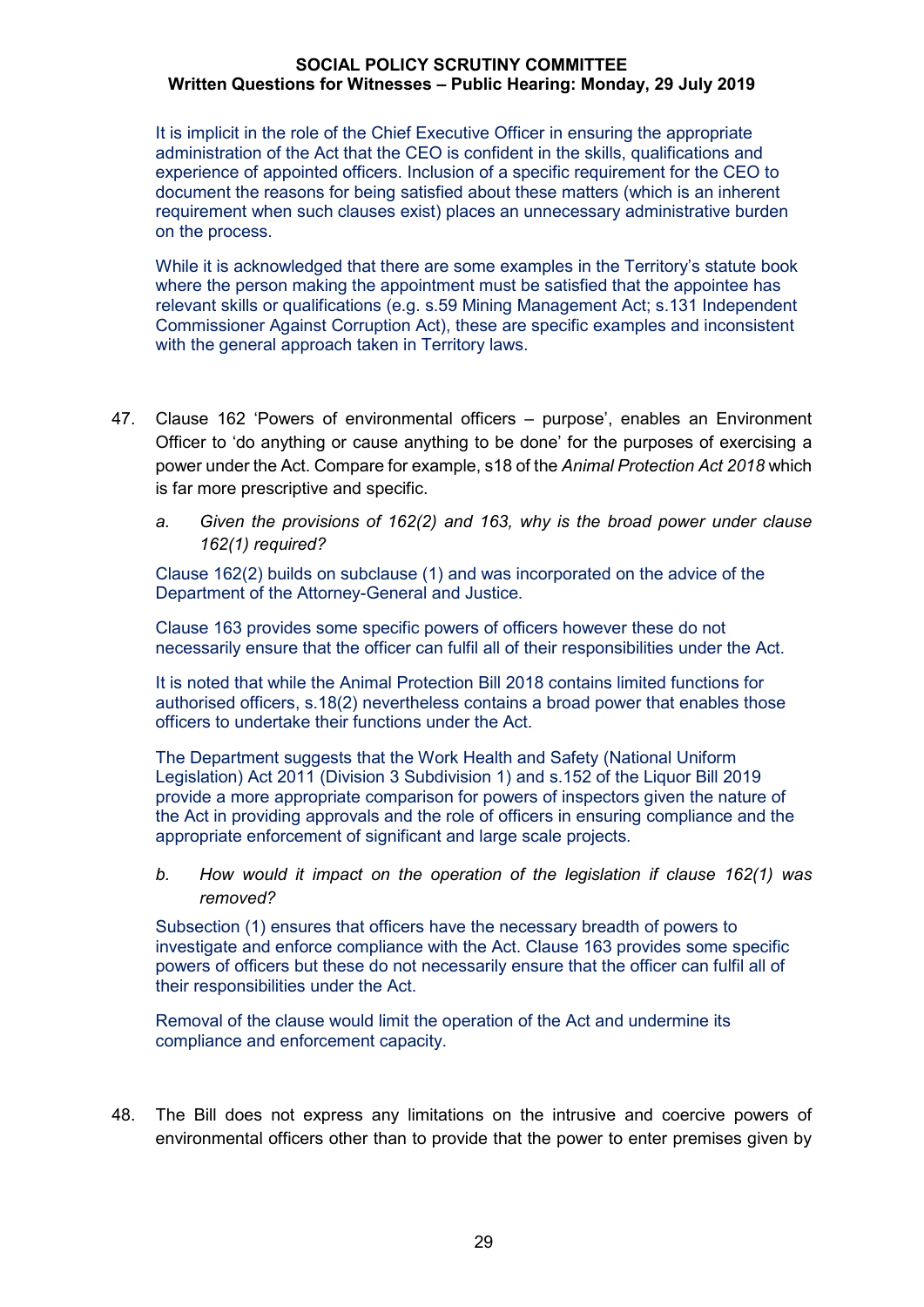section 163 does not apply to residential premises unless the entry is with the consent of the occupier or the entry is under a search warrant issued under section 170.

While authorised officers under the *Animal Protection Act 2018* have a similar range of powers as those proposed for environmental officers, the Committee notes that they may only enter premises, residential or otherwise, with the occupier's consent or under a search warrant. In addition, an authorised officer must give an occupier at least 48 hours advance notice of their intention to enter the premises.

*a. Given the significant infringement on a person's right to privacy and property, what justification is there for an Environmental Officer to search premises and seize property in the absence of the occupier's consent or a search warrant?*

The Department suggests that the Work Health and Safety (National Uniform Legislation) Act 2011 (Division 3 Subdivision 1) and s.152 of the Liquor Bill 2019 provide a more appropriate comparison for powers of inspectors given the nature of the Act in providing approvals and the role of officers in ensuring compliance and the appropriate enforcement of significant and large scale projects.

The Bill requires officers to obtain consent or a warrant when inspecting residential premises. Extension of these requirements to business premises would undermine the operation of the Act by enabling approval holders to prevent the appropriate and timely investigation of potential breaches of compliance, potentially extending environmental harms and undermining compliance and enforcement capacity.

The provisions are consistent with environmental laws of this nature in other jurisdictions.

- 49. Clause 170 'application for and issue of search warrant' provides that an environmental officer may apply to a justice of the peace for a search warrant to enter land or premises. Compare for example, s68 of the Independent *Commissioner Against Corruption Act 2017* where an application for a search warrant must be to a judge.
	- *a. While judges have the appropriate training and expertise to ensure that no abuse of power is exercised, what qualifies a justice of the peace to make a determination as to whether a search warrant should be issued?*

Clause 170 is modelled on s.73 of the Waste Management and Pollution Control Act which allows a Justice of the Peace to issue a search warrant.

This has provided additional administrative assistance where warrants are being sought out of hours.

There would be minimal operational impact if this section was amended consistent with s.68 of the Independent Commissioner Against Corruption Act 2017.

### *Environment protection notices*

50. Clause 185 provides that the CEO 'may' lodge a copy of any environment protection notice issued or confirmed by the CEO in relation to land with the Registrar-General.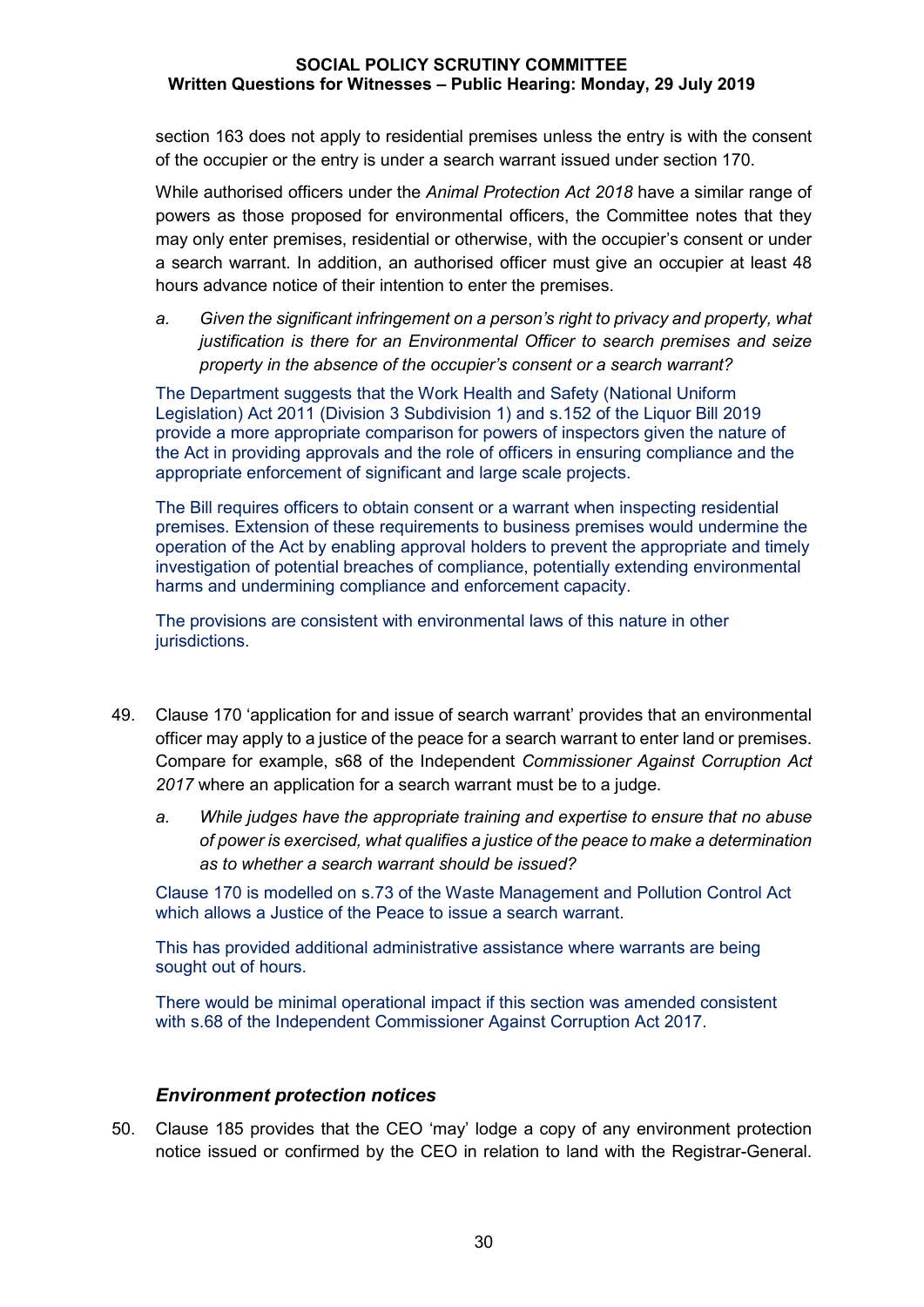AMEC suggested that in the interest of transparency, this clause should be amended to provide that the CEO 'must' lodge a copy with the Registrar-General.

*a. What factors is the CEO expected to take into account when deciding whether or not to lodge a copy of an environment protection notice with the Registrar-General?*

The CEO would be expected to consider the range of matters that resulted in the issuance of the notice. For example, the reasons the notice was considered necessary; the potential for ongoing land contamination, remediation or rehabilitation activities associated with the matters that resulted in the issuance of the notice; the specific obligations specified in the notice, including the steps to be taken by the person issued with the notice; and the time period for completing the obligations specified in the notice.

*b. What effect would it have on the operation of the legislation if the CEO was required to lodge a copy of the notice with the Registrar-General?*

A requirement to lodge the notice would place additional administrative burdens and costs on the CEO, Registrar-General and owner of the land in terms of both placing and removing the notice in circumstances where it was unnecessary for the notice to be lodged; e.g. because the notice did not relate to an ongoing land contamination issue and the matters raised in the notice have been addressed to the satisfaction of the CEO.

### *Stop work notices*

51. Clause 194 empowers the NT EPA to issue stop work notices. Given that Fact Sheet 6 notes that the NT EPA does not have a regulatory role and is not responsible for ensuring compliance with the environmental approval, can you explain why this power does not, instead, rest with the Chief Executive Officer as the regulator?

This clause is not about ensuring compliance with the environmental approval (which sits with the Chief Executive Officer), rather it seeks to ensure that commenced projects that may have the potential for significant environmental impact are considered by the NT EPA to determine whether or not impact assessment is required. The clause enables the NT EPA to require proponents to cease undertaking action while decisions are made regarding the need for environmental impact assessment. This responsibility appropriately sits with the NT EPA given its responsibilities in ensuring that proponents comply with the environmental impact assessment processes.

## *Closure notices and Closure certificates*

52. For projects or actions where closure plans or something similar are already required under different legislation (for example ss 40 and 46 of the *Mining Management Act*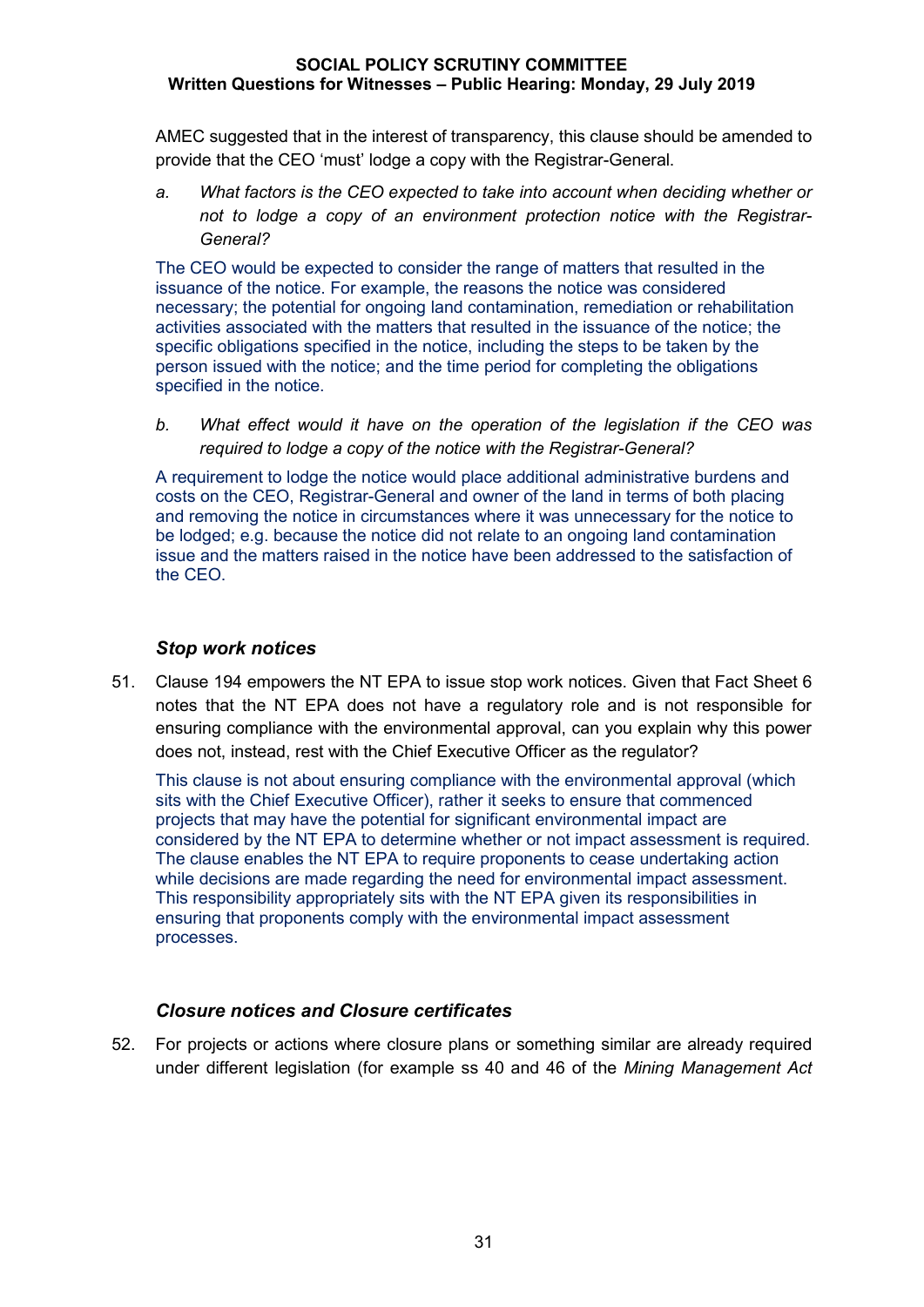*2001*), WK expressed the view that they should not subject to duplicative provisions under the proposed legislation.

*a. How will the proposed legislation interact with other legislation such as the Mining Management Act 2001 in relation to closure notices and closure certificates?*

These provisions are written in a discretionary manner. This allows the Minister to consider the specific circumstances associated with a particular project before determining whether or not a closure notice or certificate is required. For example, if the Minister for Primary Industry and Resources has, or intends, to impose a similar requirement on a mining activity, then the Minister for Environment need not require them.

Administrative processes between agencies are appropriate to ensure that there are no duplicative or inconsistent requirements placed on proponents where particular obligations may exist in other legislation.

- 53. With respect to mining and petroleum activity in particular, WK suggested that clauses 202 – 204 unfairly mix mineral and petroleum titles with land titles to the detriment of landowners such as pastoralists who have no control over actions of the party at whom the notice should be directed, but may be legally required to undertake activities specified in a closure notice. Similar concerns were raised in relation to Environment protection notices under clause 187(4).
	- *a. While it is understood that an owner or occupier may request that NTCAT review the decision to record the notice against the land title, what recourse does the landowner or occupier have in relation to complying with obligations in respect of environment protection or closure notices in circumstances such as that outlined by WK?*

The issuance of a closure notice and its recording on land title is discretionary. Matters such as those raised by Ward Keller would be considerations when the Minister and CEO are determining whether to issue and/or record a notice.

- 54. Given the gravity and severity of a closure notice, WK suggested that simply addressing it 'to the occupier' and 'posting it to, or leaving it on, the land' as provided for in clause 204(4) is not sufficient notice. Similar concerns were raised in relation to Environment protection notices under clause 187(4).
	- *a. While it is acknowledged that occupiers may not always be recorded on land records, why doesn't the Bill require that reasonable efforts must be made to provide actual notice to occupiers?*

The powers at 204(4) and 187(4) are included to ensure that there is capacity to serve notices in this manner where the CEO has been unable to provide notice in another manner.

The Bill could be expanded to include an obligation to 'take all reasonable measures' to provide notices, noting that the safety net provided by these clauses as drafted should be retained.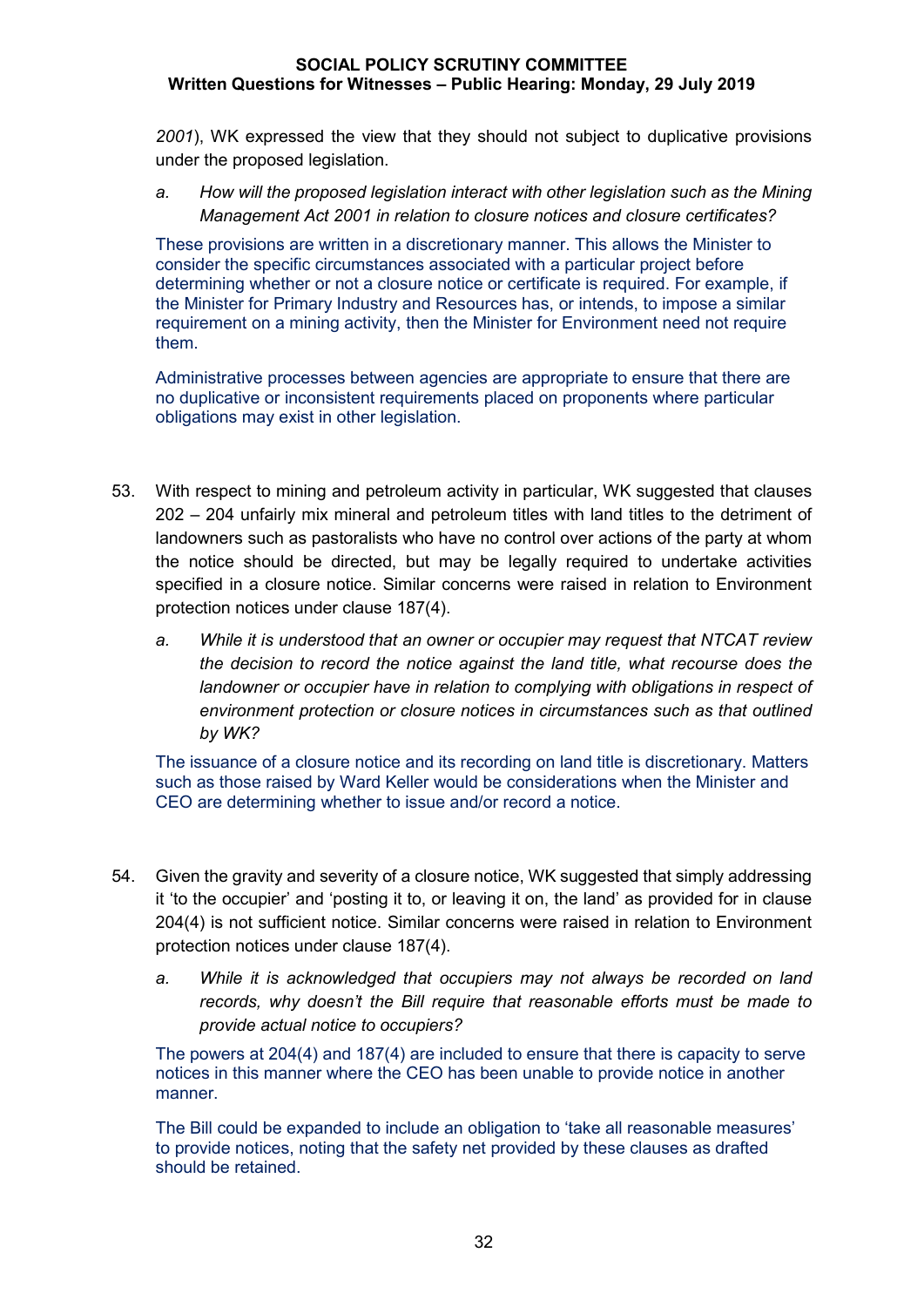## *Duty to notify incidents*

55. WK considered that clause 228 'Failure to notify incident – environmental offences' is unclear. As drafted, it is suggested that it could apply to activities that are otherwise legal and valid under an environmental approval. If the incident occurs at a site where an action is undergoing assessment, it would appear that there is already a contravention of the legislation for undertaking an activity without approval.

*a. Given WK's comments, can you clarify the intended operation of this clause?*

Clause 227(2) states that a person does not need to notify an incident under this division if it is an ordinary result of an action required to be undertaken to comply with an approval under the Act. That is, if the incident is an 'authorised activity' there is no obligation to report and no offence arises.

- 56. Concern was also raised regarding clause 229 'Incriminating information' which requires a person to self-incriminate which is contrary to common law privilege and may be inadmissible under the *Evidence (National Uniform Legislation) Act 2011(NT).* The Committee notes that a similar concern was also raised in relation to clause 175 'Compliance with requirement to provide information.'
	- *a. While clauses 175 and 229 include a 'direct use' immunity, it is noted that neither clause provides for a 'derivative use' immunity. Compare, for example, section 75 of the Waste Management and Pollution Control Act 1998. What is the justification for this significant abrogation of the fundamental right against self-incrimination?*

Section 75 of the Waste Management and Pollution Control Act 1998 provides direct use immunity, and does not extend to derivative use immunity.

The Bill has been drafted to provide additional clarity about the effect of the selfincrimination provisions in respect of derivative use immunity to prevent issues of interpretation arising about the extent of the immunity provided.

Providing derivative use immunity would undermine the operation of the Bill.

It is well established in environmental law that the privilege against self-incrimination can be overridden by legislation where there is clear justification for doing so, such as if there is a clear public benefit and assists in avoiding serious risk. For example, if use of the privilege could seriously undermine the effectiveness of the environmental regulatory regime by preventing the collection of evidence and/or causing or increasing levels of environmental harm, significant abrogation of the right would be considered appropriate.

Humans have a collective interest in having access to a healthy environment. If use of the privilege by an individual jeopardises the integrity of the environment and the effective operation of the regulation intended to protect it, the use of the right by an individual person would not be considered to be in the interest of the public as it could lead to unlawful practices that result in environmental pollution and degradation.

These provisions were modelled on s.82(2) of the Independent Commissioner Against Corruption Act and are consistent with the approach to self-incrimination and derivative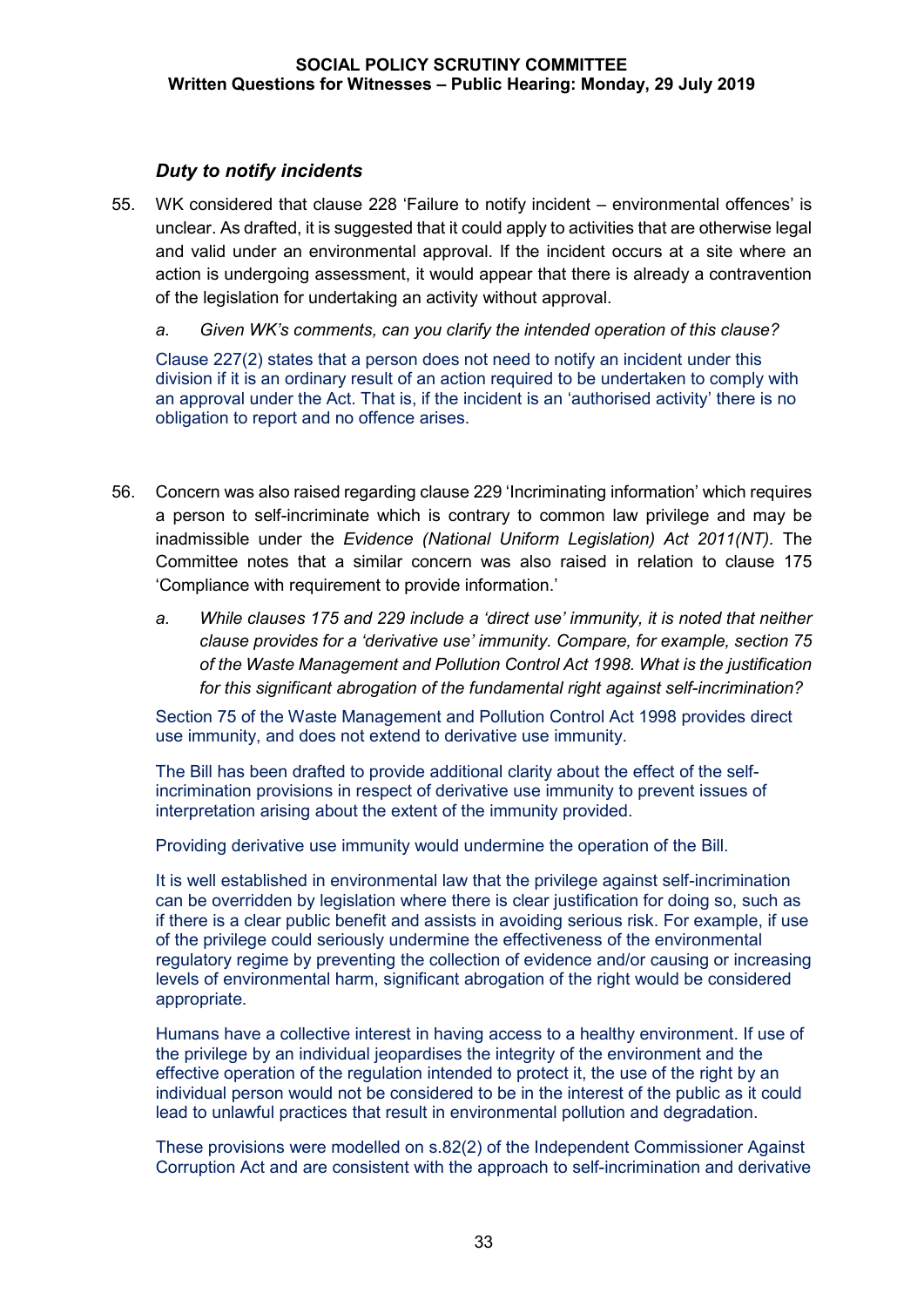use immunity for environmental legislation in other jurisdictions, including the Environmental Protection Act 1986 (WA), Protection of the Environment Operations Act 1994 (NSW) and Environment Protection Act 1993 (SA).

### *Injunctions and other orders*

- 57. Clause 230 provides that 'a person who is affected by an alleged act or omission that contravenes or may contravene this Act may apply to the court for an injunction or another order under this Division.' EDONT suggested that, compared to clause 214 of the exposure draft, the Bill appears to attempt to narrow this standing and contains vague language as it is unclear who may be considered to be 'affected'.
	- *a. To avoid ambiguity, was any consideration given to providing a definition or more guidance around who may be considered to be an affected person? If not, why not?*

Courts have well established processes enabling them to determine who may be an affected person.

Consideration was given to providing more guidance around this term, however it was identified that this may result in appropriate persons being excluded from the definition, and alternatively persons that are not affected by a particular alleged Act or omission seeking injunctions in order to delay projects.

*b. On what basis was it determined to remove the eligible applicant test previously provided in clause 214(2) of the exposure draft?*

The eligible applicant test contained in the consultation bill reflected the standing provisions for merits review in order to provide internal consistency. The alteration of the standing provisions enabled a reassessment of the drafting of this section. Refer also to the response at question 61(b).

### *Civil penalty orders, other civil orders and directions*

- 58. The Committee is concerned with the nature and extent of power the Bill confers on the CEO under clause 244 'CEO may give directions'.
	- *a. Given the purpose of this Division as set out in clause 243, can you explain why clause 244(4) also provides that the direction may be given as an alternative to criminal proceeding?*

The clause recognises that better environmental outcomes may be achieved through enforcing remediation and rehabilitation and publication of contraventions, than through lengthy prosecution processes.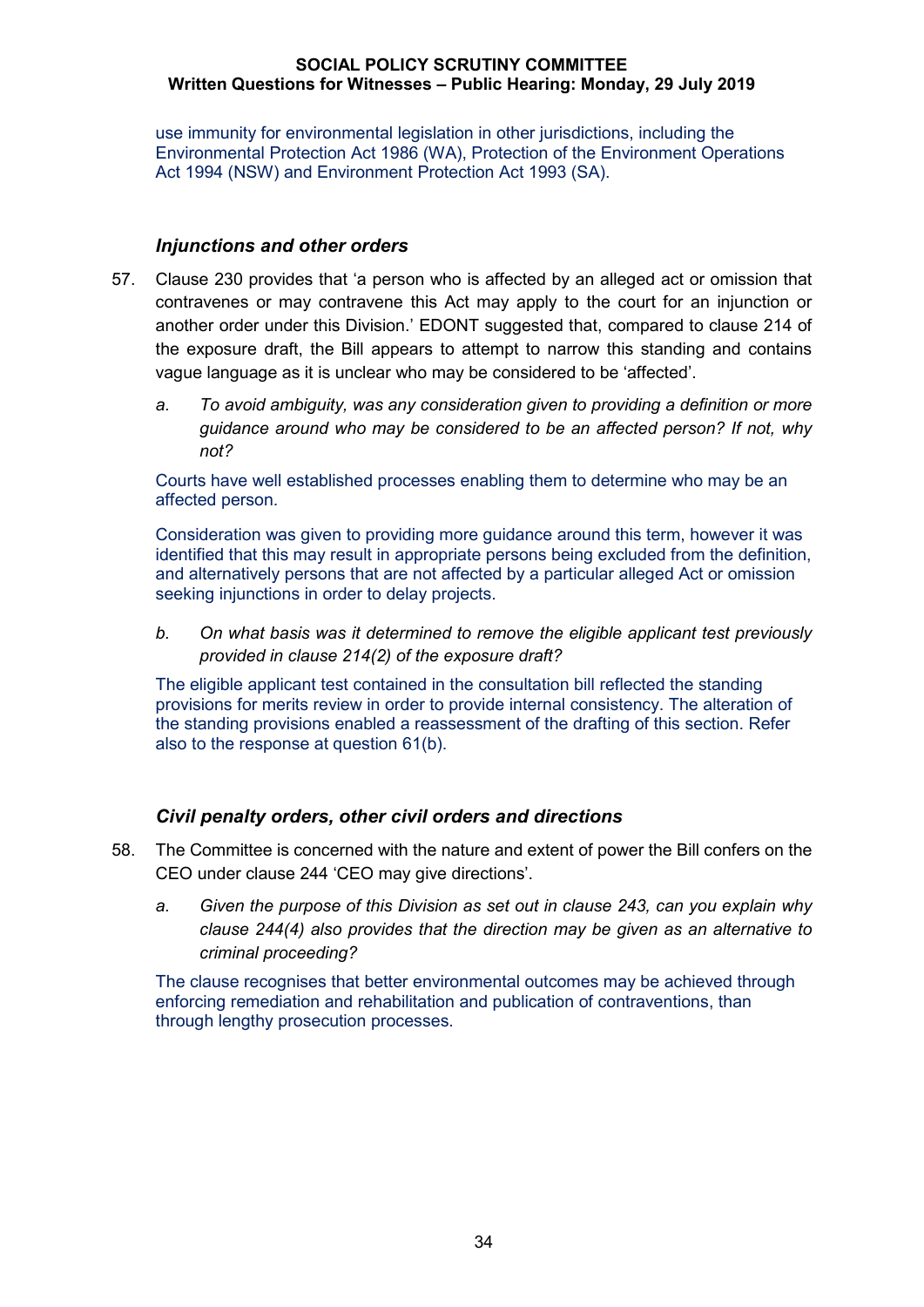*b. What expectation is there that the CEO will seek advice from the Department of the Attorney-General and Justice or the Director of Public Prosecutions prior to giving a direction?*

The Director of Public Prosecutions has published its guidelines regarding prosecution matters, including factors that should be considered when determining whether or not to pursue a prosecution. The Chief Executive Officer will have regard to those guidelines in determining the appropriate enforcement action to be taken.

It is expected that as a matter of practice the Chief Executive Officer would seek legal advice through the Department of the Attorney-General and Justice however it would be inappropriate for such requirements to be incorporated into the legislation.

*c. Where additional information comes to hand following the making of a direction, what recourse does the CEO have to making a subsequent application for a civil order or to commence criminal proceedings?*

The Chief Executive Officer may apply for a civil order (clause 245) to enforce a direction and may also commence criminal proceedings (clause 254).

The Chief Executive Officer may not use material that was provided for the purposes of a civil proceeding in criminal proceedings (clause 255). This ensures that the CEO does not commence civil proceedings as a tool to obtain information for criminal proceedings. This does not, however, prevent the CEO from commencing criminal proceedings prior to the person completing the actions required by the direction, where new information comes to the attention of the CEO.

There are also offences relating to the provision of false or misleading information which may be appropriate should it be identified that the CEO based their decision to pursue civil proceedings on the basis of information that the approval holder was aware was false or misleading.

## *d. What precedents exist on the Territory's statute books in relation to the conferral of such powers on a CEO?*

Although many other jurisdictions have adopted civil proceedings processes, the Territory statute book does not currently contain such processes in its environmental and project management (e.g. Mining Management Act) legislation.

Under the Work Health and Safety (National Uniform Legislation) Act 2011, any eligible person can bring civil proceedings.

Under the Environment Protection Act 1993 (SA), civil proceedings may be brought by the Environment Protection Authority, a person whose interests are affected by the subject matter of the application and any other person with the Court's permission. Under that Act, the Environment Protection Authority has capacity to recover civil penalties.

*e. Do similar provisions exist in environment protection legislation elsewhere in Australia?* 

These provisions were modelled on provisions in the Environment Protection Act 1993 (SA).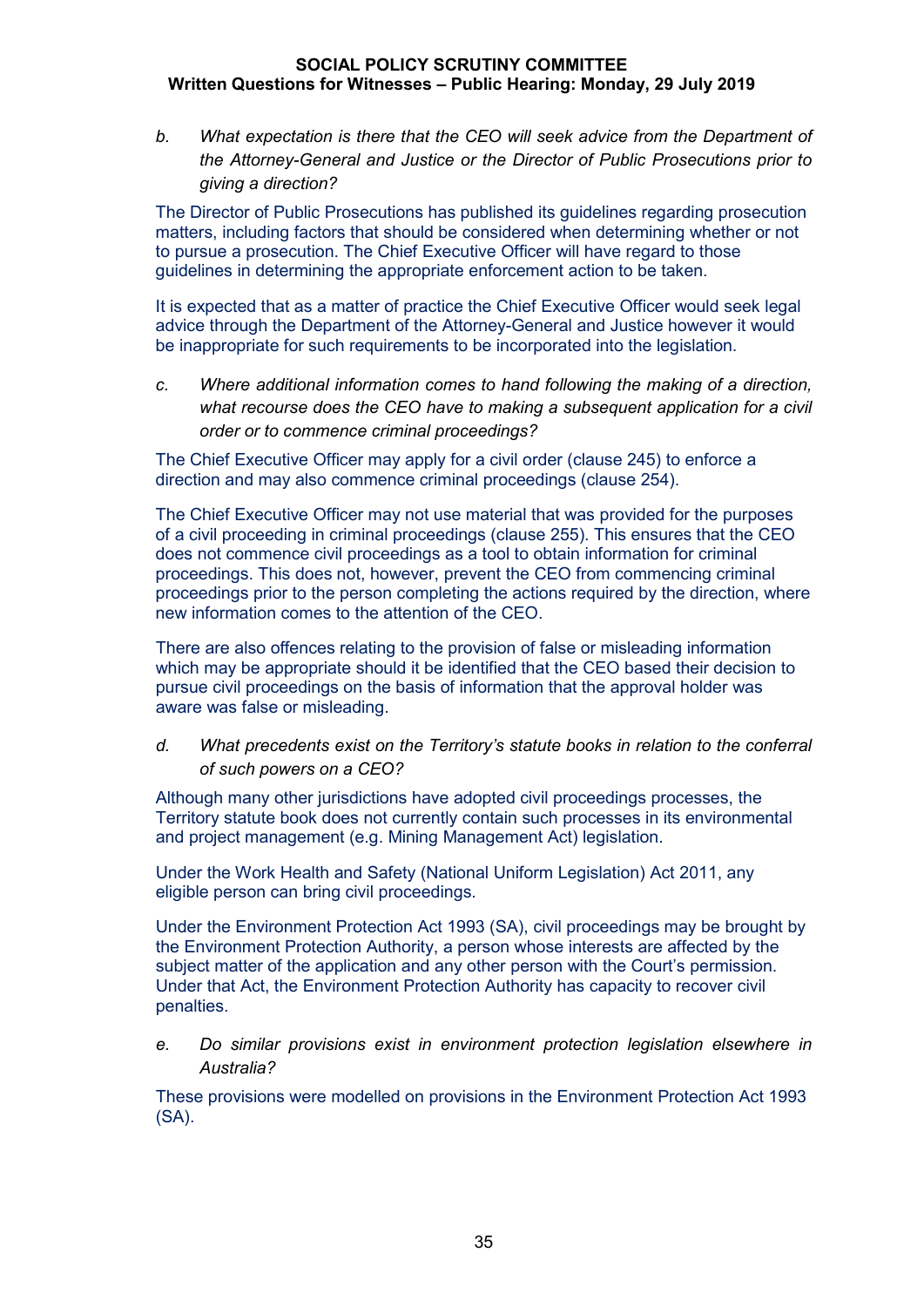- 59. ALEC raised concerns that clause 248 'Civil Orders' does not conform with recommendation 14.32 of the *Scientific Inquiry into Hydraulic Fracturing* which provided that there should be a rebuttable presumption of fault in circumstances of environmental harm which is considered to be a higher burden of proof than the 'balance of probabilities' as provided for in clause 248(1).
	- *a. What consideration was given to implementing provisions that reverse the onus of proof or create rebuttable presumptions for pollution and environmental harm offences as recommended by the Scientific Inquiry into Hydraulic Fracturing?*

Consideration was given to establishing presumptions regarding the consequences of pollution – i.e. that pollution causes harm in the absence of evidence to the contrary.

Given the nature of the offences relates to the establishment of environmental harm more generally, this approach was not followed.

It is noted that all offences create a reverse onus of proof on the defendant to establish a defence.

### *Offences*

- 60. AMEC noted that clause 266 'Liability of partners and unincorporated associations' will have a negative effect on the joint venture structure which often includes a 'farm-in' that gives an ownership interest in the principal mining company's project, subject to the farm-in party achieving certain expenditure commitments over an agreed period of time. It was suggested that a hierarchy of liability would provide greater clarity to this clause and transparency to business as to how to structure their finances.
	- *a. Was any consideration given to the inclusion of a hierarchy of liability such as that provided for in the Contaminated Land Management Act 1997 (NSW) and the Environment Protection Act 1994 (Qld) as suggested by AMEC? If not, why not?*

Clause 266 is modelled on s.92 of the Waste Management and Pollution Control Act. The provision is included because the smaller nature of the Territory means that projects are not always undertaken within company structures, and there is a greater use of partnerships and unincorporated bodies.

The clause includes specific defences identifying the circumstances in which a partner is not considered liable for the action. Although it is the duty of the defendant to provide the legal burden of proof of the defence, the defence provisions would, as a matter of practice, be considered by the Chief Executive Officer before seeking to rely on these provisions.

The Contaminated Land Management Act 1997 (NSW) (refer s.6) and Environment Protection Act 1994 (Qld) (refer s.363M) appear to provide hierarchies associated with responsibility for land contamination, although do not contain hierarchies of general responsibility.

More generally, Chapter 7, Part 5, Division 2 of the Environment Protection Act 1994 (Qld) contains what is referred to as 'chain of responsibility' provisions. These provisions enable the regulator to issue orders to 'related persons' of companies to carry out the environmental obligations of the company. These provisions were introduced following a number of incidents where conditions of approval, financial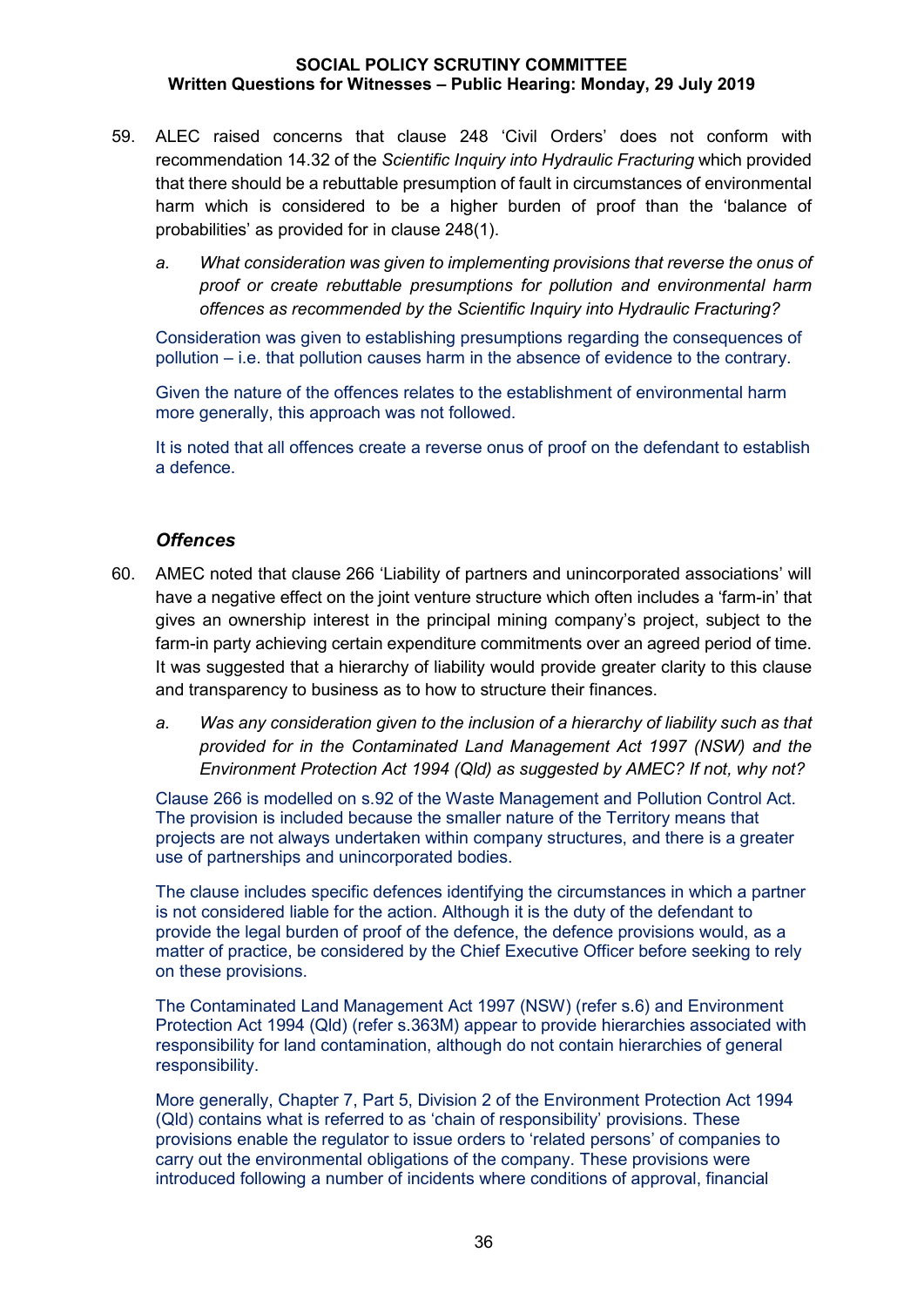assurances and other regulatory tools proved inadequate to manage and rehabilitate contaminated sites operated by companies experiencing financial difficulties.

#### *Review of decisions*

- 61. Concern was raised by a number of submitters regarding the review provisions set out in Part 12 of the Bill which have been substantially amended from those in the exposure draft. In particular, it was stated that as a consequence of these amendments, the proposed provisions no longer comply with the recommendations of the *Scientific Inquiry into Hydraulic Fracturing* which the Government committed to implement as part of its environmental regulatory reform process.
	- *a. What is the rationale for removing the open standing for judicial review as provided for in clause 254 of the exposure draft?*

The Northern Territory Government determined to amend standing for judicial review by removing open standing and replacing it with defined standing in response to industry concerns raised during the consultation process on the draft Bill.

This decision was announced by the Acting Minister for Environment and Natural Resources, the Hon. Lauren Moss, on 30 October 2018.

The Government committed to implementing the recommendations of the Scientific Inquiry into Hydraulic Fracturing in relation to the regulation of the onshore gas industry, not in relation to environmental regulation more broadly.

The review rights provided for in the Bill are consistent with recommendations made by the Productivity Commission in its November 2013 report 'Major Project Development Assessment Processes'.

*b. On what basis was it determined to limit who may apply to NTCAT for review of a decision and remove the eligible person test as provided for in clause 255 of the exposure draft?*

The Northern Territory Government determined to remove merits review of decisions made by the Minister under the Bill, and the requirement to define standing in association with those decisions, in response to industry concerns raised during the consultation process on the draft Bill.

This decision was announced by the Acting Minister for Environment and Natural Resources, the Hon. Lauren Moss, on 30 October 2018.

The term 'eligible person' was used to identify those parties that would have standing for merits review of the Minister's decision. The definition was no longer required once merits review of the Minister's decisions was removed.

Merits review was retained for decisions made by the Chief Executive Officer and Environmental Officers. These decisions are generally of a compliance and enforcement nature. It was considered appropriate that review of these decisions be limited to those persons directly affected by the decisions.

The review rights provided for in the Bill are consistent with recommendations made by the Productivity Commission in its November 2013 report 'Major Project Development Assessment Processes'.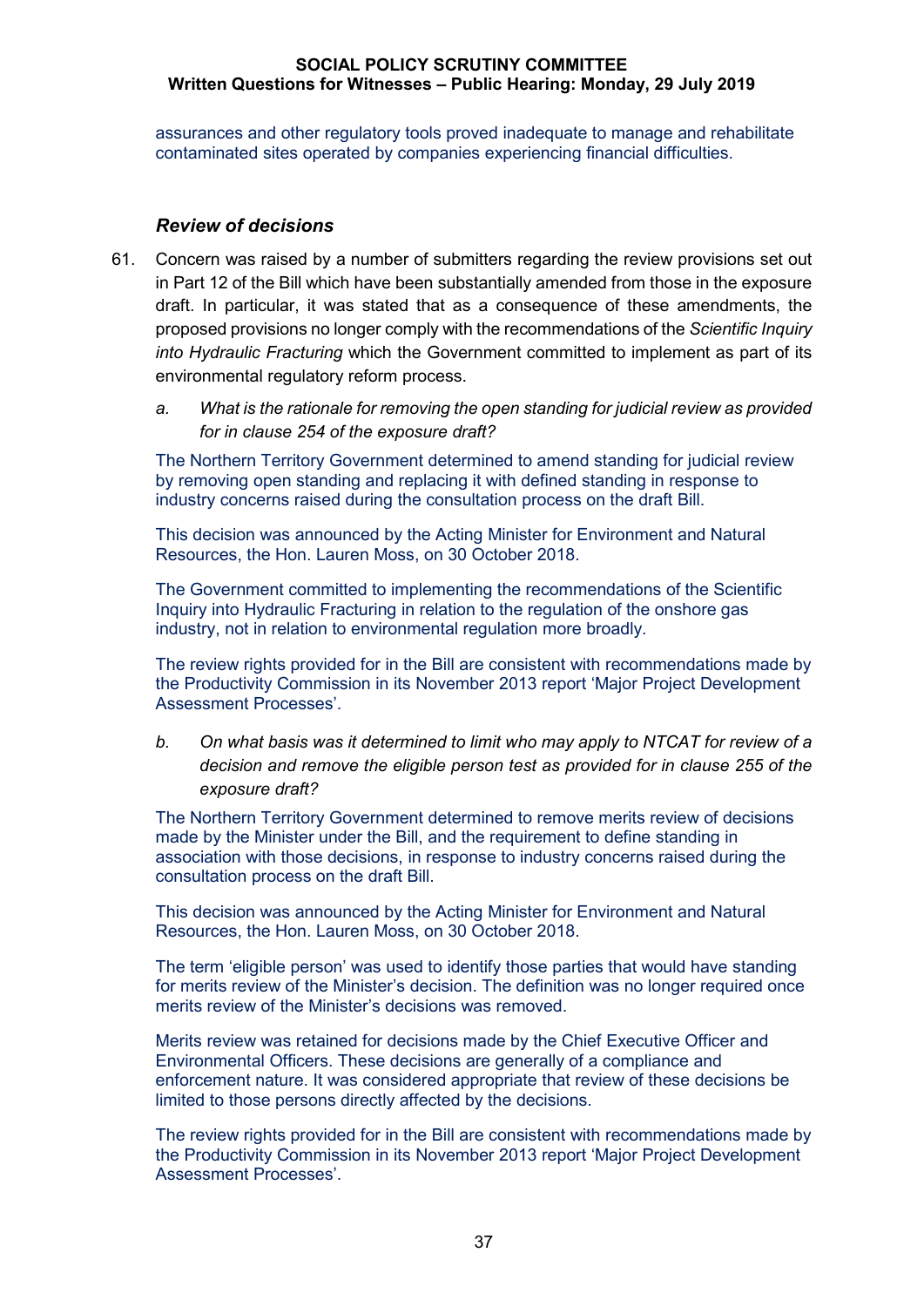*c. It is noted that the number of reviewable decisions provided for in the Schedule to the Bill has been reduced significantly from those provided for in Schedule 3 of the exposure draft. Why is this?*

The number of reviewable decisions was reduced in accordance with Government's decision to remove merits review of Ministerial decisions made under the legislation.

The schedule now only identifies decisions made by the Chief Executive Officer and Environmental Officers.

*d. Can you comment on AMEC's concern that NTCAT is not an appropriate court for the review of decisions on projects that are measured in the tens of millions of dollars and are likely to hinge on the interpretation of complex scientific evidence and would be more appropriately dealt with by the Supreme Court?*

The Northern Territory Government has established NTCAT specifically to review decisions of an administrative nature. The members of NTCAT are selected for their specialist knowledge and qualifications.

The decisions of the Chief Executive Officer and Environmental Officers are decisions of an administrative nature which are appropriately reviewed by NTCAT. Review by NTCAT is more efficient and cost effective, and less complicated than court proceedings for both applicants and decision makers.

*e. MCA suggested that the phrase 'genuine and valid submission' is too broad and would not prevent parties from anywhere in the world, with no potential to be directly affected by a decision, to lodge appeals against Ministerial, departmental and NT EPA decisions. To limit the possibility of such an occurrence, has any consideration been given to defining the term in clause 4 of the Bill?*

The term 'genuine and valid' submission has been given additional guidance in clause 279(2) of the Bill. This guidance is intended to assist the Court in determining whether or not a particular person should be provided with standing to seek a review of the decision.

It is noted that this term applies to judicial review. The courts have well established principles regarding the criteria that need to be established in order to seek judicial review of decisions.

Within the guidance provided by the Bill, the Court is considered best placed to determine whether in the interests of justice a particular person should be afforded the right to seek review of a specific decision.

Further definition of the term is not considered necessary.

The Productivity Commission in its November 2013 report 'Major Project Development Assessment Processes' recommended standing be granted to persons that had taken a substantial interest in the assessment process. The Commission recognised that the location of a particular submitter is not determinative of their interest in a particular matter.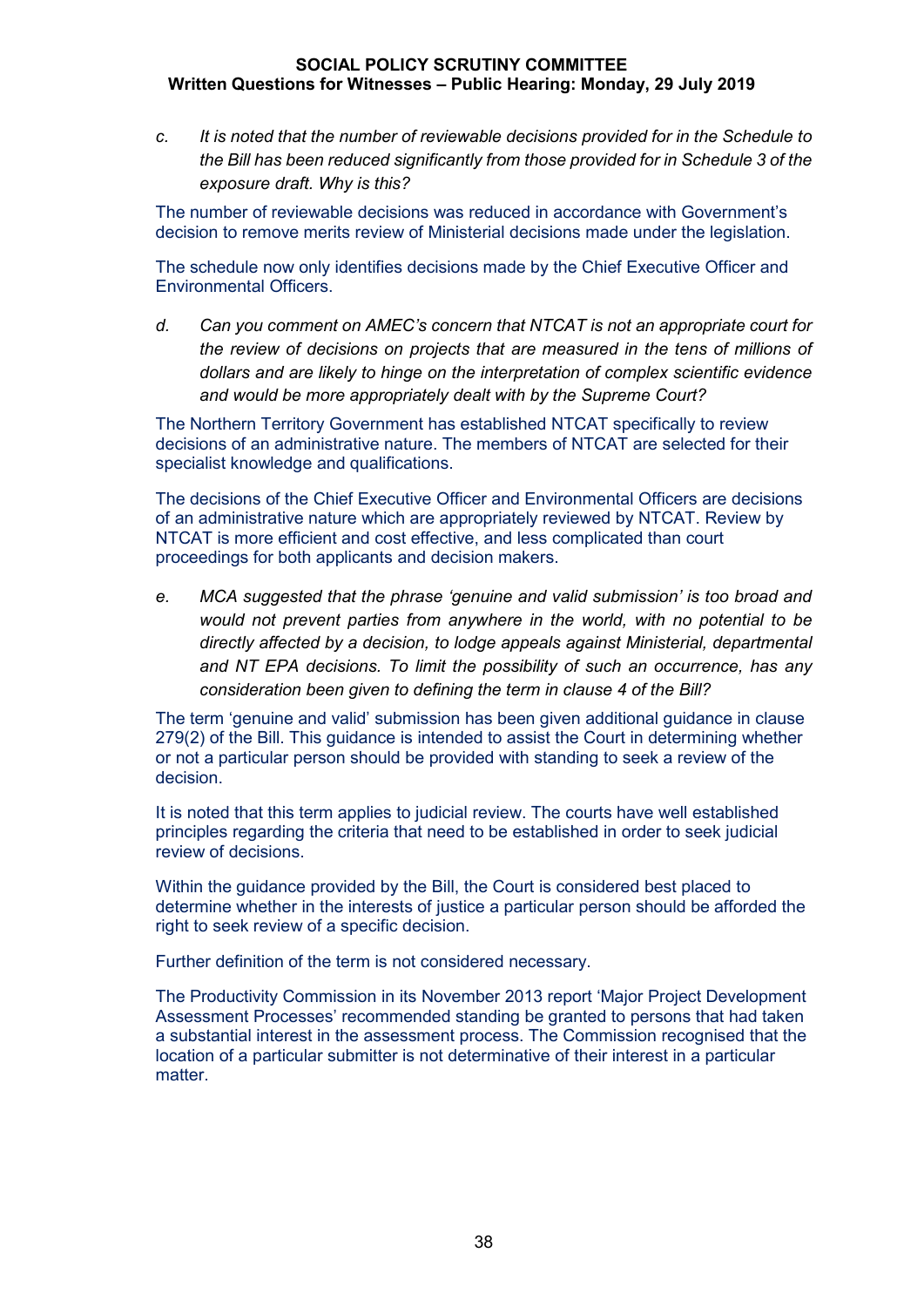## *Delegation*

- 62. Clauses 278 and 279 provide relatively unfettered powers of delegation of the very significant powers given by the Act. It is noted that equivalent provision elsewhere in Australia provide that such powers and functions may only be delegated to a 'suitably qualified person'. See for example, s515 *EPBC Act*; ss18, 20 *Environmental Protection Act 1985* (WA); ss18c, 115 *Environment Protection Act 1993* (SA); ss68-68B *Environment Protection Act 1970* (Vic).
	- *a. What justification is there for not requiring that, as an absolute minimum, the powers and functions of the Minister and CEO, other than the power of delegation, may only be delegated to appropriately qualified persons?*

The drafting of the delegation powers are consistent with the drafting of such powers within NT legislation.

The powers are also consistent with the Acts referenced, each of which provide a broad delegation to persons, employees, and where relevant, Authorities or other entities and without reference to the qualifications of the delegate.

In determining whether or not to delegate their powers, the Minister, Chief Executive Officer and NT EPA, would need to be confident that the person delegated was able to perform the powers and functions in an appropriate manner.

The delegator is responsible for ensuring that delegates appropriately exercise powers and functions. There are a range of other pieces of legislation and frameworks that can assist in this process, such as the Public Sector Employment and Management Act 1993 and the Independent Commissioner Against Corruption Act 2017.

This is standard practice in the granting of delegations and a matter that is managed administratively. For example, the NT EPA currently requires all instruments of delegation to be accompanied by Guidelines that identify when and how delegations will be exercised. The Minister has imposed a similar requirement for the exercise of delegations under the Petroleum (Environment) Regulations.

### *Public register*

- 63. It has been suggested that the matters to be included in the public register should be specified in the primary legislation rather than the Regulations. The Committee notes that Schedule 1 of the exposure draft provided that the public register must include documents and information prescribed by the Regulations in relation to 'environmental referrals; environmental approvals; mandatory environmental audits; environmental bonds; and environmental protection notices.'
	- *a. On what basis was it determined not to specify the matters to be included in the public register in the Bill?*

It was determined to include the matters for inclusion on the Public Register within the Regulations rather than the Bill to more easily facilitate updates to the Register and inclusion of additional items. It was noted that a number of the items that would be required on the register will be identified through the Regulations.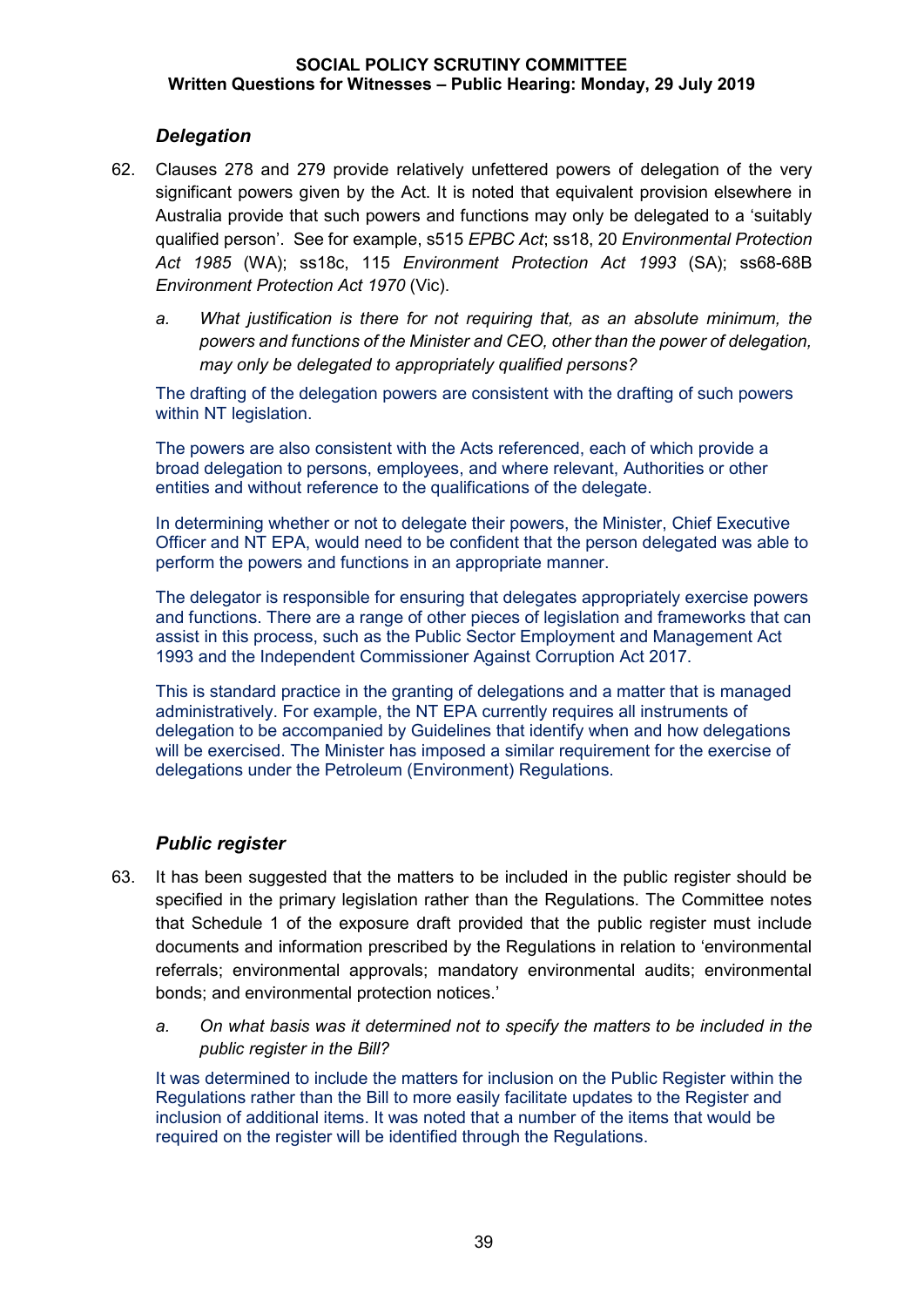A single Schedule identifying all public register requirements provides administrative efficiency and interpretation.

### *Proponent or approval holder may seek exemption*

- 64. Clause 288 provides that a proponent or approval holder may seek an exemption from compliance with a direction notice to provide information on the ground that it would be unreasonable to do so. EDONT and ALEC raised concern that given there is no constraint placed on when this power may be exercised it could enable exemptions to be sought in relation to a wide range of matters.
	- *a. To ensure a level of consistency in decision-making, was any consideration given to the inclusion of criteria, such as the public interest and the objects of the Act, the Minister must take into account when determining whether to grant or refuse an application for an exemption? If not, why not?*

Part 13, Division 5 has been included in the Bill to facilitate the collection, collation and publication of environmental data and information on behalf of the Northern Territory Government. The Division responds to obligations under the Territory's Assessment Bilateral Agreement made with the Australian Government under s.45 of the Environment Protection and Biodiversity Conservation Act 1999.

The Division provides the Minister with broad powers to direct proponents and approval holders to submit certain information which will improve understanding about the state of the Territory's environment. These directions are intended to apply broadly to groups of proponents or in relation to groups of actions rather than targeted at specific proponents as part of the impact assessment or approval process. For example, the direction might be used to require all proponents operating within the Darwin Harbour to provide copies of any monitoring data that may be collected within 6 months of the collection of the data. This would ensure that the Government held up to date information about the Harbour and address 'commercial in confidence' claims made by proponents to avoid providing data until it is obsolete.

For these reasons, it is considered appropriate to include a power for the Minister to grant exemptions to specific proponents on which a broad direction may place an unnecessary burden or impost. However, because requests would be specific to the circumstances of the proponent it was not considered necessary for the Bill to provide the Minister with additional criteria regarding when the exemption may be exercised.

An amendment that required the Minister be satisfied that granting the exemption would not undermine the objects of the Bill would support the operation of the Act.

### *Guidance and procedural documents*

- 65. NLC/CLC and others suggested that the Bill should either incorporate a stand-alone division regarding effective participation and engagement with Aboriginal people, or as a minimum clause 291 should be amended to include a requirement to develop guidelines for proponents regarding appropriate consultation with Aboriginal peoples.
	- *a. Given the objects of the Bill specifically reference the importance of participation by Aboriginal people and communities in environmental decision-making*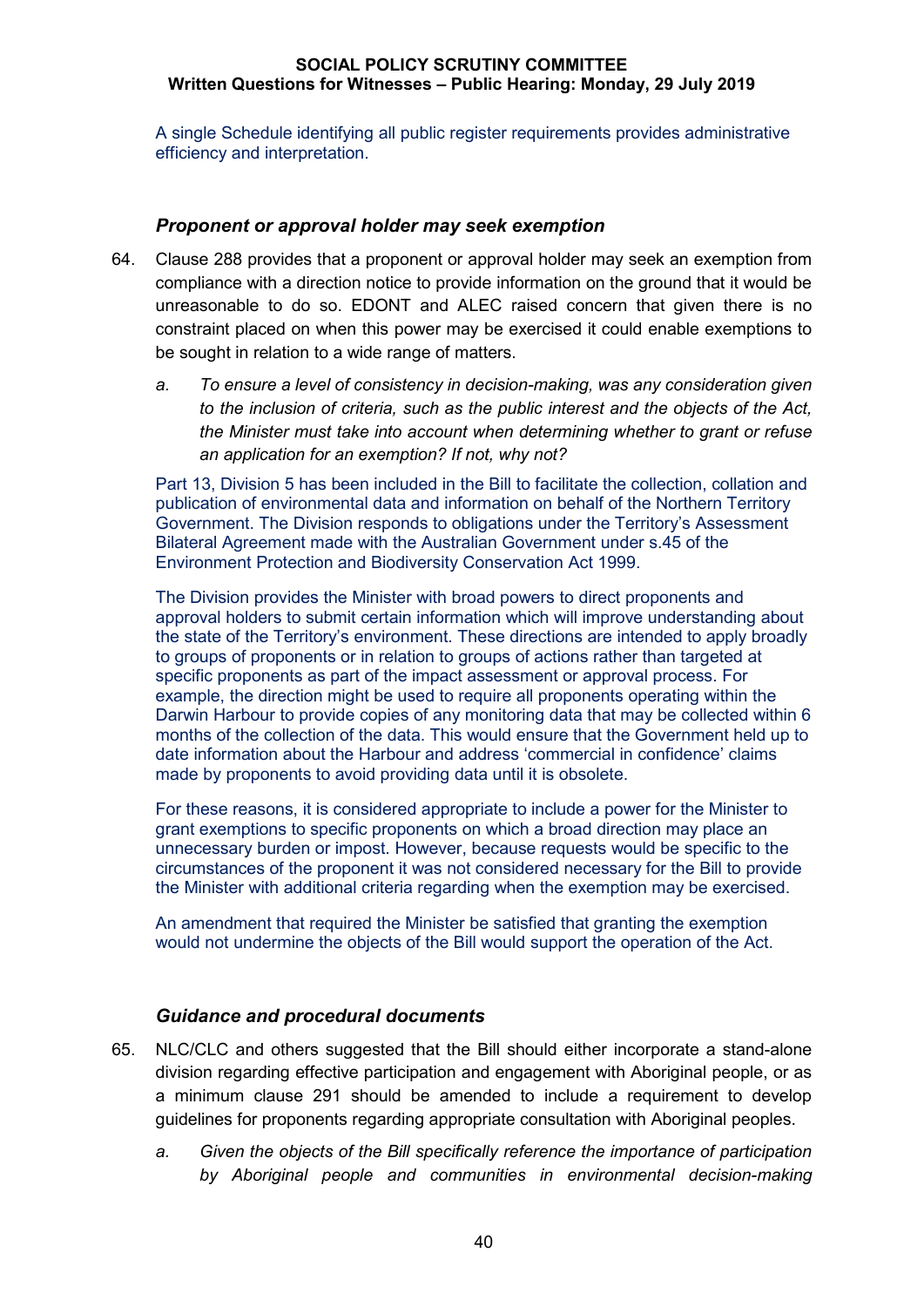*processes, what consideration has been given to ensuring that project proponents are provided with guidance materials to facilitate an appropriate level of engagement with Aboriginal people?*

The NT EPA continues to develop guidance material to assist proponents in understanding the NT EPA's expectations for consultation and the development of material required for the impact assessment process.

The NT Government has prepared and published the 'Remote Engagement and Coordination Strategy' which provides guidance on how to improve engagement with Aboriginal community members.

The Bill ensures that the NT EPA (and CEO and Minister) have the necessary legislative authority to prepare relevant guidance material (refer clause 291). Suitable guidance is required on a broad range of issues. Particularly given it was stated in the objects of the Bill, it was not considered necessary to specify here that guidance must include appropriate engagement with Aboriginal people.

### *Transitional matters*

- 66. A number of concerns were raised by WK, EDONT, GEMCO and MCA regarding the transitional arrangements set out in clauses 295 – 303.
	- *a. Does clause 296 'Saving of existing assessments commenced but not completed', apply to actions for which at least a notice of intent has been submitted?*

Under the Environmental Assessment Administrative Procedures 1984, 'impact assessment' is commenced after the NT EPA has determined that an environmental impact statement (EIS) or public environmental report (PER) is required in relation to the action. It does not commence on the referral of the project.

This is because proponents do not have the responsibility for referring projects – the responsibility currently sits with the relevant Minister ('responsible Minister'; e.g. the Minister for Primary Industry and Resources) that has authority to issue an approval in relation to the project.

Any project that has been referred, but about which the NT EPA has not made an assessment decision, would be treated as a referral under the Act. It would therefore be the subject of public consultation requirements prior to the NT EPA making its assessment decision.

*b. To avoid any ambiguity, why doesn't clause 296(2) specifically refer to the Environmental Assessment Administrative Procedures 1984 rather than simply making reference to 'the former procedures'?*

This is a matter of legislative drafting practice.

'Former procedures' is defined in clause 295. There is no ambiguity in the drafting of this clause.

*c. It has been suggested that project proponents currently undergoing EIA's should not be penalised by having the rules changed part way through the process. Was*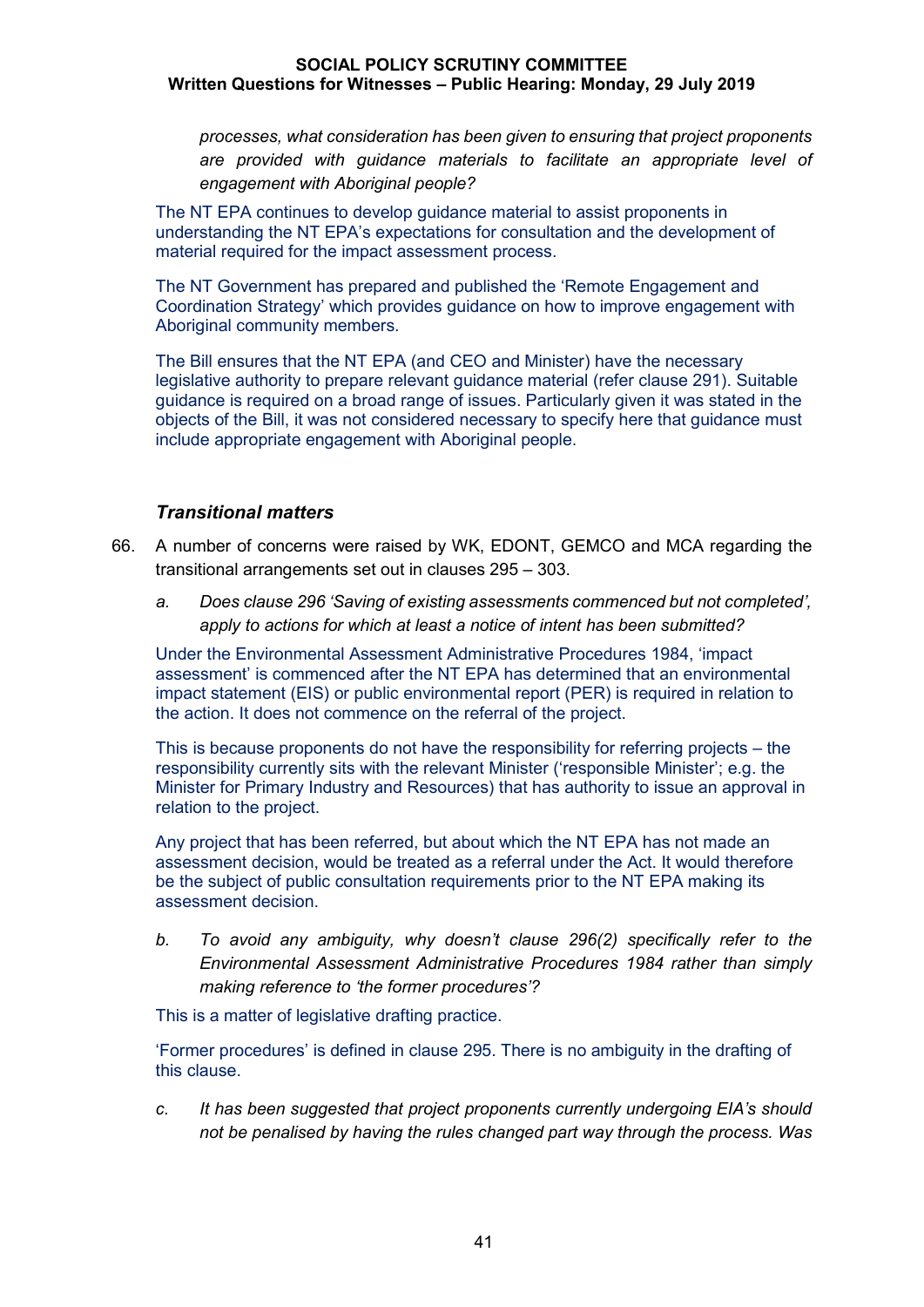*any consideration given to providing that these project proponents may complete the assessment process under the current assessment regime? If not, why not?*

The environmental impact assessment process may run for a substantial number of years (most processes take between 2 and 4 years, including assessment timeframes for the NT EPA and proponent timeframes to collate, analyse and present information). Much of the time taken is outside of the control of the NT EPA as it is associated with the proponent's need to undertake ecological surveys across seasons, their financial capacity etc. It is unreasonable and impractical to expect the NT EPA to operate under two quite different frameworks in terms of time and process for such an extended period of time.

Additionally, the effect of the transitional arrangements on proponents already 'in the system' were carefully considered, so that they would provide a benefit, rather than a detriment. For example, the transitional processes also enable an environmental approval to be granted, where the assessment report has not been completed. This provides additional certainty to proponents at the outcome of the process. Relevant stakeholders were generally supportive of the transitional arrangements when they were described to them during the consultation process.

The transitional provisions have been written to ensure that proponents within the current assessment system are able to follow substantially the existing process, with some amendments.

There is a strong perception in the community that it is an established practice for proponents to withhold information from the draft environmental impact statement (EIS) and include it in the Supplement in order to avoid public scrutiny until the process is complete.

The amendments therefore address the lack of transparency in the system once a draft environmental impact statement has been submitted, by requiring Supplements to be published for comment, and converting processes to business days to support administrative efficiency.

*d. While the transitional provisions provide a mechanism for managing projects at various stages of the assessment process under the Environmental Assessment Act 1992, GEMCO stated that, as currently drafted, the provisions do not operate as intended with respect to existing operations that have completed assessment processes in the past and, in particular, to existing operations that commenced prior to the introduction of the EA Act. Can you clarify if and how such projects will be affected by the introduction of the new legislation?*

The Bill operates prospectively.

Existing operations are not captured by the Bill unless those operations are being amended in such a manner that it constitutes a significant variation.

For legislation to apply retrospectively or retroactively, it must explicitly state that it is intended to apply to the past acts (retrospective) or in the past (retroactive).

*e. Pursuant to clause 301, where an assessment report for a proposed action is completed under the former Act after commencement, an environmental approval is required under the new legislation. It has been suggested that this is*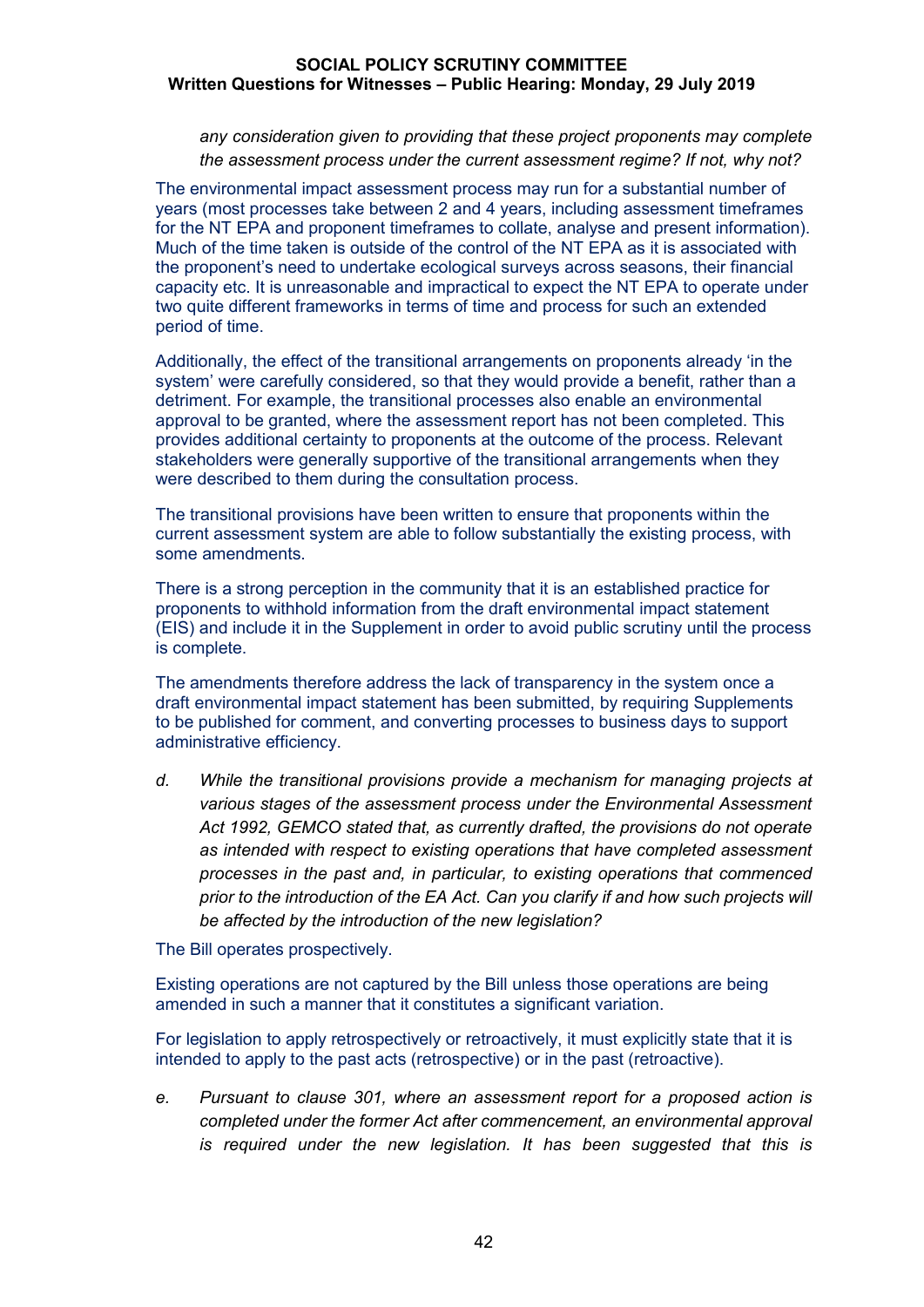*unreasonable and would appear to contradict clause 296. Can you clarify the intended operation of these two clauses?*

Clause 296 is about the process for completing the assessment process. It allows assessment processes to generally continue under the existing regime, with amendments to increase transparency (through publication of the Supplement) and conversion of timeframes into business days.

Clause 301 requires the NT EPA to prepare an environmental approval to accompany the assessment report if the report was not completed prior to the commencement of the Act. The granting of an environmental approval is clearly a benefit to the proponent, rather than a disadvantage.

Clause 296 is drafted in terms of "subject to this Division" which enables the inclusion of clause 301. There is no contradiction between these clauses.

## *Mining Management Act 2012*

- 67. Concern was raised by a number of submitters regarding consequential amendments to the *Mining Management Ac*t under clause 312. EDONT, ALEC and ECNT expressed the view that it is inappropriate that a mine operator has three years to apply for an authorisation or mining management plan without transitioning to requiring an environmental approval under the new legislation and suggested that the period be reduced to 12 months.
	- *a. What factors were taken into account when determining the three year timeframe?*

This timeframe was determined in consideration of the complexity associated with preparing and approving mining management plans following an impact assessment process. It was noted that of the 6 assessment reports completed for mining projects since 2017, all mining operators were still in the process of applying for and seeking approval of mining management plans. This demonstrates the length of time associated with these processes.

*b. How would it impact on the operation of the legislation and mine operators if this timeframe was reduced?*

Reduction of this timeframe is likely to have a negative impact on industry and lead to less effective environmental management because there is not adequate time to conduct detailed investigations and analysis over seasons in order to inform effective management obligations or controls to be applied.

Under current assessment processes, there are often outstanding matters that require further detailed investigation and analysis before the mining management plan can be approved. The 3 year timeframe provides an appropriate time during which operators can obtain and analyse the information, and the Department of Primary Industry and Resources can assess it.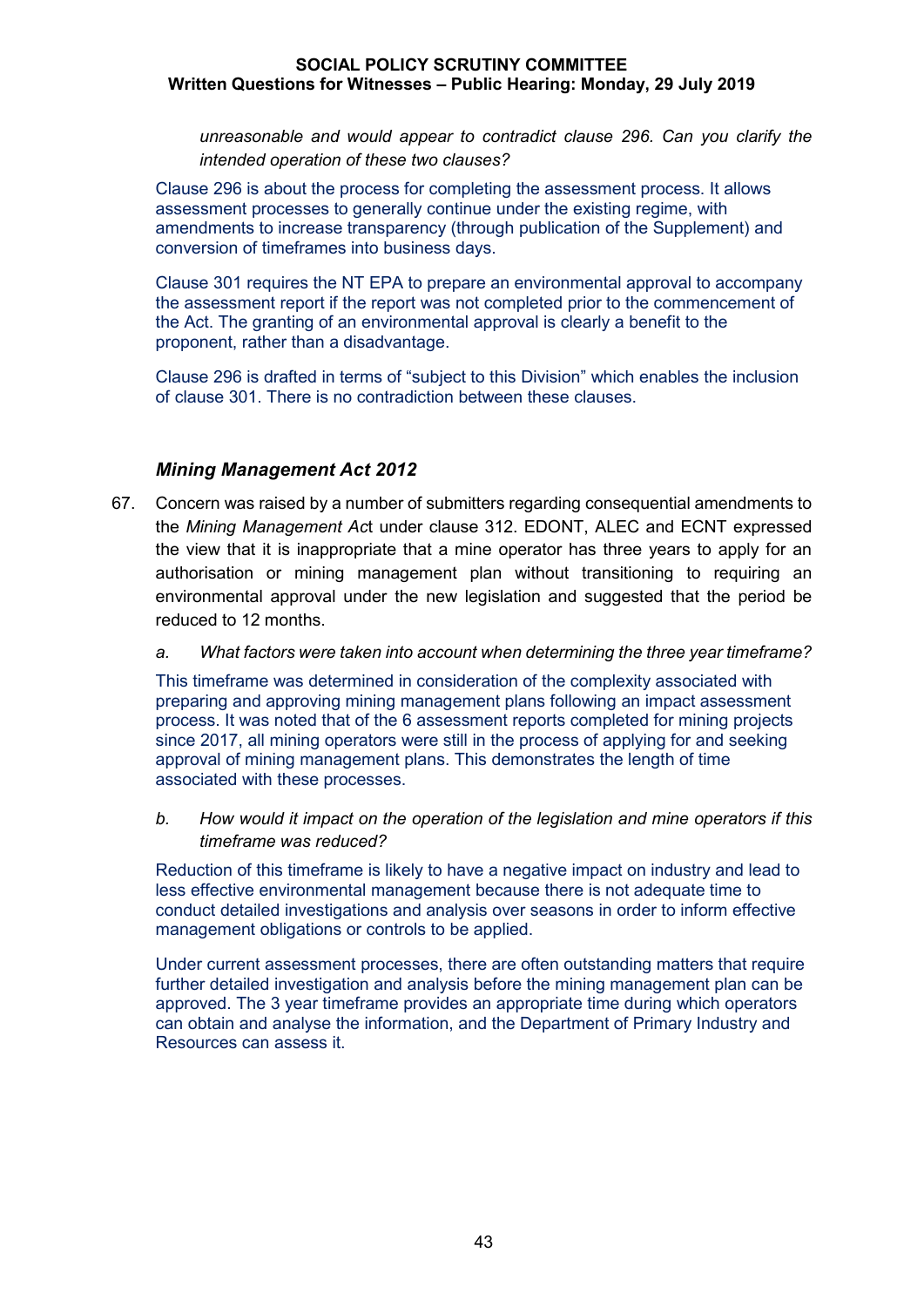## *Northern Territory Environment Protection Authority Act 2012*

- 68. The Explanatory Statement notes that clause 315 omits section 25AA(2) from the *NT EPA Act.* However, as drafted, clause 315 omits both sections 25AA(1) and (2).
	- *a. Can you explain why this is the case given that in providing advice or a report to the Minister the NT EPA is currently required to have regard to the principles of ecologically sustainable development?*

Section 315 does not omit subsection (1), it merely removes the number (1) from the beginning of the clause. This is because numbering is no longer required with the omission of subsection (2).

The effect of this amendment is that the NT EPA is still required to have regard to the principles of ecologically sustainable development however is now using the principles established by the Bill 2019 and not separate principles established under the NT EPA Act. This provides greater consistency in its considerations and decision making.

## *Environmental Protection Policies and General Environment Duty*

- 69. NLC/CLC and EDONT noted their concern that the provisions relating to environment protection polices and general environmental duty contained in the exposure draft have been held over to be reintroduced in the second stage of the environmental regulatory reform process.
	- *a. Can you explain why it was considered necessary to omit them from the Bill?*

Submissions on the consultation draft Bill identified that the inclusion of powers associated with the establishment of environment protection policies and the general environmental duty had generated concerns.

In particular, a lack of explicit detail regarding the proposed use of environment protection policies and their likely content, was considered to have resulted in ambiguity regarding their application and purpose.

Concerns in relation to the general environmental duty included uncertainty about the interaction between the proposed duty and a similar existing duty under the Waste Management and Pollution Control Act 1998.

Although these matters are considered essential to a complete and modern environmental regulatory regime, it was recognised that these provisions were ancillary to, and not a fundamental requirement for, improving the environmental impact assessment and approval system. As such, provisions regarding both matters could be incorporated into the legislation at a later date (when it replaces the WMPC Act) to support more operational licensing, compliance and enforcement matters.